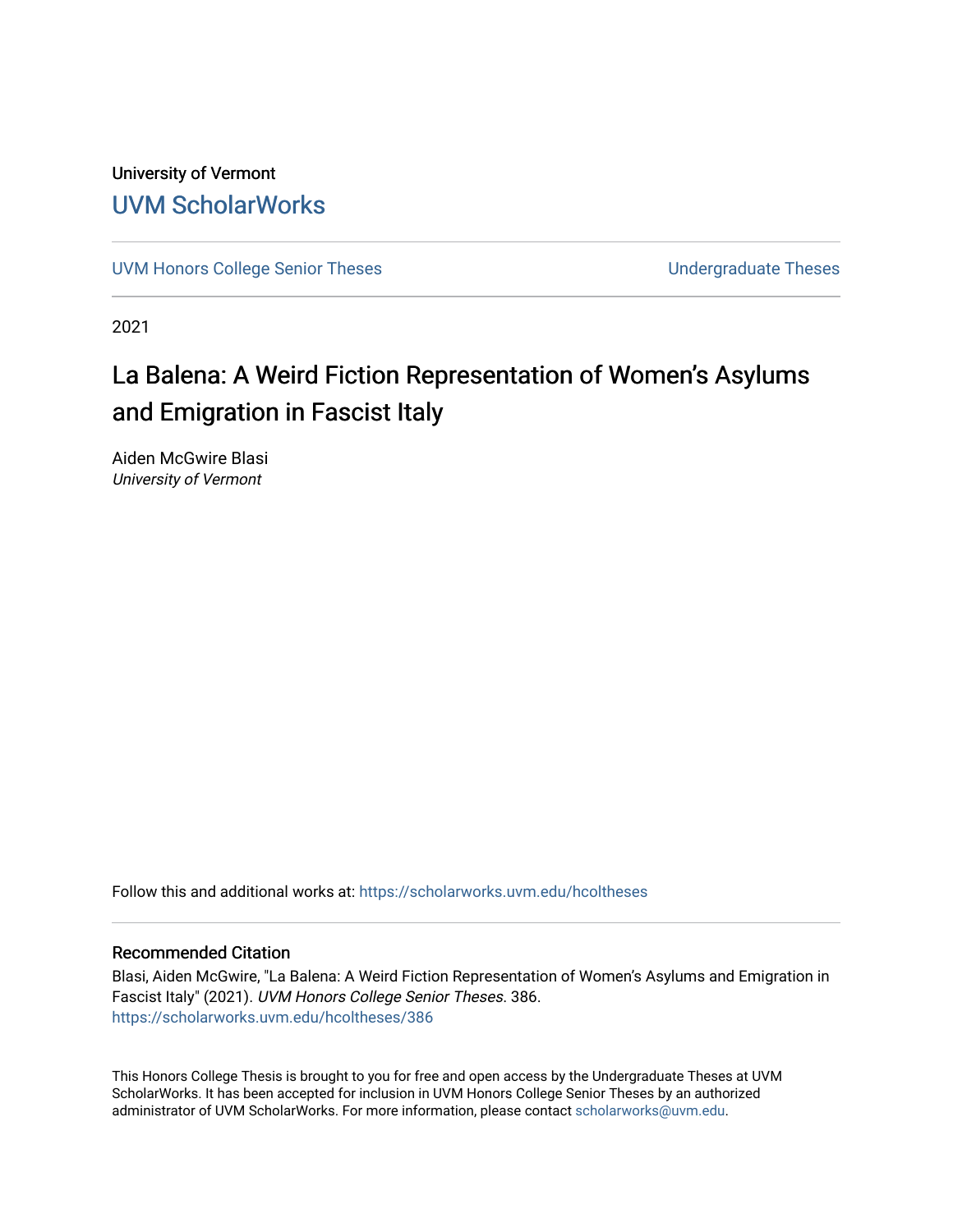## La Balena: A Weird Fiction Representation of Women's Asylums and Emigration in Fascist

Italy

Undergraduate Honors Thesis

by Aiden Blasi

University of Vermont, 2021

Advisors: Stephen Cramer, English; John Gennari, English; Antonello Borra, Italian Studies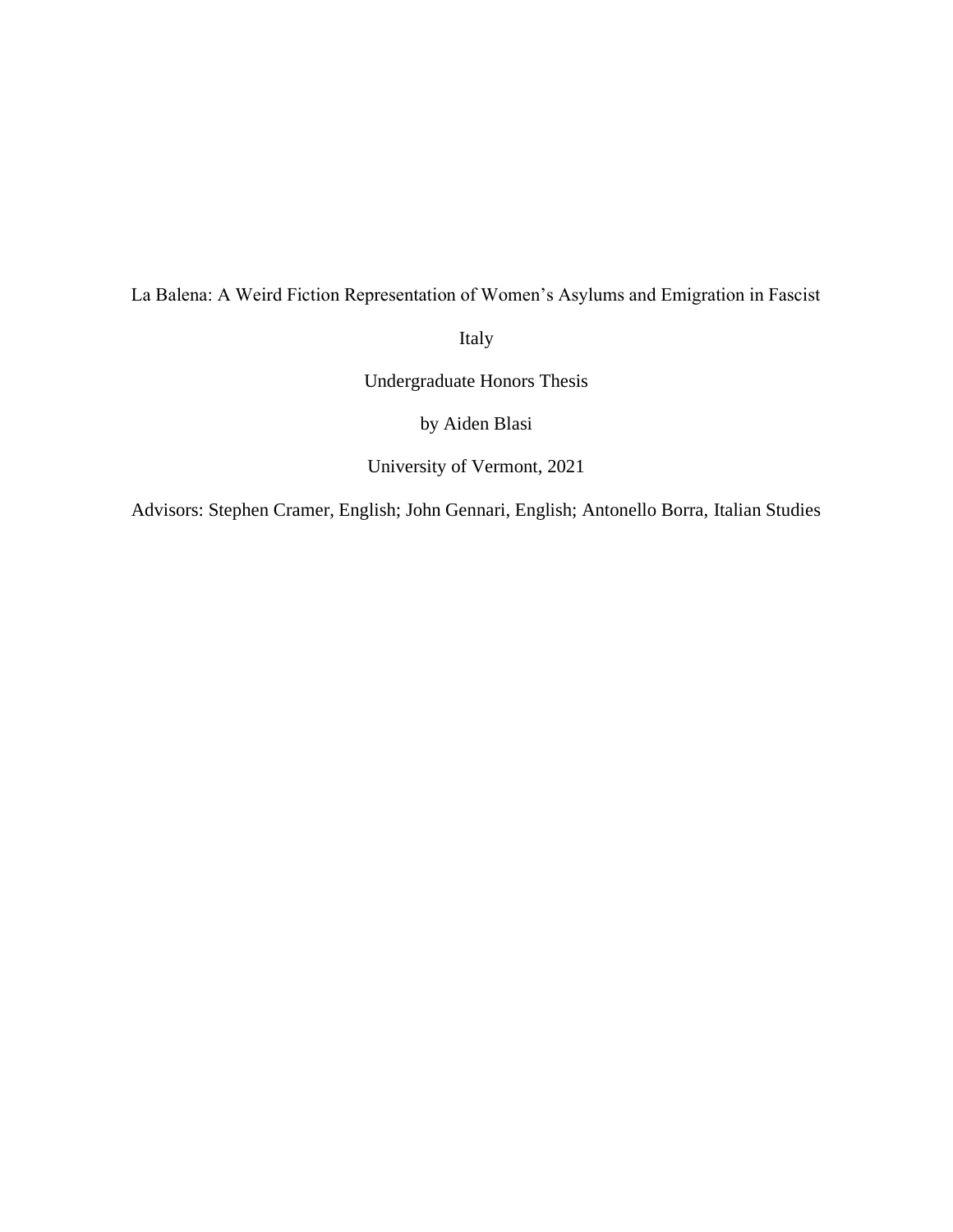## La Balena

The man who called himself Jezza rowed towards the moon, his paddles carving through slices of silver reflected on the water. Sicily was lost in the night, and in front of us was nothing but everything: night sky and sea, mirror images, each just as black as the other and just as endless. Looking at either for too long made my head spin in the infinite emptiness. I dug my fingernails into the wood so that I wouldn't sink into one of them. We sat facing each other in the dinghy. He smiled every time our eyes met, his white walrus mustache curling to show his jagged, yellow teeth.

"You didn't worry." His Italian was broken. He only spoke in the past tense. But I understood it was a command "There was no problems."

I smiled and nodded. I did the best I could, anyway. Papa told me the boat was from England, but this man's accent was coarse and his gaze hungry. When he opened his mouth, smoke followed his breath like a great fire was churning in his stomach. He pulled a cigarette and a book of matches out of his flat cap to stoke the flame. Nothing of the Englishmen I knew from novels and films was in him: no monocle or peacoat or pith helmet. When I was a little girl, Papa told me to never be alone with a man who wasn't family, and now here I was adrift from the only land I ever knew with a man I met on the shore.

We sat there for eons, while he rowed into the void.

"You were beautiful," he said. "Most beautiful. Why did you go to America?"

"My husband," I said.

He smiled and held up his left hand. "No ring."

"I haven't met him yet."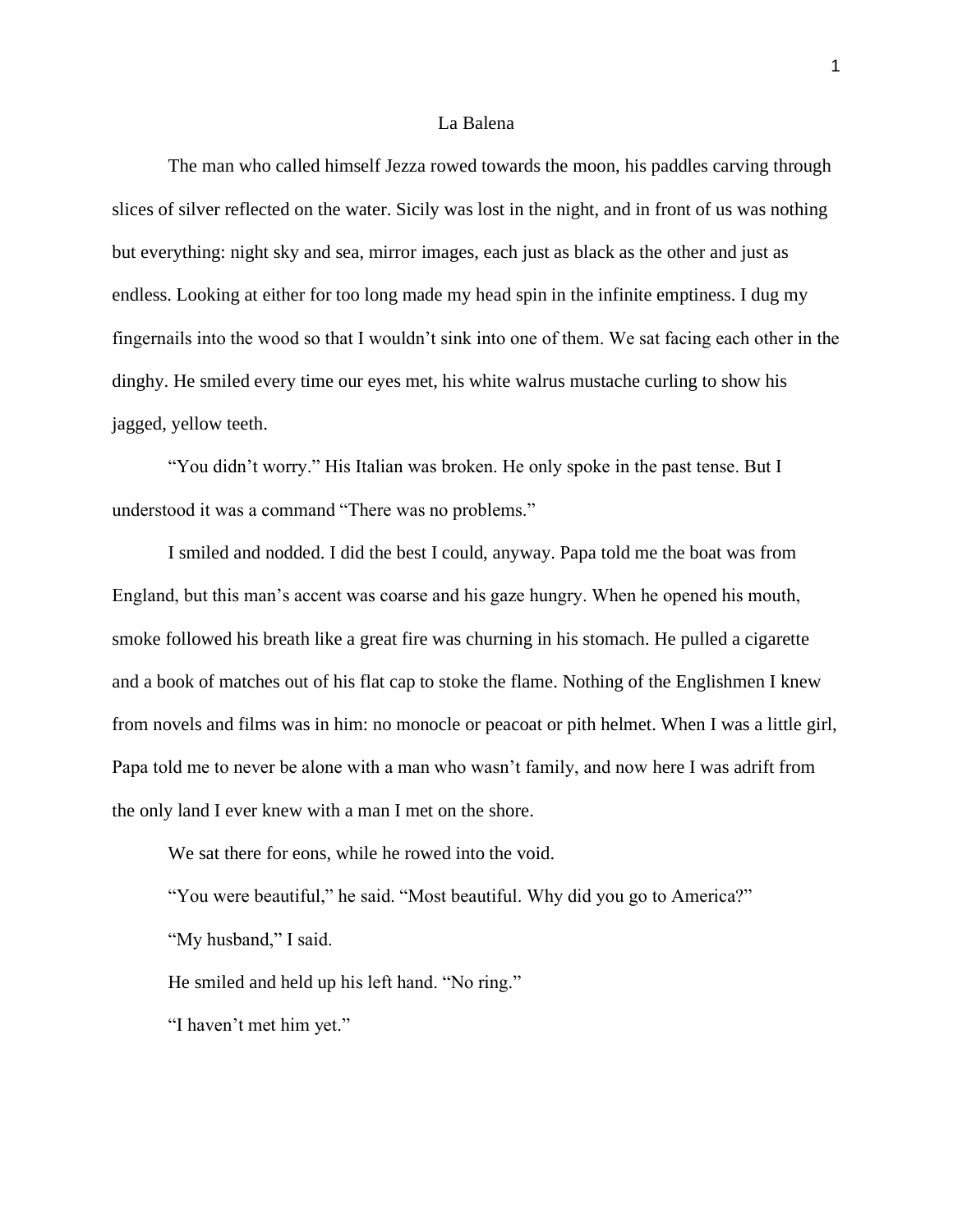We glided north, chasing the waves that swam under us. After a moment too long, it came. A great whale emerged from the nothingness below us. First, we saw its eyes through the mist, hundreds of them, little lights growing and growing as they crept in from the horizon.

"Our ship," Jezza said.

Jezza grabbed a lantern off the floor of the dinghy, fiddled with it for a moment, then lit it with his burning cigarette. He stood, his feet sure even as the boat tottered, and waved the lantern above his head a few times. By the time I could see the whale's cracked white skin, its black steel belly, the steam spewing from its head, it was towering over us. Had Jezza rowed a little more it would have crushed us beneath its weight. Shadows of men were swarming on its back, and more in the eyes on its ribcage. It had slowed to a crawl, and Jezza brought us up within arm's reach of it, looked up to the sky, and waved his lantern three more times.

When half the steel whale had passed us, we found that two ropes had been lowered down, skimming the surface of the water. Jezza leaned out and grabbed the first rope, then hooked it on to the prow of our boat. He pointed for me to do the same on my end, then waved the light once more. Within seconds, gears and pulleys came to life, and the dinghy lurched out of the water, slowly climbing the side of the ship. Chains rattled and wood squealed. My stomach tossed with every creak and groan of the machines above us as we swung in their tendrils, rocking back and forth, but still they pulled.

When we reached the deck of the ship, more men were waiting for us. Jezza laughed and bellowed at them in English and took a step to jump down onto the deck of the steamship. One of the men stepped forward and held out a hand to stop him. The two exchanged meaningful glares and strained words I didn't understand. The man turned to me. He looked younger than Jezza,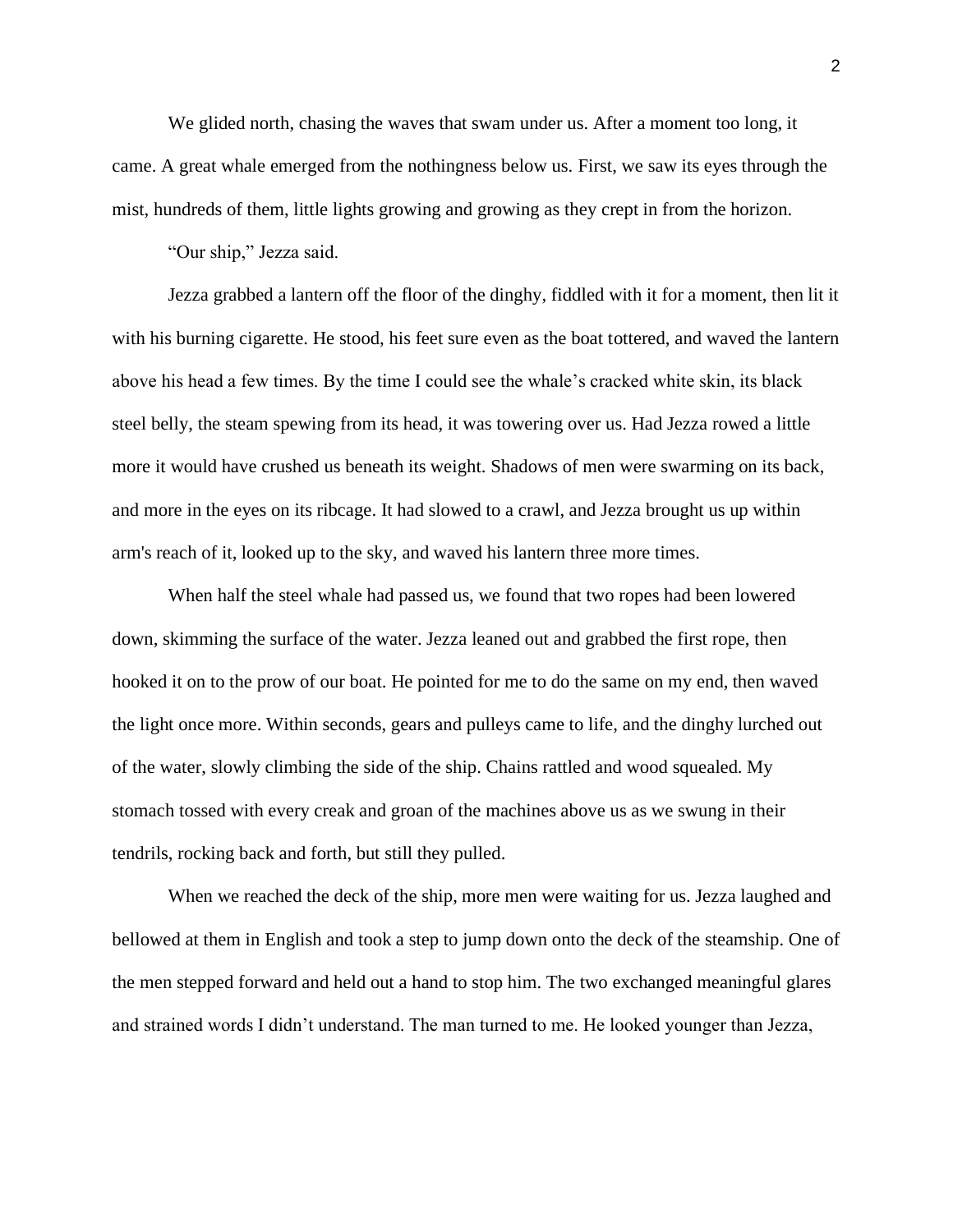with a thick black beard splotched with patches of grey. His eyes were hazel and kind and he spoke in nearly fluent Italian. "*Signorina*," he said. "I am the captain of this ship."

I stammered, "Thank you for taking me aboard, Captain."

"Well," he sighed. "About that. You see, there's a..."

Jezza spat a question at him in English.

"There's a state official on the ship," the captain said gravely. "He came on board just before we left, with a whole squadron of blackshirts. *Il Duce* has assigned him to work in the consulate in New York."

"Christ," Jezza mumbled, followed by another question.

"In case you didn't realize, Jezza, fascists don't take kindly to people refusing their orders. Now, I'll need you to take this young lady back to shore. I've left you a stipend and arranged a boat to take you back to Liverpool. You can meet us there when we return-"

"Captain, please," I begged. "My father gave you everything we had."

"I'm sorry. Perhaps another time, but it's too great a risk. For you and us both."

"I have to go, I can't stay here-"

"There are ships to America every day, *signorina*. If the blackshirts find… someone like you… Well, if they're feeling kind, they'll throw you into the sea. If not, they'll have the lot of us shot."

"Arthur," Jezza interrupted. He barked something at the captain.

The two traded low growls and bloodshot eyes. I grabbed onto every stray word I knew, trying to moor onto some meaning. "... take the bride… I can…"

"Are you…?"

"He'll never…"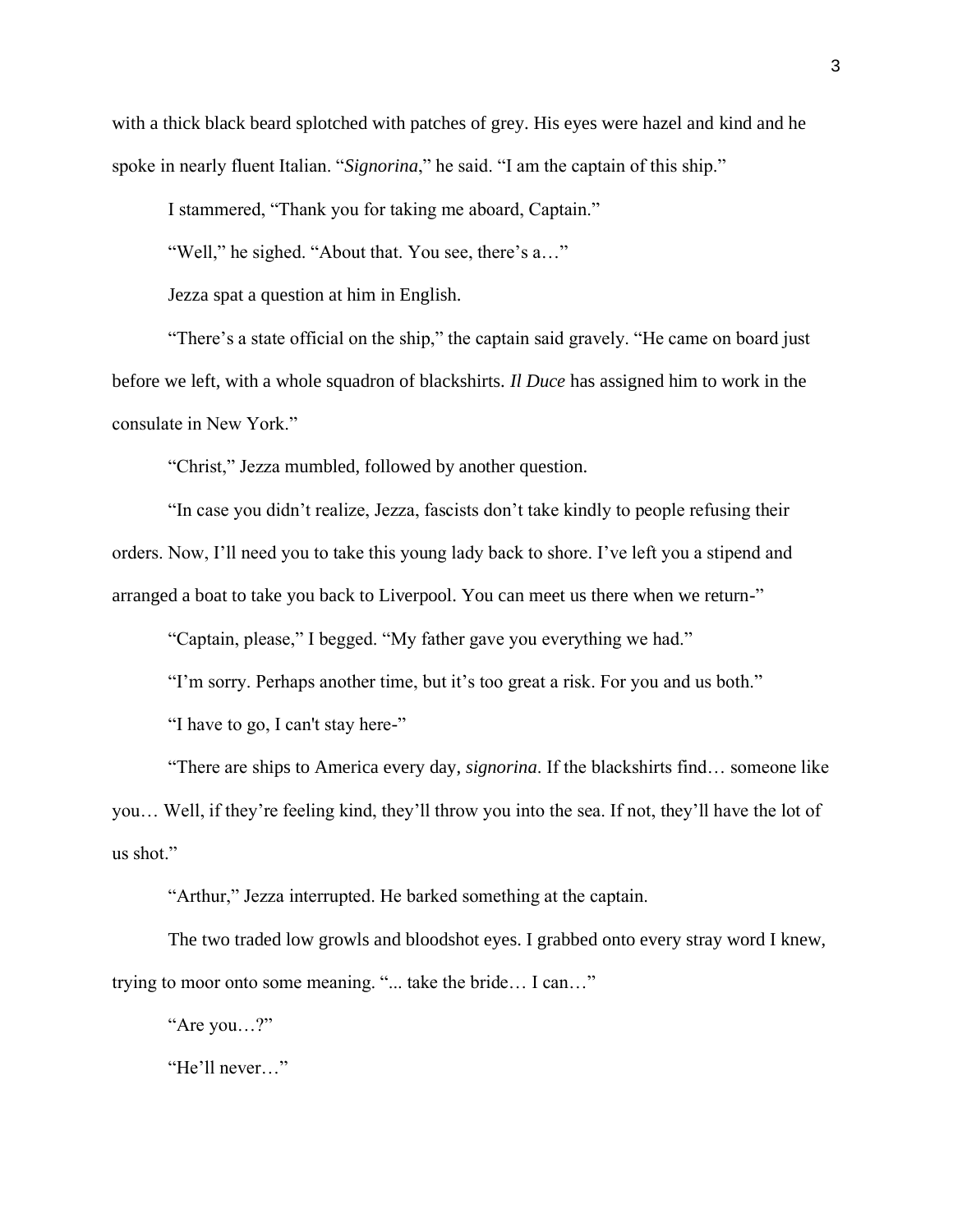"I know, but if he…"

"Arthur," Jezza hissed again. "If you don't let me… I'll tell… the Americans…"

The captain's mouth hung agape, but his voice halted. He simply stared at Jezza for a moment, his eyes blank and gleaming like stars. "You can't be serious," he stammered.

"I am."

The captain folded his arms over his chest. He paused. His hand wandered up to his face and fiddled with the grey in his beard. His eyes shifted from me to Jezza and back. But when he nodded curtly, they turned towards the floor. Without another word, Jezza took my hand and led me down onto the deck. "*Signorina*," the captain began, his eyes still avoiding me. "Jezza will be staying with you below deck, to keep you out of trouble. If you're to remain on this ship, you must follow his every instruction. To the letter. Understand?"

My chest tightened. I tried to say something, anything, but my mind and my lungs were empty.

 $\sim\sim\sim$ 

He finally looked at me. "Do you understand?"

I nodded.

I didn't sleep that night, but I still had the dreams.

I was back in the hospital. Leather straps clutched my wrist and a white veil of wires tangled in my hair. I couldn't see them, but they were there; my mind was thrashing but my body was perfectly still. I was tied to the stiff slab of straw which was my bed. A weight was pressing down on my chest, holding me down. I couldn't see his hands, but I could feel his weight, I smelled the cologne he always wore: the Doctor. I tried to scream but my mouth wouldn't move. All I could do was wait for the shock.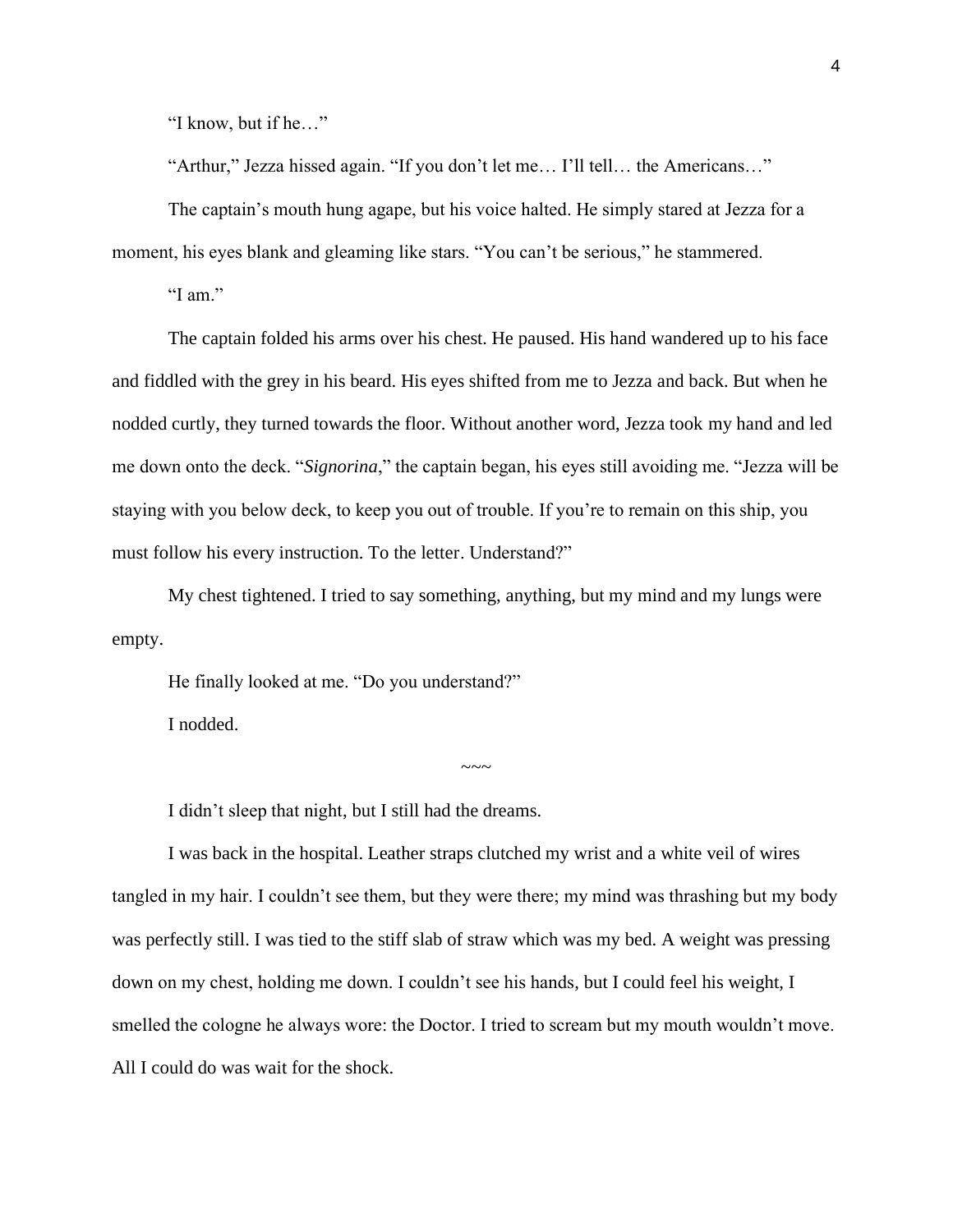*I'm not here,* I told myself, going through the mantras Mama taught me. *This isn't happening.*

My fingers and toes came back to me first. I clenched and unclenched them just to make sure I could. They started shaking. *It's 1933. I left the hospital. I'm not here, this isn't happening.* The shaking crawled up my arms and legs as they woke up, and then I couldn't stop, until my whole body was writhing in the bed. A hand appeared on my shoulder, and then another on my arm. Jezza's face was above me, barely visible in the darkness of the steerage, yet his pale grey eyes seemed to glow with worry. He slept in the bunk beside mine. The beds were pressed as close to each other and as far up against the walls as they would go. He had given me a bag he took from his usual quarters for a pillow and his coat as a blanket. It all smelled of cigarettes and sea water. He had been sleeping on his balled up flat cap, leaving his halo of balding salt and pepper hair open to the dank air. But now he muttered something in English and reached a hand up to stroke the black curls of my hair. "What happened, *bella*?" he asked in Italian.

"I was dreaming. Sometimes I dream when I'm awake."

I could tell he didn't understand. I didn't either. My eyes and my ears hadn't been my own ever since I came back home. I saw things that other people didn't. Papa said the doctors in Palermo would teach me how to be a woman, how to be a wife. I felt more like a little girl on that boat than I ever had, but this was what I had asked for. This was what I needed.

It had been years since Antonio left. When I tried to recall his face, all that came to me were his piercing, frozen blue eyes, one of the few pairs that wasn't a dull, dark brown in our village. I remembered his bride waiting in the post office every day and wandering the roads home aimlessly every night. I remembered consumption taking the air out of her chest. No one bothered to mail a postcard to New York, since like as not he had died himself or moved on to a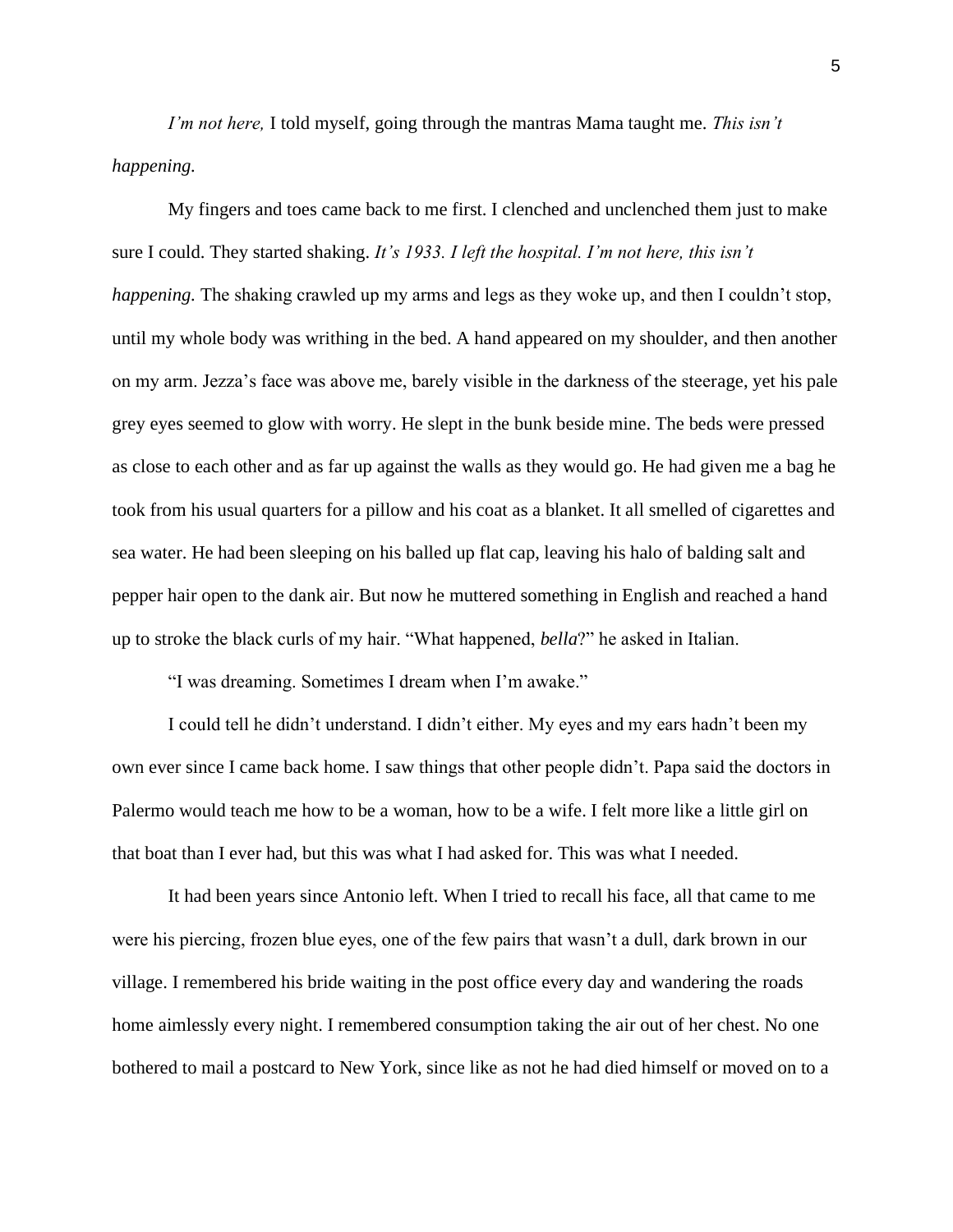different woman. But America was a place to go. So, when he finally did send for his bride, I volunteered to go in her place.

Jezza brushed his calloused fingers against my cheek. It was so dark, I never saw his hand, only felt it scraping my skin. "You slept," he ordered.

I nodded, and the fingers left me. I closed my eyes, hoping it would keep out the dreams, but still, I didn't sleep. The belly of the ship was too alive. It rocked back and forth. All through the night limbs adjusted, steel bed frames creaked, bodies above and beside me shifted and rolled. More people than had ever lived in my village laid within earshot, curling under tattered coats they used for blankets, breathing through their mouths so they didn't have to smell each other, weeping into their straw mattresses. I could even hear the fish gliding on the other side of the steel, like they were scratching at the hull with scaly fingers, trying to get in and lay with us.

There were no windows. There was no day. There was no night. Only black. I had seen oil lamps and candles strewn about as Jezza led me down from the deck. When we rose from our sleep, we would light them, but it wouldn't change the fact that we had left time behind in Italy.

One or two compartments away, a bed wailed under the weight of a moving body. This was different from the shy creaks and murmurs that came from restless sleepers. This was a body rising out of slumber brazenly, like it wanted everyone to know. Shoelaces scraped against the metal floor and boots pounded into it. The boots got nearer and nearer to me, banging in my ears. I shut my eyes tighter. My heart thumped, following the footsteps' crescendo. They stopped, giving way to a taut silence. Eyes crawled over Jezza's coat like snakes, waiting to pounce.

I melted into my bed when the stomping came back and began receding into the distance. An orotund voice began singing a familiar song, curiously loud. "*Mamma mia dammi cento lire, che in America voglio andar. Cento lire io te le do, ma in America no, no, no"*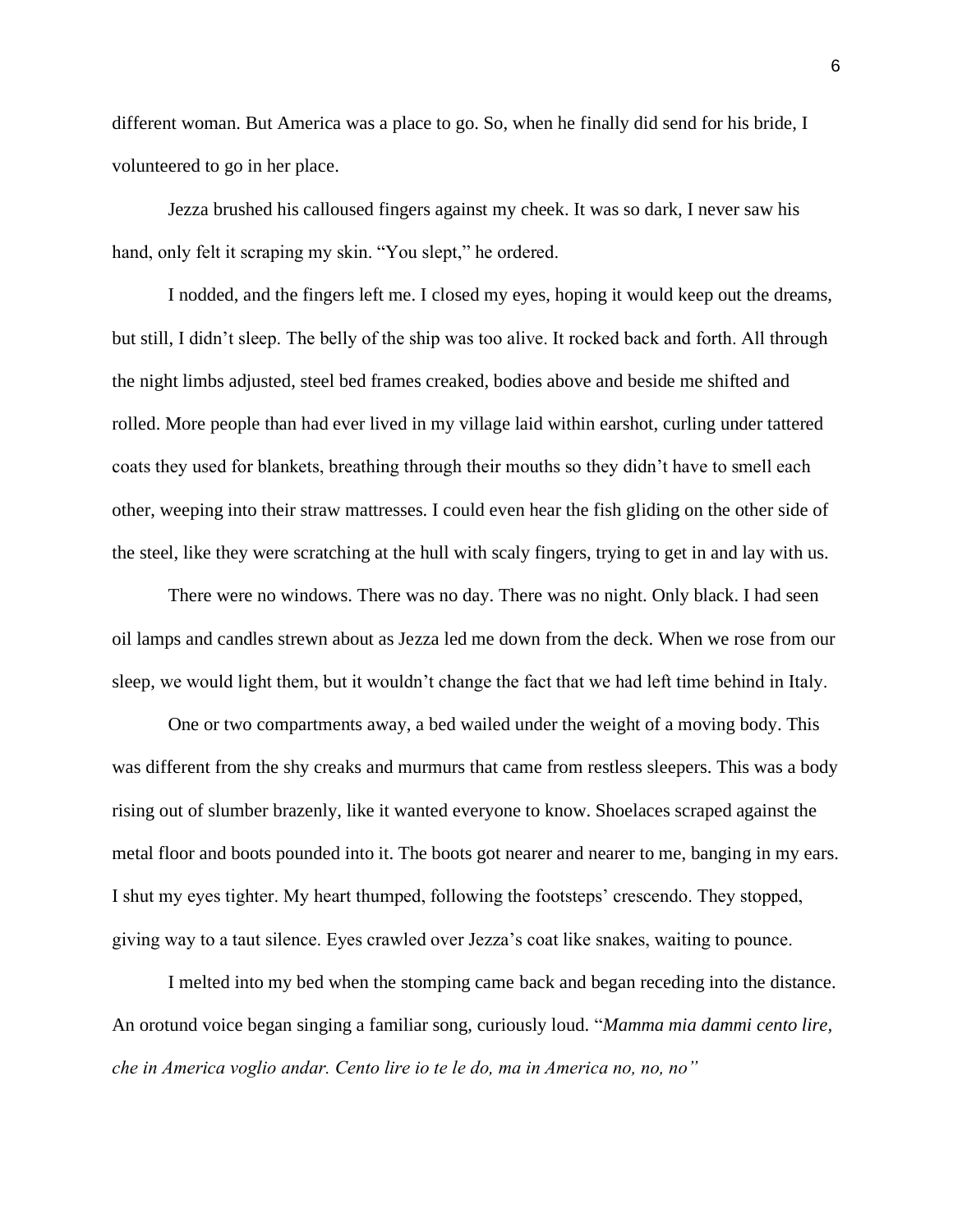The smell of smoke wafted through the steerage with the tune. It smelled like the boots kicking a lamp over and leaving us all to be swallowed by the flames. It smelled like Jezza lying beside me, his mouth ever so slightly agape like a bloated corpse. It smelled like my father's pipe. "*Quando furono in mezzo al mare, il bastimento si sprofondò,*" the voice sang.

I shucked off Jezza's coat and got to my feet, still wearing the ivory dress I left home in. I hadn't had a moment alone to change. I followed the smoke. It led me out of our compartment and through several more. They were small rooms, with open doorways on each wall and as many bunks as could fit crammed in. The smoke and the song carried me to the dining room at the center of the ship, where I found the man attached to them.

He sat alone at a long metal table, leaning back and resting his elbows on its surface. He was dressed all in black, which highlighted his wan, milky skin. His head was utterly bald and his body stout. "*Il mio sangue è rosso e fino, i pesci del mare lo beveran. La mia carne è bianca e pura, la balena la mangerà.*"

I took another step towards him, and he turned. His eyes were black and wide as the night, nearly bulging out of his skull. It seemed somehow wrong that such a face had produced such a rich voice, like his mouth was the wrong shape to contain it. His lips curled into a smile as he lifted a cigarette to them. I could've sworn the fingers loosely holding the cigarette were webbed. "You know that one?"

His accent told me he was from Rome.

I nodded.

He chuckled. "Don't worry. It's only a song." He turned his body to show me an insignia stitched onto his shirt. Golden fasces, topped with a star and flanked by a laurel wreath. "You're quite safe on this vessel."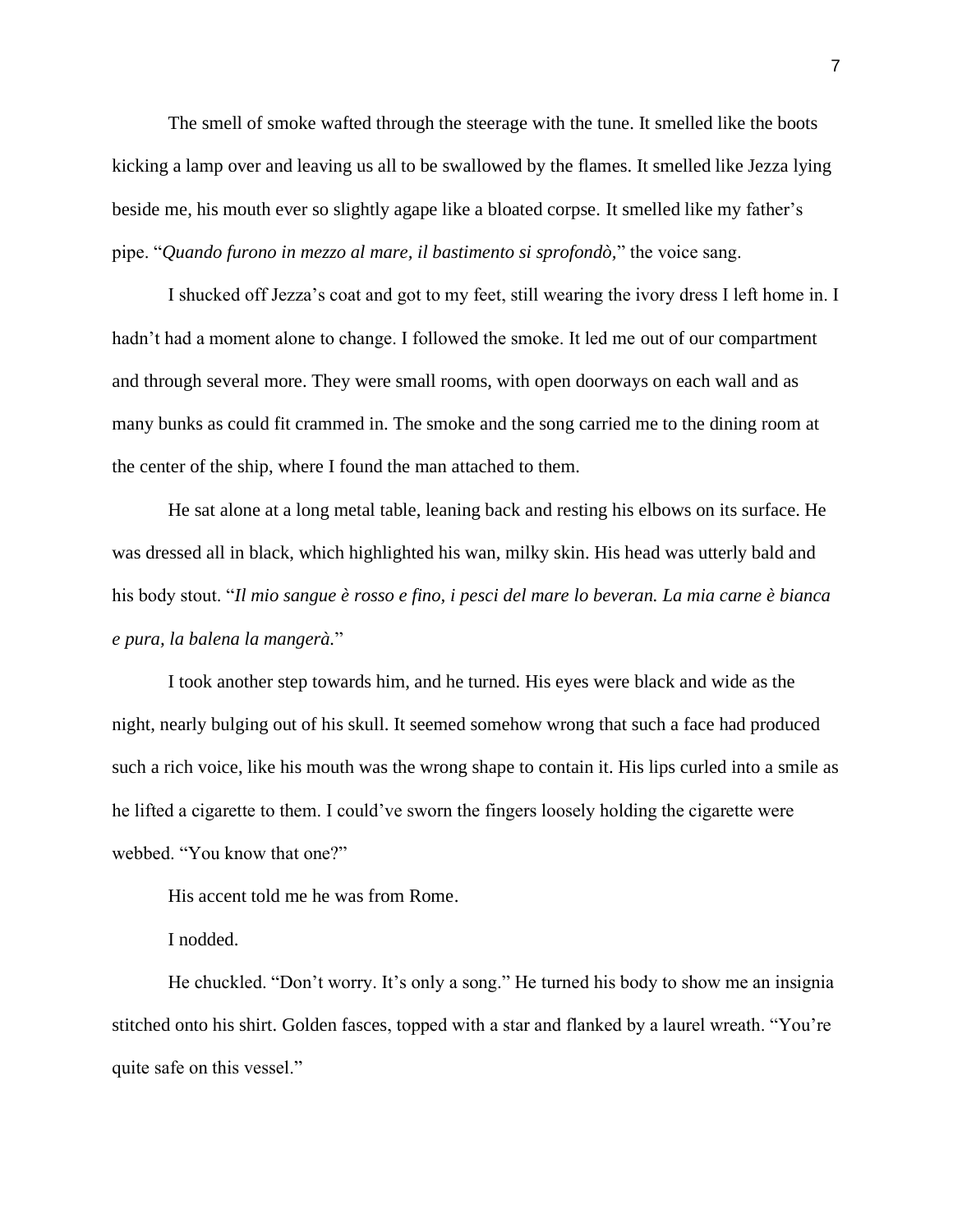"*Buonasera, signore*," I said, bowing my head, thanking God for the seconds I didn't have to look at him. His eyes never blinked.

"I'm no *signore*," he interrupted. "Just a soldier. Another rod in the fasces. I'm down here, aren't I?" He tossed the butt of his cigarette on the floor and stamped it out, a little too hard. "Did I wake you?"

"No."

"A fellow sleepwalker, then."

I smiled as pleasantly as I could. He did the same. A long scar curled around his neck, the dark, scaly skin around it tightening as he moved his face.

"I don't think I've slept a full night since the war… Got bad dreams. And this." He rolled up his left pant leg to show that the flesh ended just below his knee and was replaced by a wooden peg. He gave it a knock. "What's your name, girl?"

I opened my mouth to speak, but then a hand clasped my shoulder, the fingers finding the exposed flesh on my collar. "*Ciao*, little bride," Jezza's voice said. He nodded to the fascist and added a "*Buongiorno*."

The fascist stood from his bench and gave a salute. "*Buonasera*," he corrected. He turned to me with a smirk. "Is this your father?"

"I was the first mate," Jezza answered. "What was your name?"

"Girardi."

"You were the Party, yes? You didn't stay here. The peasants stayed here. You came, we went and spoke to the captain."

"Oh, that's not necessary. I'm not fussy."

"Yes," he insisted. "Peasants, animals, down. You, your brothers, up, up, up."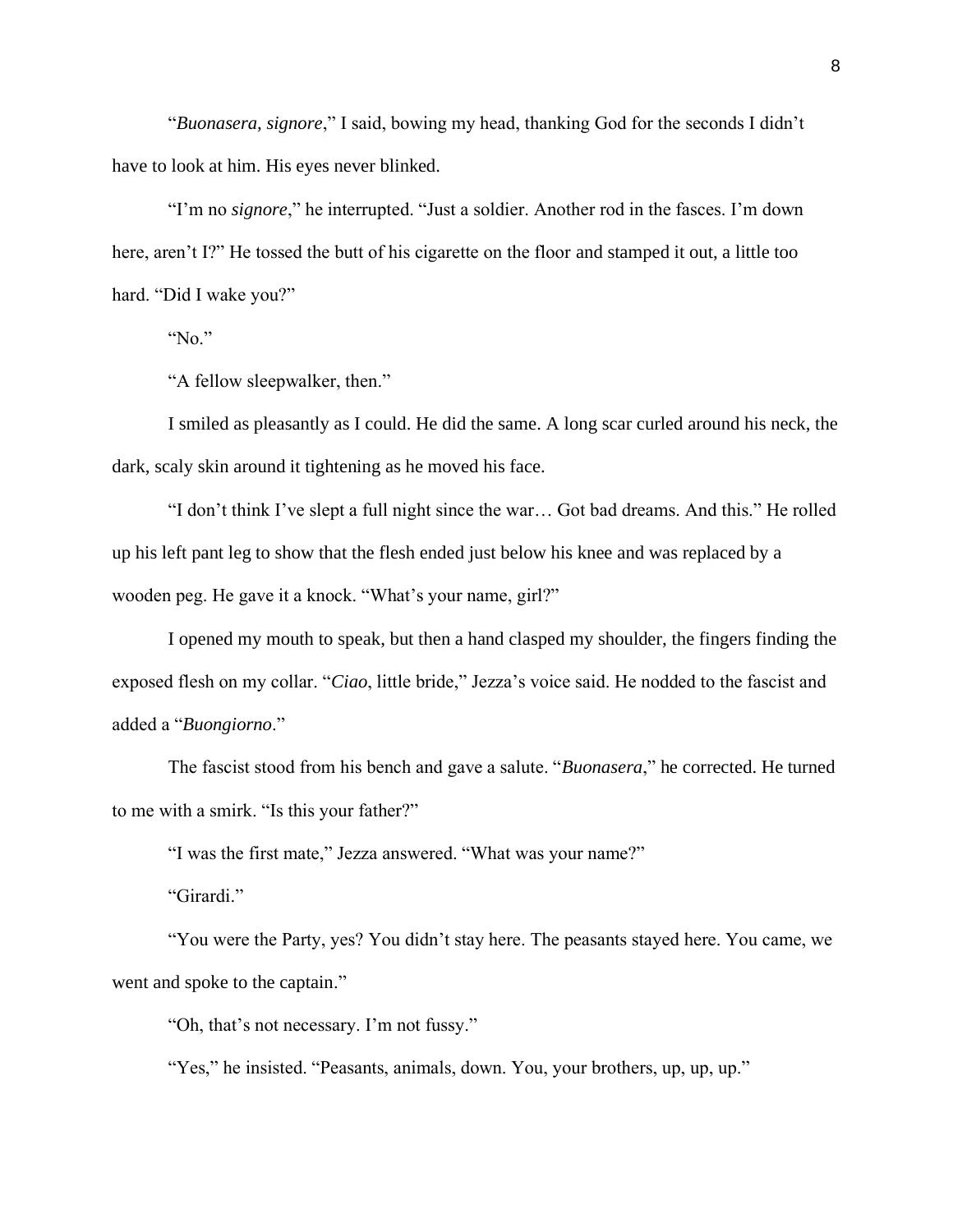"Well, it's your ship." Girardi shrugged. "Lead the way." He turned to me and bowed his head. "It was a pleasure, *signora*. I'm sure we'll see each other again."

Jezza led him across the hall and up some rickety wooden stairs, tossing me a wink over his shoulder as he did. When he opened the door, I breathed air for the first time since he'd taken me under the deck.

 $\sim\sim\sim$ 

We met Europe one last time in Lisbon. Most of the steerage passengers poured outside while the crew loaded more cargo and people onto the ship, to buy something at the markets or to sit on the docks and smoke or to simply see land in case they never would again. Jezza told me to stay below deck. I didn't mind. For the first time, the cabin wasn't steaming with the heat of bodies. Sounds of the city leaked through the hull: fog horns blaring, church bells ringing, motors whirring. Though I still hadn't seen daylight, its radiance warmed the steel.

We left with more people than we came with: Spaniards, Portuguese, Moroccans. Jezza tried to keep me away from the others, but that didn't last past the first meal. We sat at tables that seemed to stretch across the ocean and ate some sort of stew with stale bread and drank from a few bottles of wine that were passed around. People cursed the mush but inhaled it all the same. They made introductions and sang songs of home and taught each other snippets of English: "Hello, I would like a job," "Thank you, sir," "May I have some bread, please?"

Two nights passed before he returned. Girardi stepped out of the shadows and patrolled the length of the table just long enough so that everyone certainly saw him. Then, without taking any food or even speaking a word, he stepped back, his black uniform melting into the dark. Some fell silent when they saw him. Others carried on as though they weren't afraid. His wet face glistened whenever a flicker of flame from the candles caught it. My eyes were dragged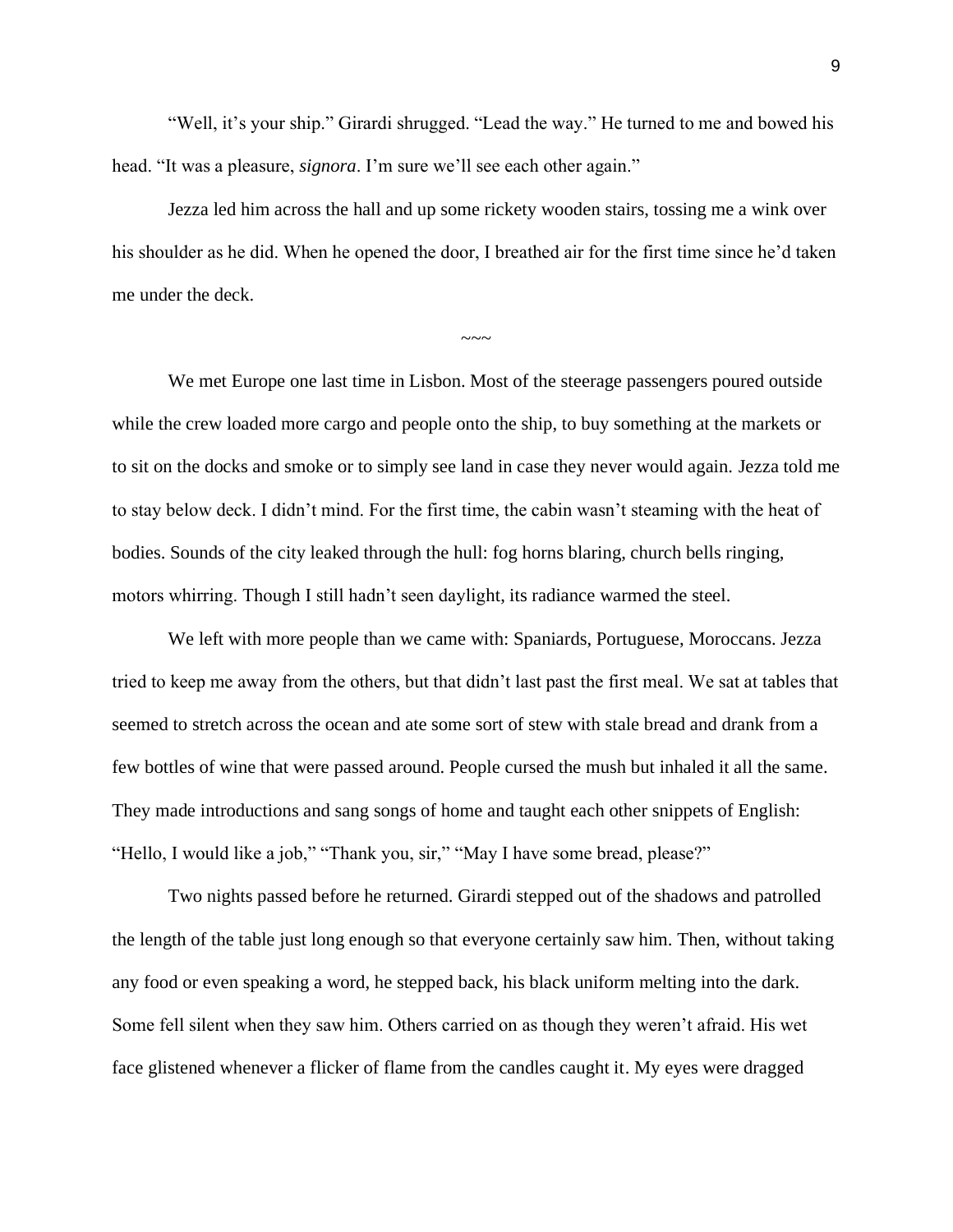towards him, even as the table around me chattered and Jezza's eyes pricked me silently and I tried to look anywhere else. His lips slid into a grin whenever our gazes met.

Every dinner he came. Not immediately. Each time he gave me enough time to fill my bowl, to find my seat, to listen to the clattering of tongues and lose myself in words flying past me. Enough time to forget. But still he came. Every time he materialized his flesh seemed even more pallid and clammy, his eyes more unblinking. It almost made me thankful for Jezza, forever at my side during the day and lying next to me at night. The two seemed to have an unspoken agreement, like two vultures circling the same corpse.

Jezza always waited for Girardi to fly away before he eased the grip of his claws on me. He always did, though. He tried to hide it at first, but quickly realized that there was nowhere to hide down here. It only took a few tries for him to give up and brazenly walk among us as he carried on his business. He would wait for me to settle in at my bunk, then shoot me a knowing glance before stalking through the compartments and down the long corridors of dining tables towards the kitchens. A few minutes later, he would reemerge with a large crate he carried with ease. Then, he would disappear once more, through a set of doors that opened onto a staircase that went nowhere: more specifically, down, down into an inky blackness even more profound than that of the steerage when all the candles were out. Eyes followed him as he repeated the ritual a few times before taking his place in the bed next to mine. Voices murmured then suddenly halted when he came back into view. Still, if I listened close enough, I could hear the echoes ricocheting on the steel walls, in a smattering of tongues he didn't speak, asking the same question: "What's he doing down there?"

Jezza was gone when it happened. I had a few breaths to myself before I smelled Girardi: a cocktail of seawater and cologne, an alien odor and a hint of ancient familiarity. "*Buonasera,*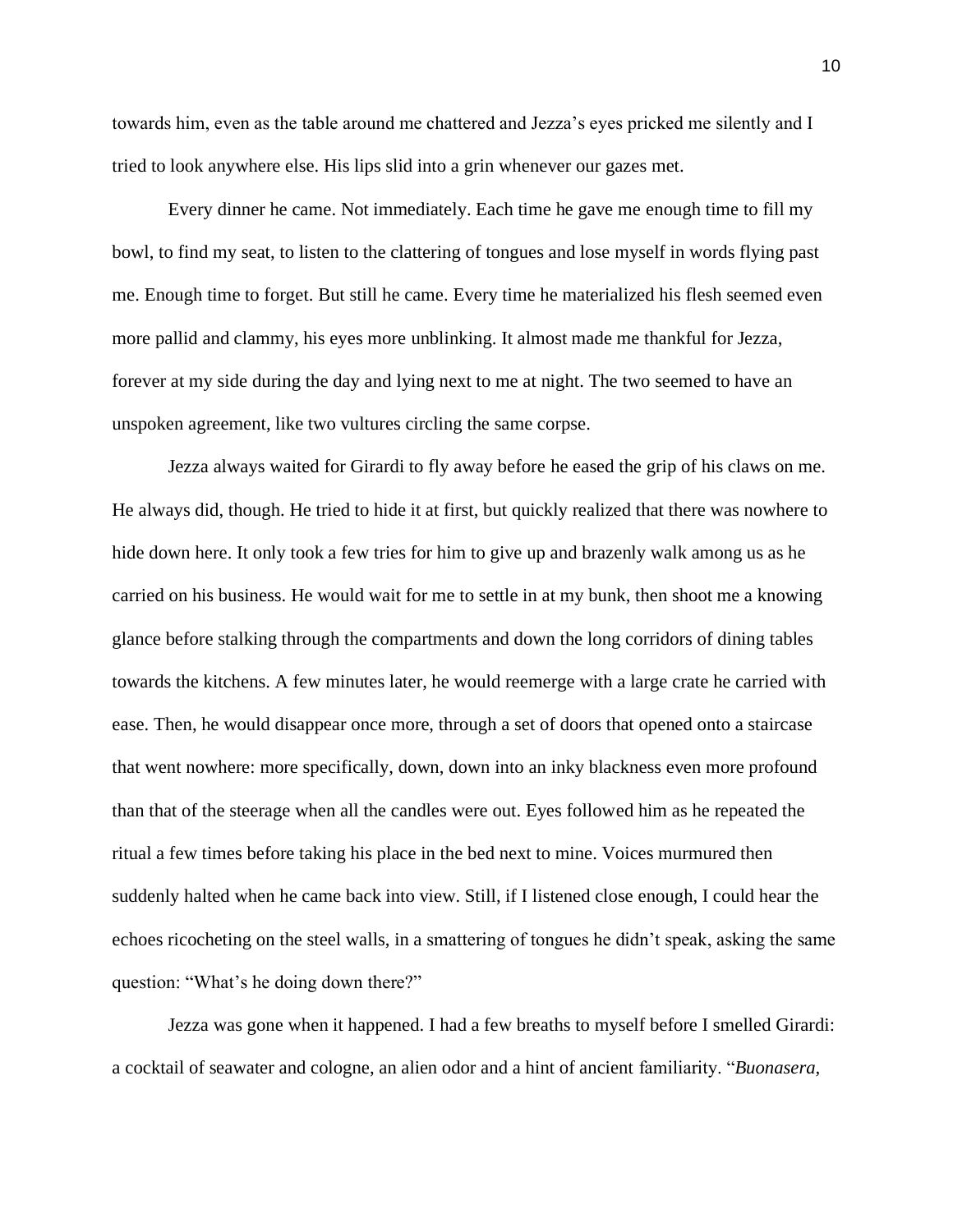*signora,"* he greeted me, speaking for the first time since that night when he sang. The rest of the passengers seemed to dissolve, and the silence made my ears ache. "I trust the trip has treated you well so far," he added.

"It's no first class," I said. "*Signore*."

"It's a bit… stuffy up there for my tastes. I've gotten to spend a bit of time with the captain, though… And it seems you've gotten to know that first mate fellow."

Moisture beaded on his skin. Why didn't he blink? "He's… an interesting man," I answered.

"I should say so. The captain told me all about him, after a few glasses of wine." He smirked and leaned in. "You know, it's kind of you to humor him, but you best be careful."

I nodded with a tight-lipped smile and bowed my head. "Excuse me, *signore*," I said as I tried to pull away from him. I took a few steps towards my bunk, towards a lamp hanging on the wall next to it. I wanted to be out of the shadows but moving through them was like wading through water.

He followed me and grabbed one of the poles of my bed frame, leaning against it and watching me. When he moved, he shuffled in a way that wasn't quite human, his shoulders stooped and his gait odder than his wooden leg alone could account for. Yet I suddenly felt as if I had seen his shamble a hundred times before. I drowned in his smell. I knew that cologne which was hiding under the fishy musk. "Did he tell you about himself?" he asked.

"He doesn't speak Italian so well," I answered once I managed to swallow his suffocating scent.

"He's a veteran, so the captain says. The Great War. Funny, isn't it? Me, an Italian boy in Austria, him a Brit in Gallipoli, but we were there for the same reason. Whatever that was…"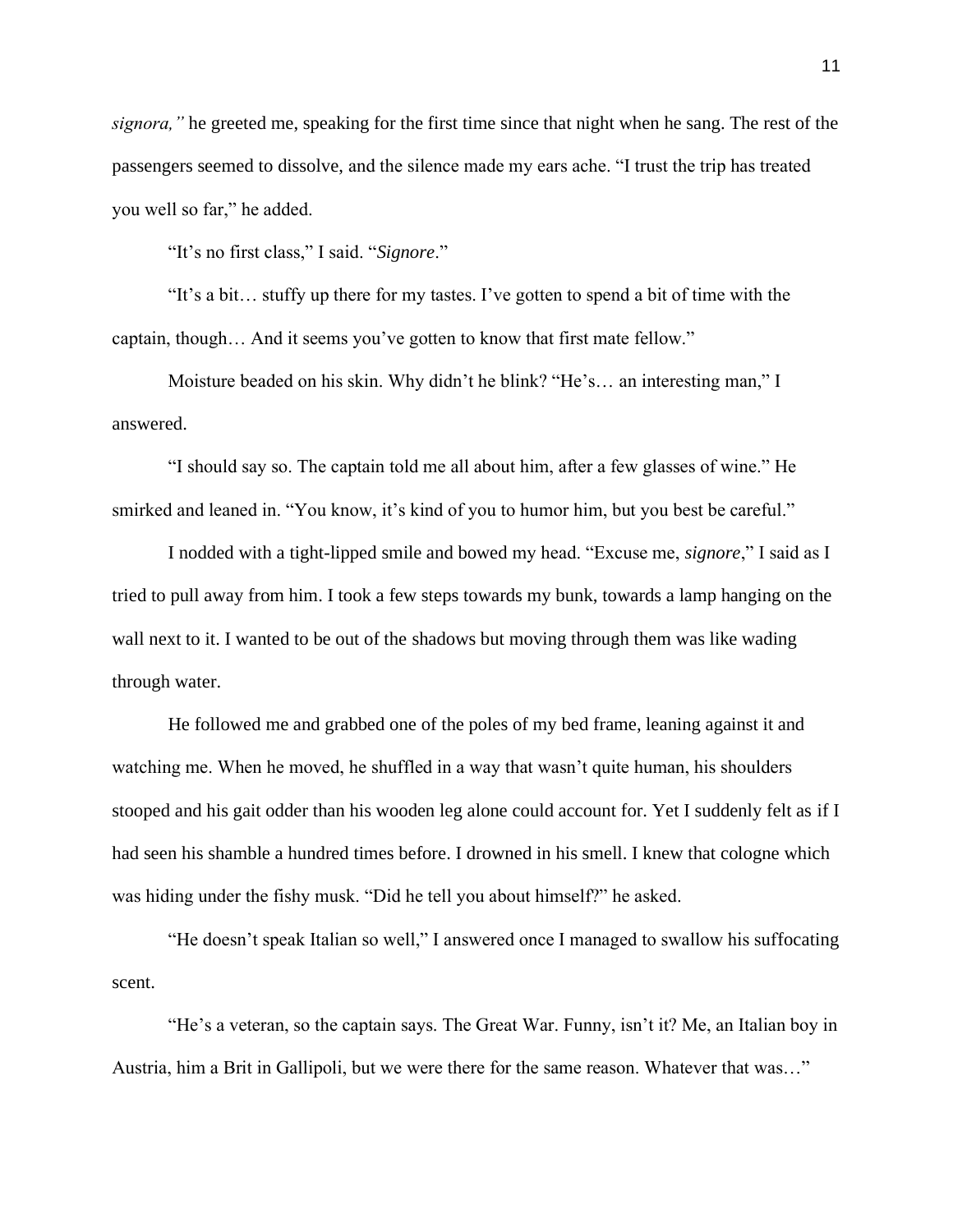"Quite funny," I said though neither of us did so much as smile.

"Anyway, Gallipoli was a massacre. You can imagine, I'm sure. Not every wound is so visible." He drew a finger across the scar on the side of his neck, his fingertip scratching on the scaly skin. Where had I heard that sound before? "But he came home, like we all did. Met a girl. Settled down. Like we were meant to. Had a little girl, twenty years back. Got a job on the docks, worked his way up and got a ship of his own, wanted his girl to have the youth he never did. Started moving shipments. Shared a cabin with his wife and his daughter and they travelled the whole world together, as a family."

He smiled, as if the memories were his own. I studied the slope of his hairless skull, his thick lips, his hunched shoulders. Somehow it had all been burned into my mind in the short time since I'd met him. It seemed older, primordial, that image of him I saw even when I closed my eyes, like he was a shadow that had always followed me.

When I didn't say anything, he continued. "The captain thought you looked like her, you know. Jezza's daughter. Same age. Black curls. Brown eyes. Pretty as a picture. She's dead now." His smile didn't abate. "Storm got them, somewhere in the Pacific. Four days later, Jezza gets found on the beach of some… savage island, and the rest of the ship vanishes without a trace."

The longer I looked at his face, the more I took in its sheer strangeness. His nose flattened, his eyes spread further apart until they were almost on the sides of his head, his spine extended and curled into a hunch as he rose inches above me. Bones rattled and cracked as he grew out of his own body. A webbed claw rose and laid a slimy finger under my chin, inspecting my face, its nail scratching at my throat. I wanted to scream but I couldn't open my mouth.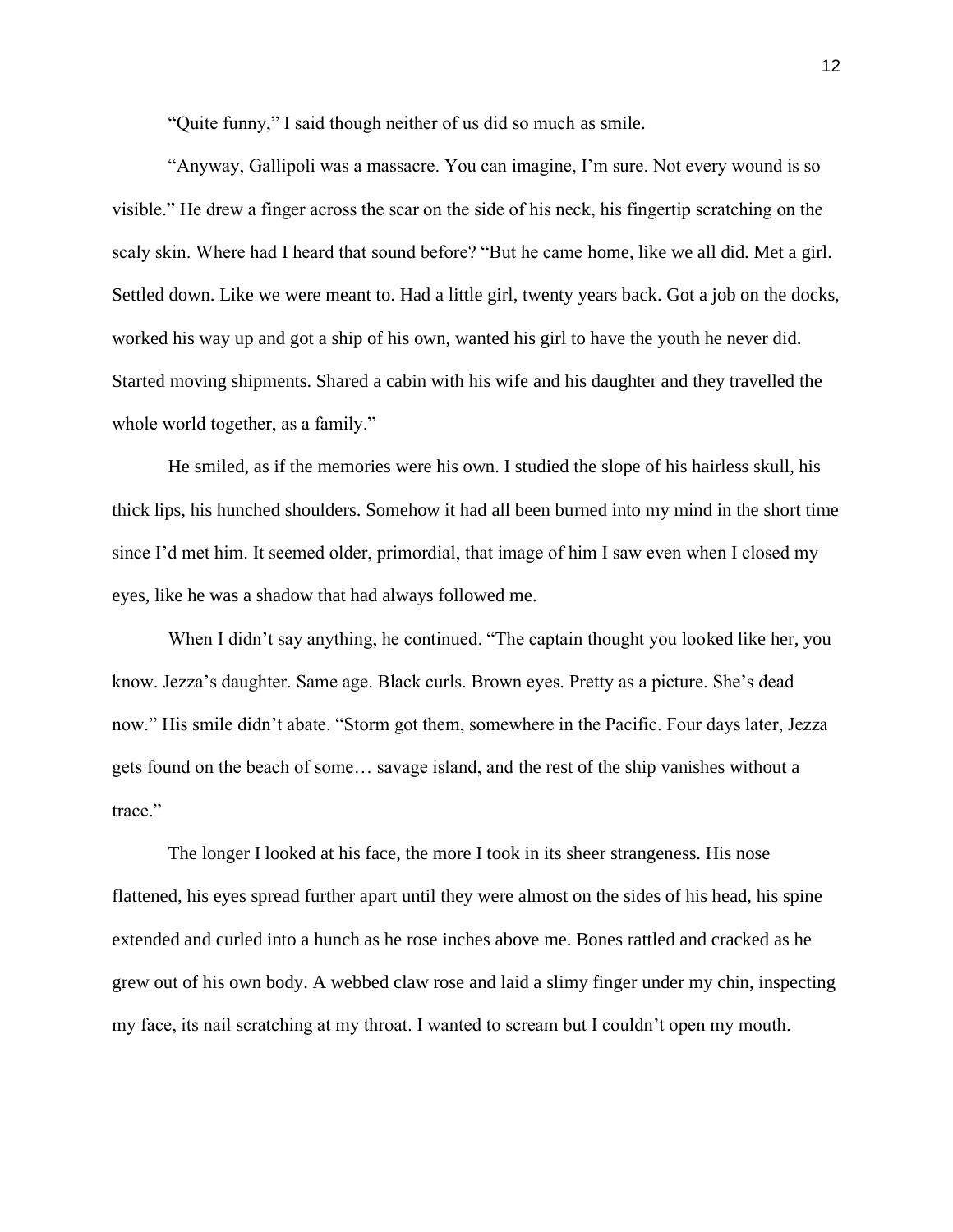"And now he takes an interest in you," Girardi whispered. "Fascinating. Wouldn't you like to dig in that brain and see what's going on in there?"

His face shifted by the second now, and I could only stare at the unspeakable horror. I felt leather straps tugging at wrists and wires untangling my head.

"*Bella?*" a British accent called from behind me.

Girardi's head swiveled towards the source of the word as he peeked over my shoulder. I gripped the frame of my bunk harder to stop from trembling. "Speak of the devil," he said. One of his eyes kept flashing glances towards me while the other rested on Jezza. "We were just talking about you. Good things, I assure you. Your captain speaks highly of you."

Jezza didn't answer. He had learned new bits and fragments of Italian since we left, but still, he couldn't keep up with Girardi.

Girardi just smiled and nodded, baring his rows of fangs. He turned to me one last time. "*Arrivederci, signora*."

In a heartbeat, he had left. At least, his body had vanished, even though I still felt him leering. Jezza was left staring at me, struck dumb. I tightened my grip on the bed frame until my knuckles went as white as sea foam, but still I ended up crumbled on the ground, curled in a ball, my fists in my hair, my throat gasping for air. Jezza was above me and put one hand on my shoulder and another on my head. He said something sharp in English, and then "What was it, young one?"

I squirmed as his hand slid down my back, but I remained in his arms. His lips and the stubble surrounding them prickled my forehead.

"What was it, my bride?" he repeated.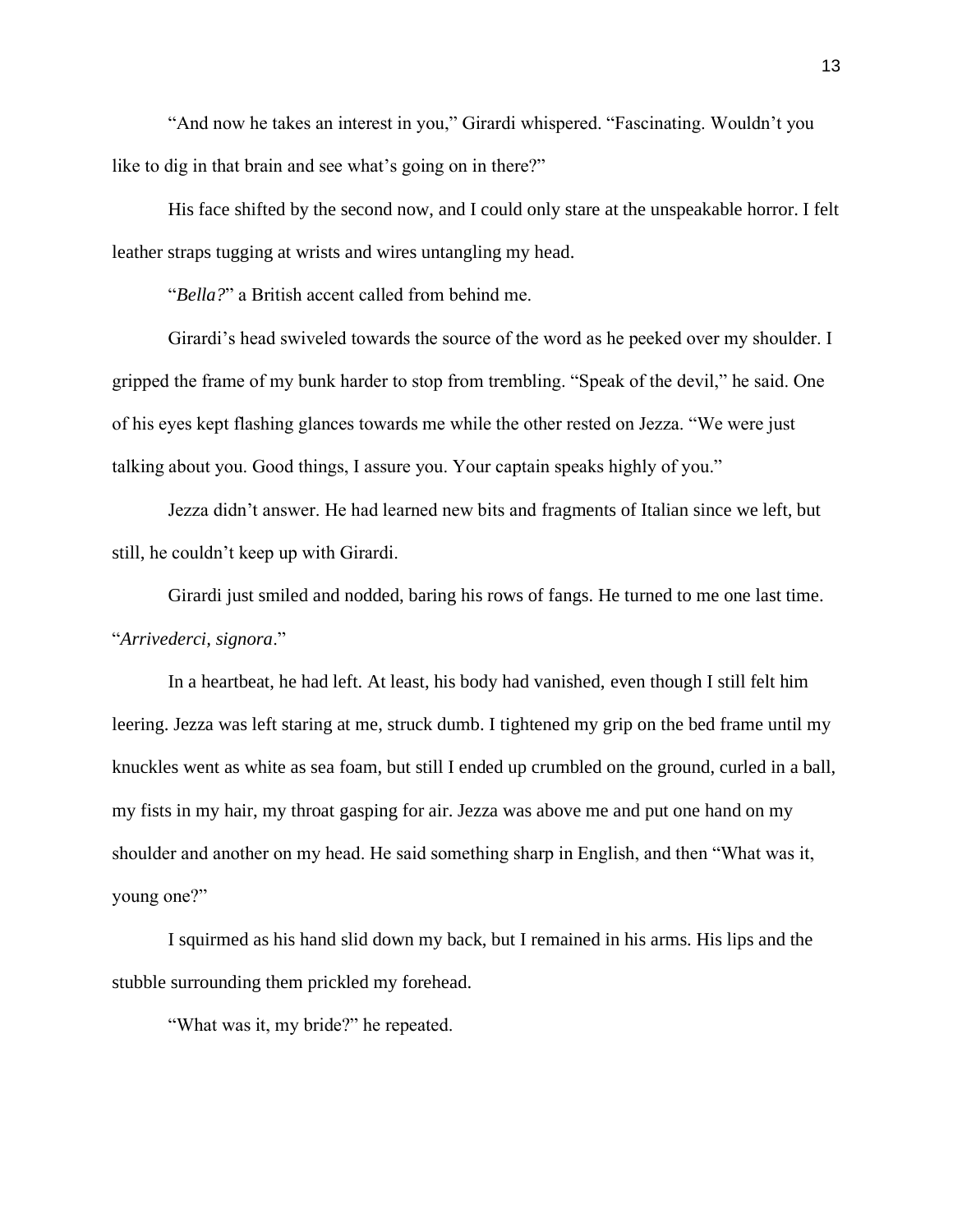"Girardi," I whispered. "Girardi, Girardi, Girardi, Girardi." I looked up in Jezza's eyes. I summoned the English words like an incantation in an inhuman language, knowing it was a death curse. "He knows… He knows me."

I don't know how I forgot. He was always by the Doctor's side, his black shirt the shadow to the white lab coat. Papa met him on the train to Palermo. Or was it at the hospital? Or the station? It was everywhere, he was everywhere. His slick hands strapped me into the chair while the nurses put electric seaweed in my hair. He must have known, remembered me from the hospital. He knew I wasn't meant to leave the country. He knew he had me in his teeth to play with as he saw fit. It was all a game.

"*Bene, bene, bene*," Jezza cooed. He twirled my hair in his fingers. "You were alright, little bride. You were alright."

I woke to the feeling of calloused, sandpaper fingers scraping my cheek. "*Bella*," Jezza whispered as I opened my eyes. He was standing over me in a heavy coat, with his hood drawn up over his head and his flat cap pulled low over his eyes. He smiled with a certain sadness in his eyes. He almost looked like a man. The rest of the cabin was as quiet as I had ever heard it. No snores, no weeping babies, no sleepless men. "You came," he commanded in a whisper.

 $\sim\sim\sim$ 

He stretched out a hand, covered in a knit fingerless glove, and I took it in my own. I wondered if I was wrong about him altogether. Girardi said I looked like his daughter—perhaps that was all he saw. Perhaps he was only looking for her scent in the strands of my hair, trying to feel her ghost when his face lingered close to me, touching her one last time when his hands wandered. But then he stopped me as I rose to a sitting position and planted his lips on my knuckles, just briefly. The hairs on my arm stood as a wave of chills washed over me. Then, he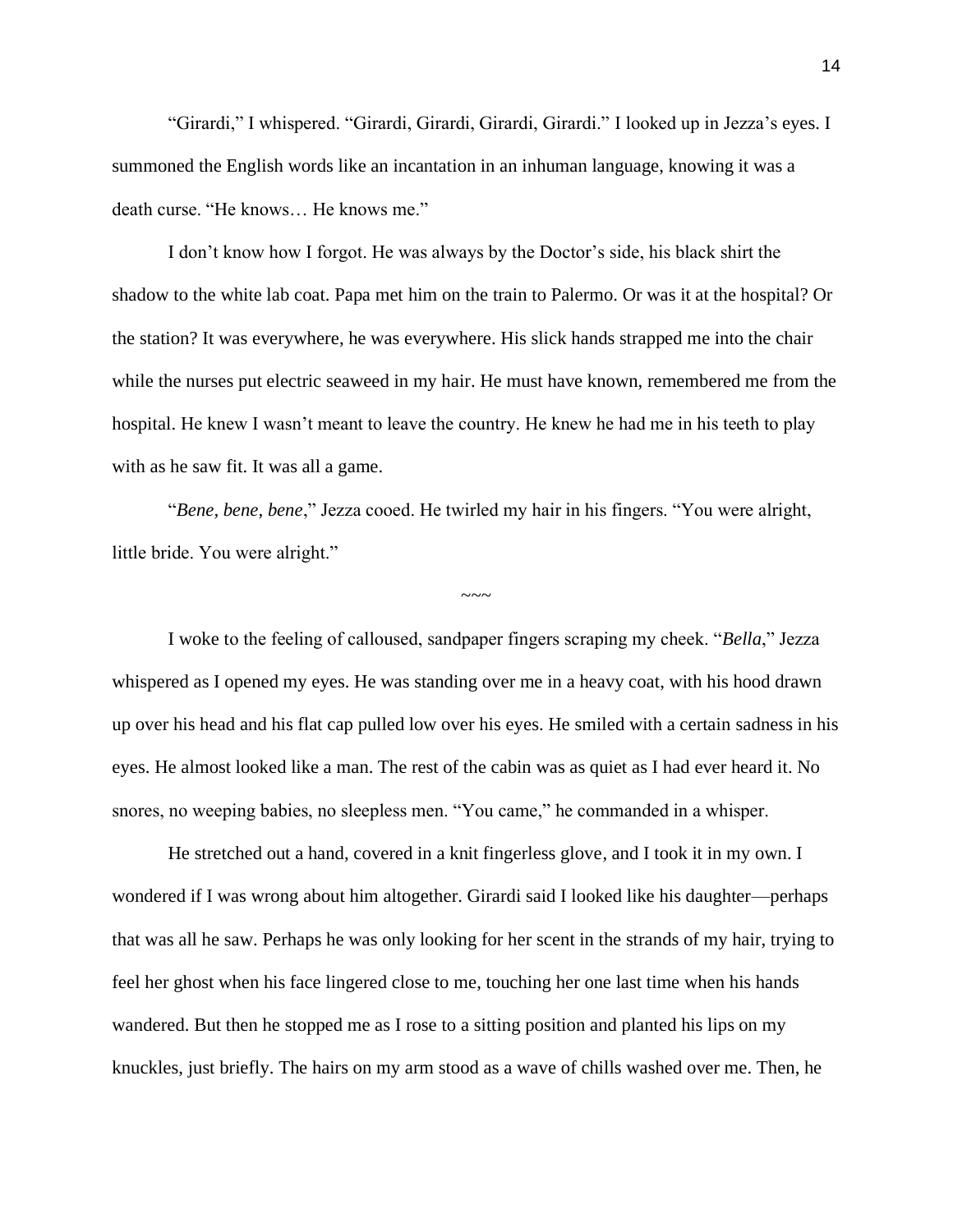pulled me to my feet, and began leading me through the dark steerage, not bothering with a lamp or a candle. I was dressed only in my white nightgown, my bare feet pressing against the cool metal floor. He led me to a steel door then released my hand to push it open.

When it swung, I saw the night for the first time since we'd boarded the ship. How long had it been now? Two days? Six weeks? Three months? It seemed there were even more stars than I remembered, even more infinity, as if space had been expanding ever since we left Italy, welcoming new visitors. The cosmos swirled. I felt that if I stepped out, I might be crushed by the weight of the night sky. Nausea rose in my gut, as I knew that from the deck, I was looking out at everything: entire solar systems and galaxies of which man could only see the faintest light. Yet I couldn't look away.

Jezza disappeared through the door and left it ajar for me. I hesitated for a moment, peeking out at the universe through the slit in the steel. A white flash caught my eye, almost like a star crashing down, only it had come up from the water. I pulled the door open another hair.

It was a whale.

A ghostly whale rising out of the ocean like some sort of god, then sinking once more. Each time it surfaced, a pearl island appeared and then got swallowed up again. It seemed close enough and massive enough that its tail might flick us out of the water the next time it snapped up to the surface. I felt the openness of the expanse below the surface of the water, just as black and as vast as the night sky, only without those whispers of distant stars to provide specks of light. Anything could be down there, and everything was. Another planet beneath our own with inhabitants even more strange and terrifying.

I walked out onto a promenade deck and felt the wind try to grab me.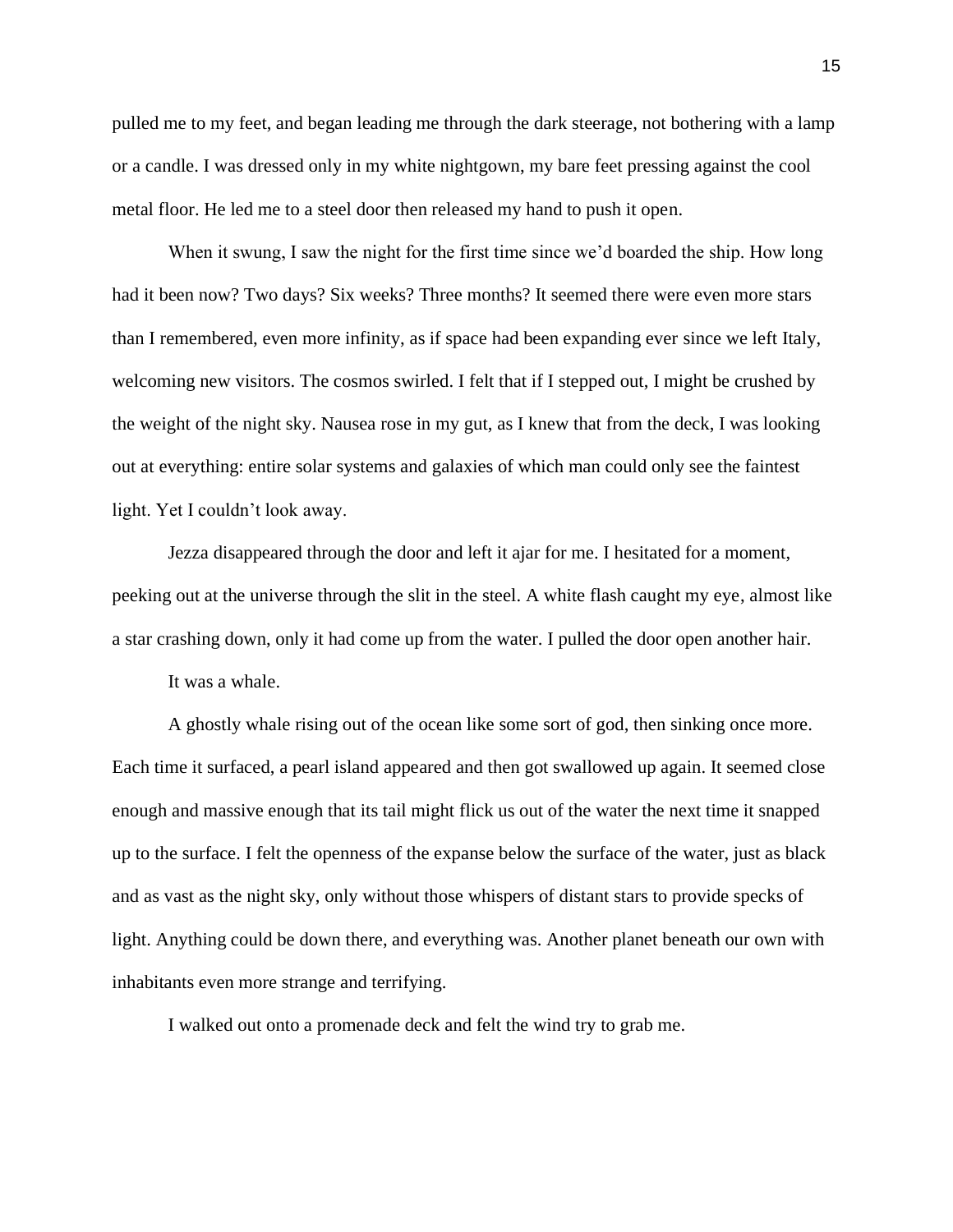Jezza was waiting for me, lighting a cigarette a short way down the deck. The glow of the flame illuminated his face, joining the stars. At his feet was a black mass. It squirmed. I took a step closer until I saw.

It was Girardi. His arms were tied behind his back and his mouth gagged. His wooden leg was gone, and he tried to push himself with the other, but was only able to spin in circles on the floor. His grey skin glistened in the moonlight like fish scales or a bloated corpse. Jezza knelt down near him and looked up at me. He took one long drag of the cigarette. When he spoke, smoke trailed his words. "It was a gift. For you."

Jezza took the cigarette in two fingers and pressed the burning end down on the back of Girardi's neck. Girardi's screams were muffled as he writhed on the ground. He slammed his head into the steel floor just to make noise. Jezza grabbed him by the collar of his shirt to stop it. Then he dragged his catch over to the railing. Girardi tossed and spasmed what limbs he had left, but it was no use. I saw gills on his neck where there used to be a scar. I wanted to tell Jezza the sea wouldn't kill him. It was his home. But I was struck silent, paralyzed at the thought of what he might become down there, in the world below, his world.

As I watched Girardi gliding down through the night, I hoped the whale was hungry.

~~~~~

It is August 16th, 1931. Day 74 in my new home. Long, slender arms are pressing down on my shoulders. They stretch up above me to the surface of the water, and beyond. I can't see the shoulders or the face they belong to. The skin is pale, dotted with freckles and moles. Beyond the water's surface seems to be nothing but a black void and the white of the arms, refracted in a hundred different directions. Ice cubes bob and dance in the waves, twirling faster and faster as I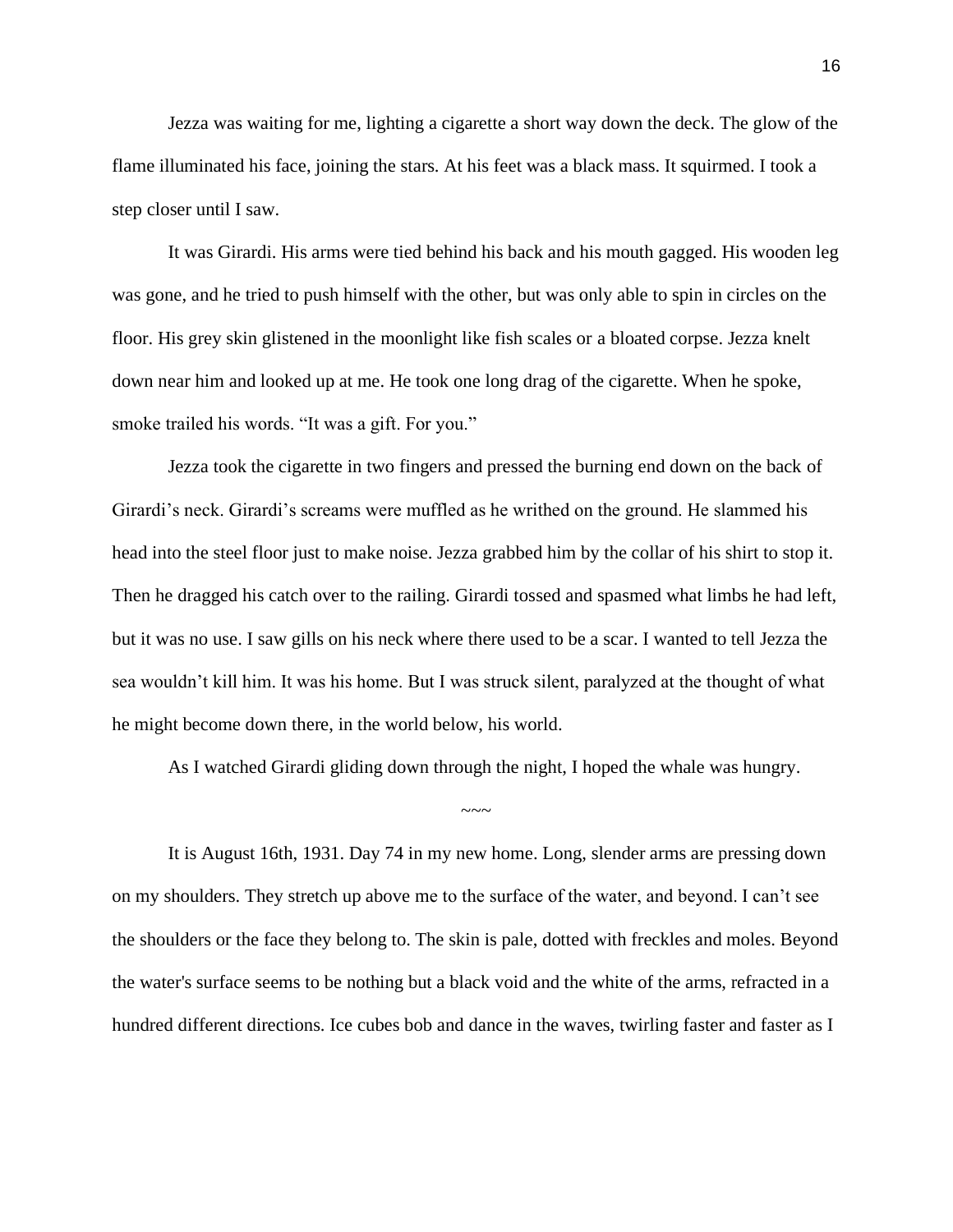struggle. Bubbles come pouring from my nose. The hands grip me tighter. My chest feels like it's about to cave in. I am going to drown, so I stop thrashing.

The hands release me, and the water is crashing around my ears as I emerge from its surface. Ice cubes graze my arms and my collarbones, needling me with cold. My hair grows stiff, freezing onto my shoulders as I sit in the tub. The nurse tells me it's nearly time for bed and that I can go. I have been in the tub since breakfast. Every few hours she switches the water from ice cold to scalding hot. She holds me under the surface for a full sixty seconds every so often. I am naked and trembling when I stand up, until she hands me a towel. There's a mirror on the other side of the room. Last time I mopped the floors, I peeked in the next room and found that the other side of the mirror was clear glass. The nurse turns on the lights.

It is June 2nd, 1931. Day 1. The lights shock me the most. They are a cold, sickening white color, light without fire, born and killed with the flick of a switch. I feel like I am in the headlights of a car. I am in the Doctor's office and he is telling me that he will teach me my duties to the nation, to the husband and children I don't have. He tells me I will be happier this way. I am taking off the dress I left home in and putting on a formless, coarse grey garb.

On Day 74, the nurse hands me the same garb. She leads me through the dark corridors with concrete floors and white walls. The floors are always dirty no matter who is on mop duty. Nine beds line the room I've been assigned to. The other eight are already filled, and the lights are out. As soon as the nurse leaves, the mounds of blankets and hair come to life, eventually forming the silhouettes of women.

"Hey, new girl," a whisper cuts through the dark. "You didn't rat us out, did you?"

I shake my head before realizing it is too dark for them to see. "No," I say aloud. "They just took me to the tubs."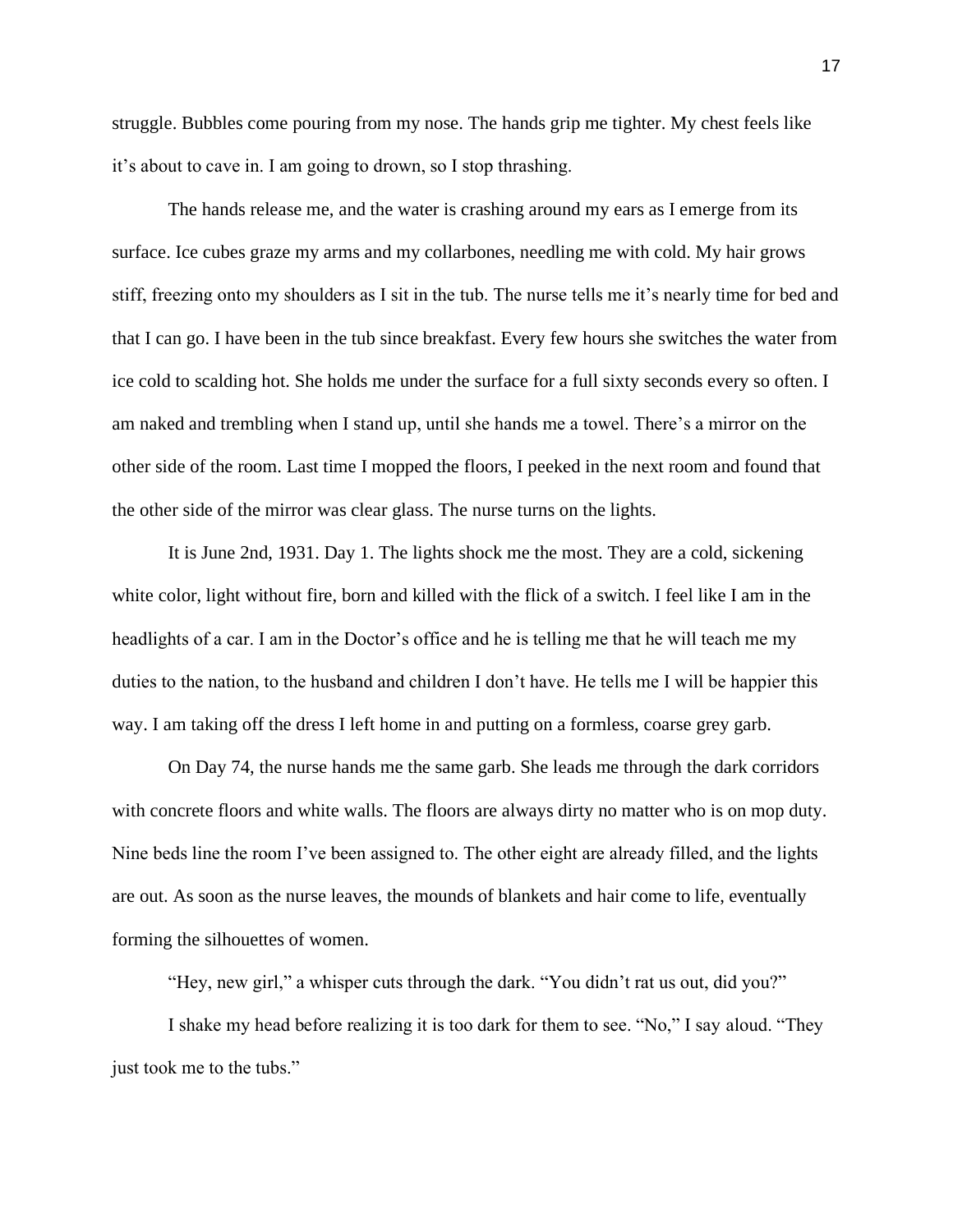"Good," a different voice whispers, "you don't smell quite so much like shit."

Giggles that sound just shy of cackles.

"Should we take her with us?"

"She *is* pretty."

"Is that a reason to take her or leave her?"

"I like her. She's quiet."

"What if she rats on us?"

"She could have done that already if she wanted to."

Silhouettes shuffle and shift around, rising out of the beds. Some of them stoop down and lift their mattresses, grabbing things they've hidden away under them. Something scratches and then the single, dull light of a candle emerges. The warm glow illuminates Giulia's face. She is the prettiest in the ward, by wide consensus, with wavy blonde hair down to her collarbones and a mile wide, mischievous smile. She is a bit older than me, but younger than most of the women in our ward.

"How do we get them in?" she asks the shadows on the periphery of the candle's glow.

"What about the window?"

"It's barred, idiot."

"You've got man hands, Cristina. Surely you can rip them off."

A heavy thwack.

"Ow."

"Settle down, ladies…" Giulia says. "Why don't we use the front door?"

"What about the guard?"

"I'll handle him," Giulia's smile widens even further until she looks like a movie star.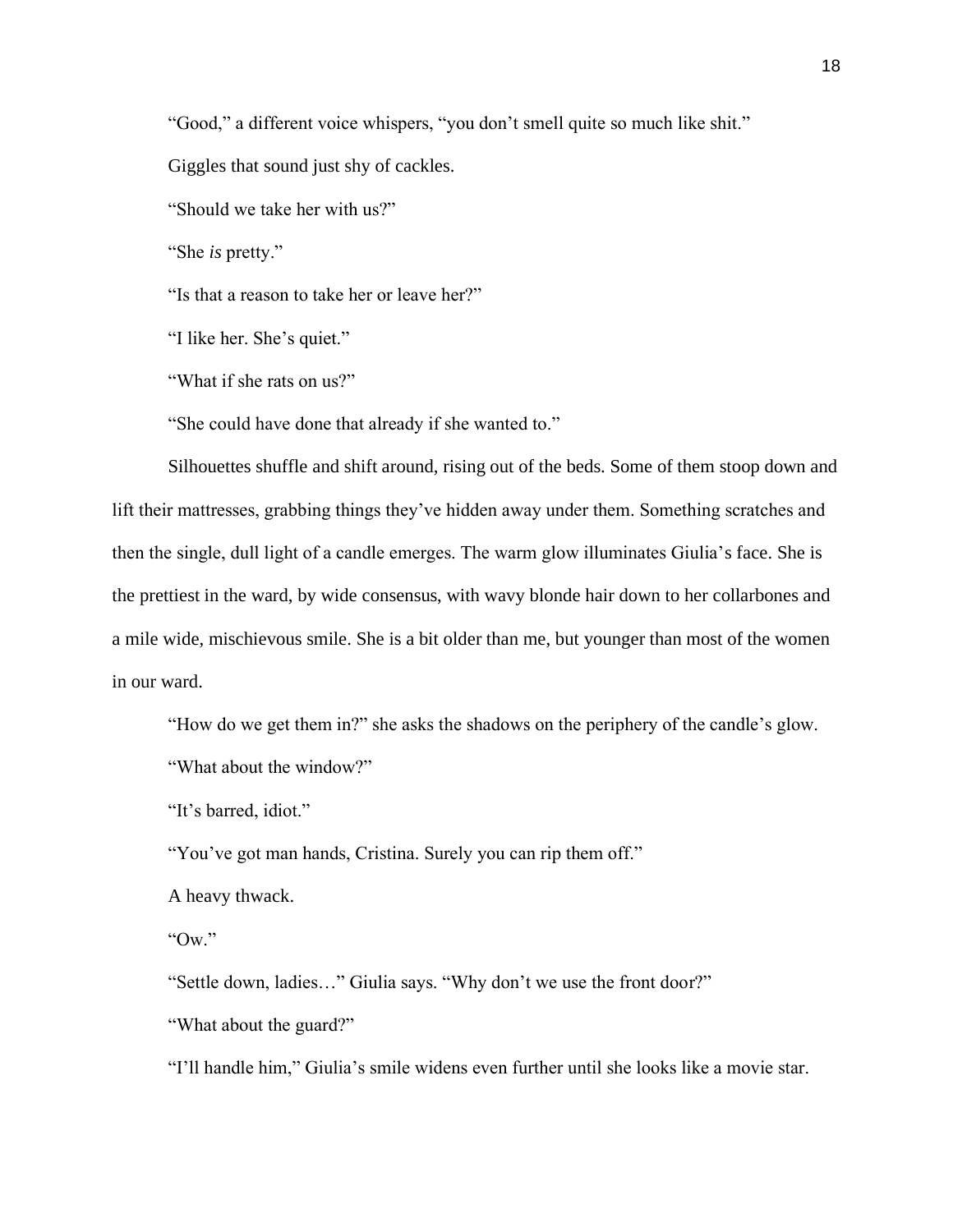"Bianca," another voice whispers. "I've got a hairpin. Do you want me to pick the lock on your shackles?"

"No, no," a voice responds from a bed on the far side of the room. "Just… send Luca up here when you get them in."

More giggles. I hear footsteps that are trying to be quiet. Giulia and her candle come closer to me. The light doesn't quite reach her feet, so she seems to glide through air without taking a step. She puts a hand on my arm. "Come on. It'll be fun."

Moments later, we are in the hall I just came from. The nurses have disappeared. The group of girls step as quietly as possible down a rickety stairwell and whisper as loudly as possible. Giulia's candle is our only guiding light. One of the girls misses the last step and only barely stops herself from falling face-first, waving her arms wildly. A raucous laughter finally bursts from the seams of the other girls' hushed voices.

We tiptoe through the labyrinth of halls. Without the rest of the girls, I would not be able to find my way to the front door. Every corridor looks the same. Every linoleum square, every closed door, every unlit tube in the ceiling, all completely, perfectly uniform.

Somehow, we come to the front door, a grand maple wall twice my height.

It is Day 1 and that door is closing behind me. It will open again three minutes after we approach it on Day 74 and on Day 291 after that.

Next to the door sits a man in a glass box. He wears a military uniform and carries a gun. Sometimes his face changes, but the uniform and the gun are always there, in the box. Giulia walks straight up to the counter in front of the glass, pulling me and the other girls along with an immaterial grip. "*Buonasera,* Franco*,"* she says through her smile.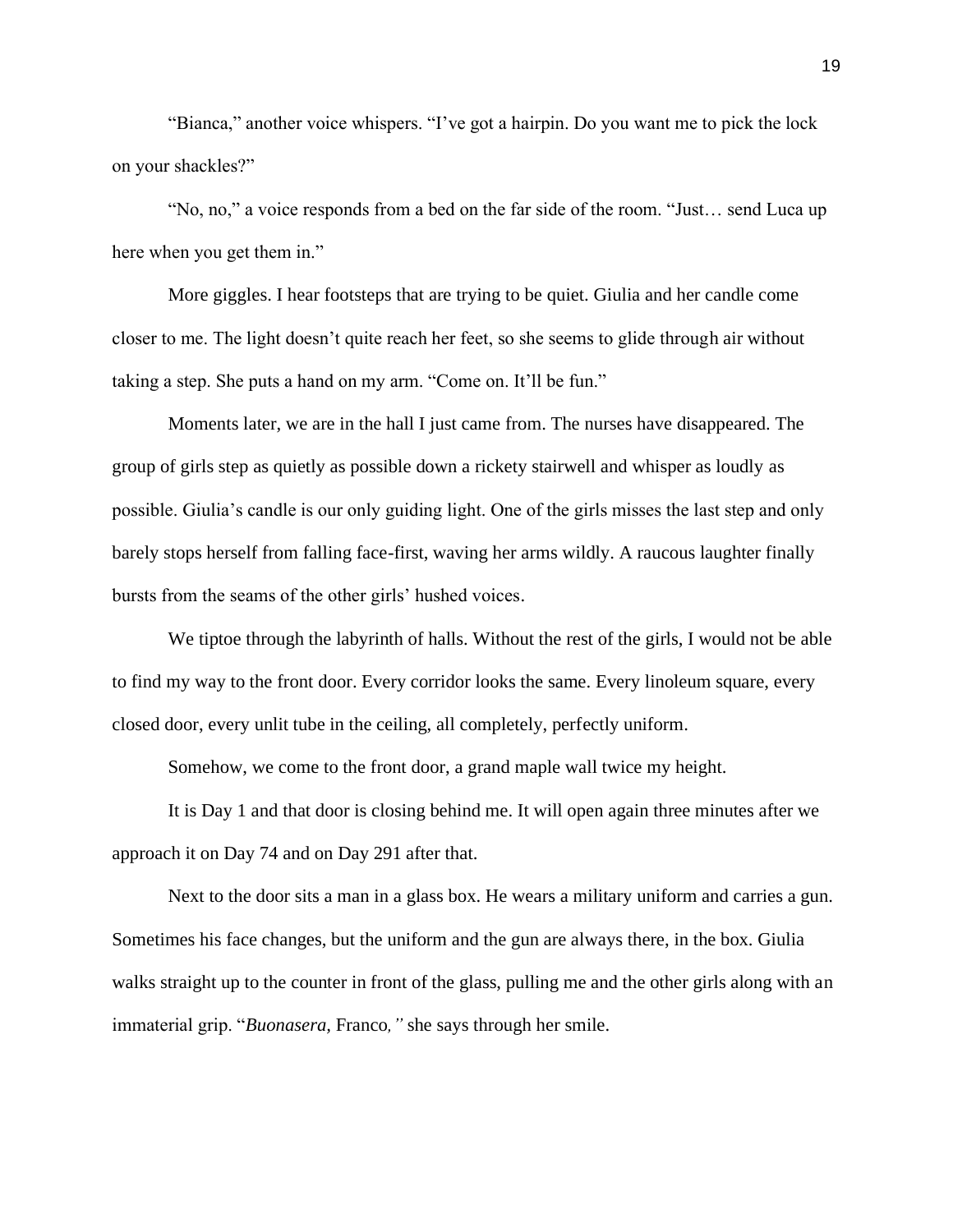He sits in a chair yet still towers over us, leering down at our faces. "What are you all doing out of bed?"

"We're expecting guests."

"What the hell are you talking about?"

"We're going to have a party. Want to come?"

The man is sighing. "Please go to bed. Do you have any idea how much fucking paperwork I have to do? Don't make me do more."

"No one's making you do anything." A car growls outside. "Just look away for a few minutes and everything will be fine."

"You want to get sent to the high security ward, huh? You want to get me fired?"

A car horn and voices seep through the door. "Ah," Giulia says. "They're here."

"Who's here?" The man in the box rises to his feet and puts one hand on his pistol.

"Our friends. Weren't you listening? I know them from way back, they're good guys."

"Guys?"

Giulia leans forward on the counter, bringing her face as close to the glass as she can. "I'll show you my tits if you let them in."

The man's face blushes. "I-" he stammers.

Fists pound on the other side of the door. The other girls flock to the door and pry it open. Giulia smiles at the man in the box and pulls down her garb until her chest is bare. I sneak a glance, then turn my eyes to the floor.

The rest of the girls return, flanked by four men. One of them carries a crate in the crook of his arm, necks of wine bottles peeking out of the top. Each of them is wearing frumpy coats and dented hats and trousers with patched-over holes. Each of them walks with the same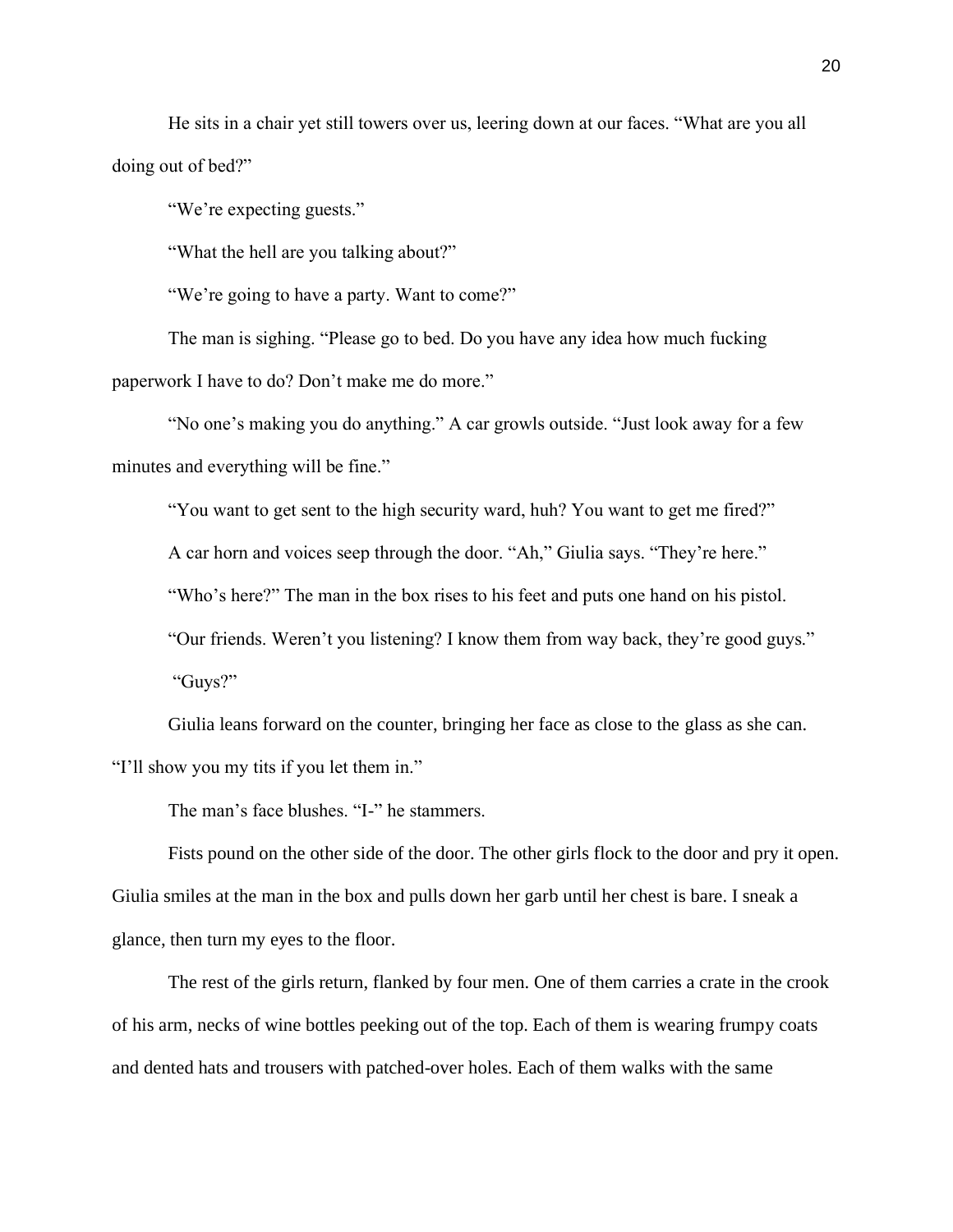calculated nonchalance. The tallest one rips off his hat and runs a hand through the greasy curls underneath in one motion.

"*Ciao, Giulia*," he says in a soaring voice. He comes over to us and takes a cigarette out of the corner of his mouth to peck Giulia on each cheek, paying no mind to the man in the box. After the kisses, he keeps his hands on her shoulders and stares at her with a beaming smile. "When are you getting out of here? Everyone in Trapani misses you so."

She laughs. "I'm the queen of this place. What would they do without me?"

"You're a queen back home too, what am *I* to do?"

"I'm letting you visit, aren't I?"

The other three men file in, their eyes scanning us and picking out their favorites. The girls flock to the one with the wine, scrambling to grab a bottle for themselves, laughing all the while. "Eh, get the hell out of my doorway, will you?" the man in the box speaks up. "Before we all get in trouble."

The other men turn their heads to the box as if only just noticing him. "*Grazie, signore*," the tall one says with a grand bow before looping his arm through Giulia's and sauntering down the hall.

The boys and girls congeal into pairs and groups of three. I follow half a step behind Giulia, the rest of them surrounding me, seemingly without noticing me. I try to listen to their conversations, but they all talk in low voices that drown in the air between us.

A hand grabs my wrist and pulls. I nearly fall over. I am in the dark. Giulia's candle is gone and I cannot see my own hands. After a moment of nothing, there are flashes of place: a leather couch, an oak desk, white lab coats hanging on the wall as the lights flicker and then finally hold a steady, electric beam.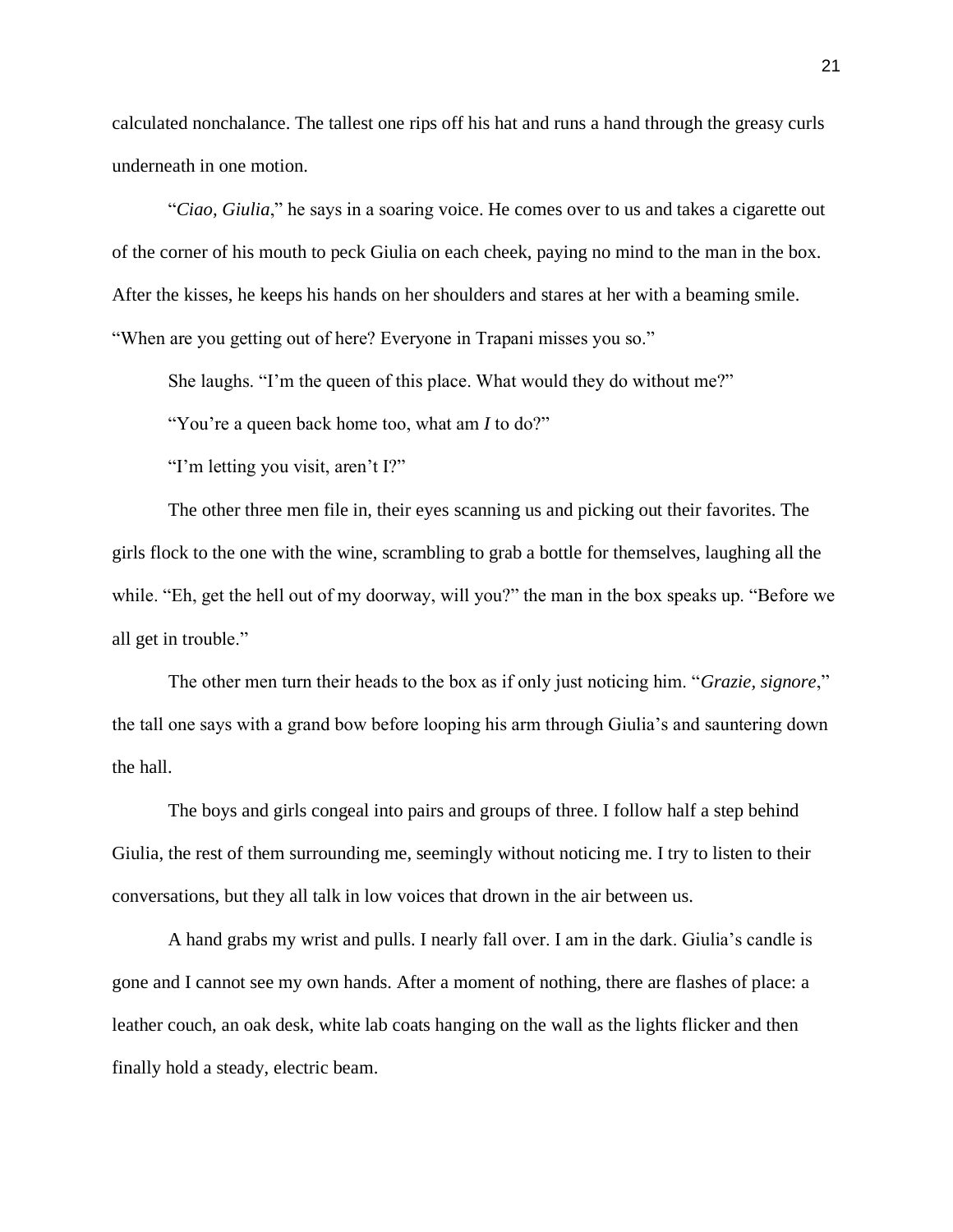I am standing in the Doctor's office. I recognize the smell before the surroundings. It smells so much like him that I wonder if he's still here, hiding in the walls. But a different man is before me, one of the men Giulia brought in. He has a stout figure, not much taller than me. His smile curls like a wicked sickle. He takes off his cap, revealing a sharp widow's peak. I am backing away from him until I hit the opposite wall. I feel the cool air behind the glass of the windows. He is coming towards me. I am reaching out and burying my hand in his chest to keep him at bay. "No," I am saying, as strongly as I can.

His eyes widen and he takes a step back. "Oh, of course," he says. He is reaching for his pockets. "What do you want?"

"What?"

"Do you want money? What?"

I shake my head. "I want to leave."

"I assumed since you were with Giulia-"

"I don't want anything."

He leans on the surface of the Doctor's desk. He is looking down at me and raising an eyebrow. "What are you here for, then?"

I pause.

He snickers. His eyes are scanning the desk and his hands are travelling to his coat pockets and pulling out a cigarette. "Is it really worse than whoring?"

He finds a lighter in the top drawer of the desk and sets his cigarette aflame. I am staying silent. He is still digging, pulling out the bottom drawer. There is a sea of papers in there. He inspects them for a moment and then pulls out a large stack, nearly half the drawer.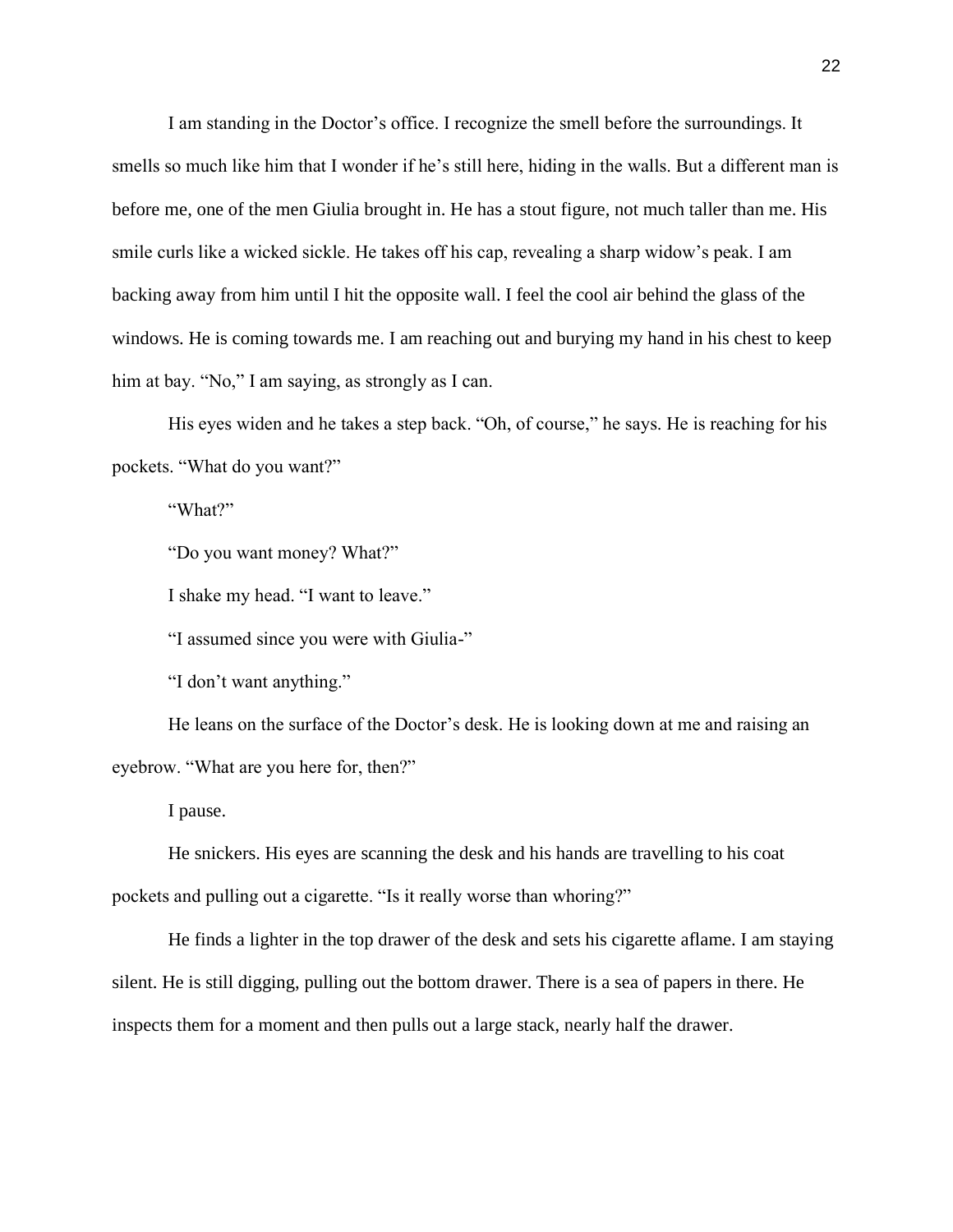"Aha," he says, already starting to comb through the papers. "Giulia C." A thick, cream colored folder slams on the desk with her name on it. I am picking it up. "What's your name?"

I am reading the doctor's handwriting.

*Sex: Female. Date of Birth: 3 May, 1911. History of prostitution, vagabonding, promiscuity, impulsive behavior, bouts of hysteria. Continuously undermines authority of hospital staff and exerts negative influence over fellow patients.*

"Come on," he says. "I'm just curious."

*Ran away from parents (deceased) at age thirteen. Father drank heavily. Described several instances of violence in home.*

"I don't care if you're a whore, you know. I'm not a Catholic, not since I was a child. If we want a strong race, we ought to have us healthy ones breed like pigs, I say."

*No remaining close family or friends to speak of*.

"Do pigs wait until marriage?"

*Little hope of recovery.*

"That's what they ought to be doing here. Farming."

*Will not be missed.*

"I'm all for motherhood, but all this… weight of tradition, I don't know."

*Prime candidate for experimental treatments*.

The folder closes and drops out of my hands back onto the desk. Papers scatter, covering the desk and spilling over onto the floor. "Are you alright?" he asks me.

My feet are taking me back towards the hallway, through the door. "I'm sorry, okay?" the man is calling out behind me. "Where are you going?"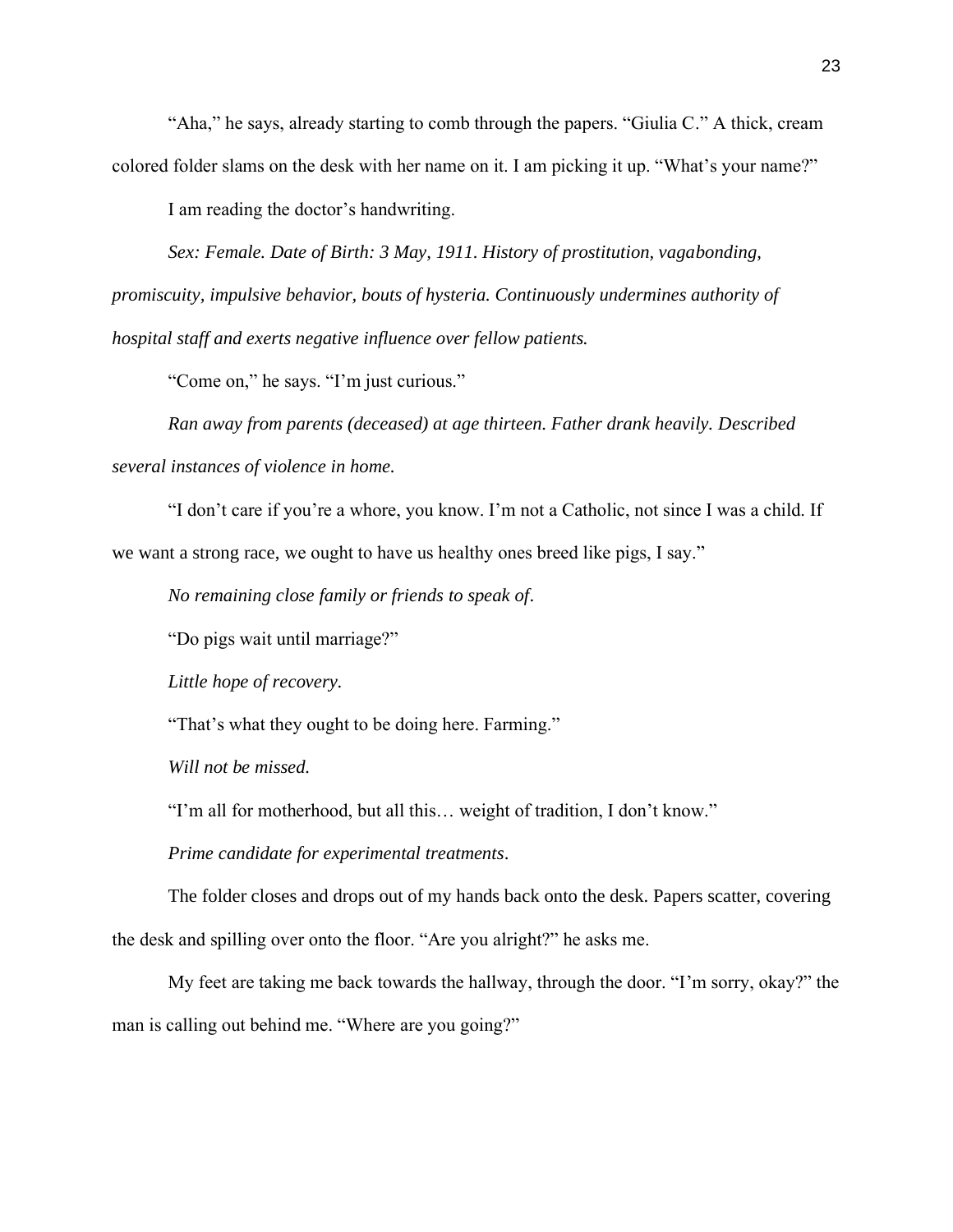I am floating through dark corridors, passing closed iron doors that all look the same. Our bedrooms aren't allowed to have doors, but these are the rooms where they take one of us at a time and lock us away for days on end. The girls who go in don't like to talk about it, if they can remember at all.

It is Day 61. I am mopping the floors in a hallway like this one and I can hear screams piercing through the metal.

Day 74. I am trying to retrace the path from our room, to follow the ghost of the candlelight in my memory. My fingertips are pulsating with my heartbeat and running through the veins of stucco on the walls as I feel my way through the corridor. I feel myself tilting, leaning harder and harder against the wall until my shoulder hits it. The hall is spinning around me but I don't stop moving.

I am walking up the staircase. I don't remember how I got there. Now, I can hear the rest of the girls and I am following their shouts and cackles. Flickers of warm candlelight are splashing out from the doorway of our bedroom. When I'm rounding the corner, my eyes have to adjust to the flame. The candle is standing in the center of the floor, casting its glow across the off-white squares of linoleum. All along the wall, where the light is thin, shadows dance, great, flailing beasts with eight limbs and two heads conjoined together at random, writhing and thrashing on the beds where women used to sleep. Noses and ears and half open mouths pop out of the darkness, but I can't quite catch a whole face. Chatter and moans emanate from all around the room, slipping out of different mouths but speaking in one voice, a dull roar like a swarm of locusts' wings.

I gather my courage, lingering in the doorway. I am taking a few hesitant steps into the chamber, and the noises of flailing bodies surround me. I lower myself to my knees, beaten down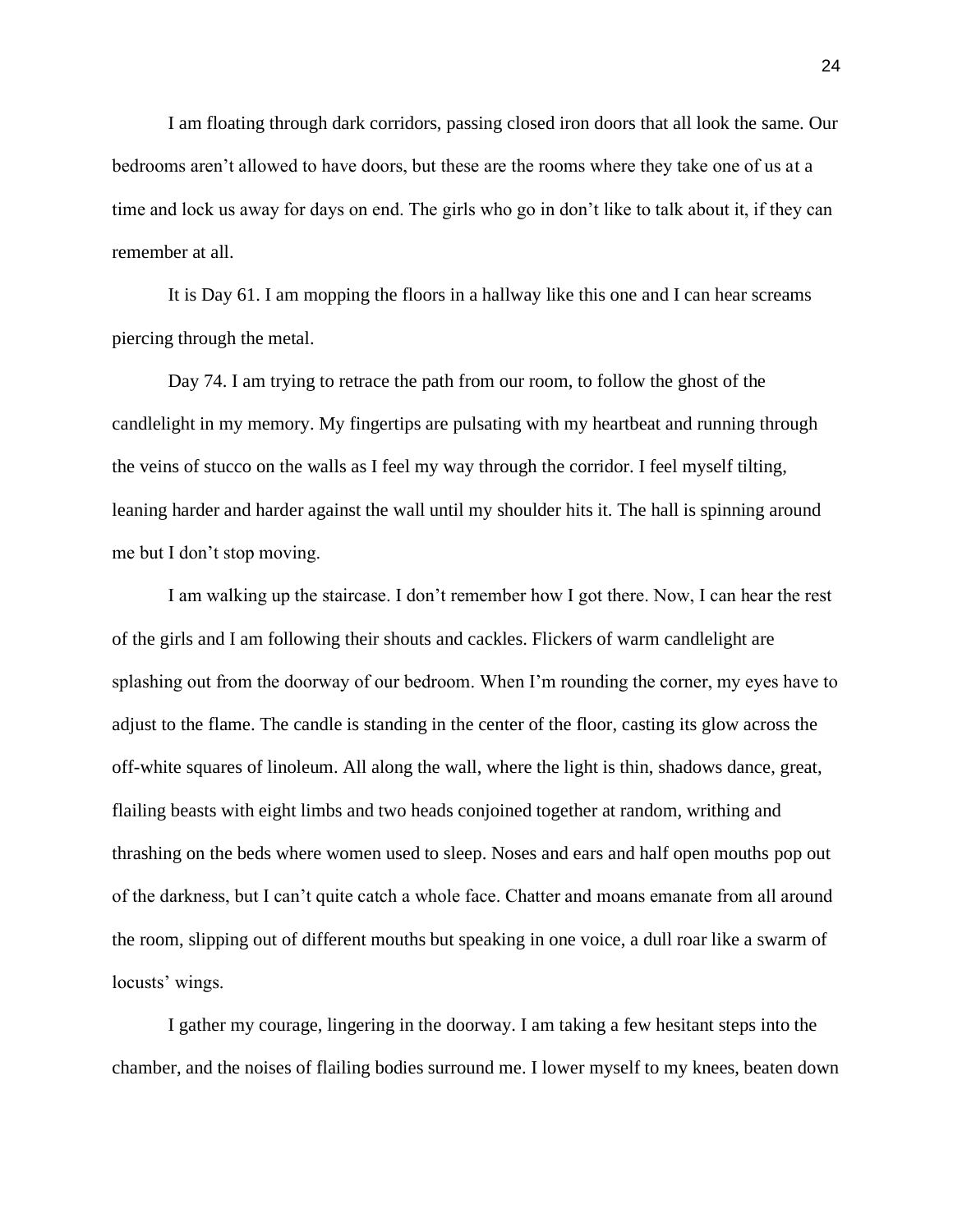by the gazes of its many eyes and the sounds of its mouths. The floor is cold enough to puncture my garb and prickle my knees. "Giulia," I am whispering to the candle.

The beasts continue their noises: laughs and soft sighs and heavy breathing. I am saying her name again. "Giulia."

"What?" she snaps back from somewhere across the darkness. "Who is it?"

"It's me," I say.

The chatter continues on around me. I hear a man shooting whispers, then Giulia's low mumble in reply, but the words are lost in the waves of voices between me and them. Her face emerges from the dark and she takes me by the arm, lifting me and sweeping me out into the hall. The voices fade away.

One of her hands is lingering on my arm. I am silent for a moment.

"Well," she says. "What is it?"

I am trying to speak but all the breath has left me.

"Spit it out, come on."

"You…" the words are draining from my brain down my spine and puddling by my feet. "I- I was- He brought me into the Doctor's office," I am stammering. "And I saw… You have to leave. We have to leave."

She's drawing her hand away from me and crossing her arms across her chest. She's staring at my face with a look I recognize: the same one my father gave me when he was angry, the same one that flashes on the nurses' faces when a patient is disobedient. "What the hell are you talking about?"

"They're killing us. They're going to kill us."

"I'll ask again, what the hell are you saying?"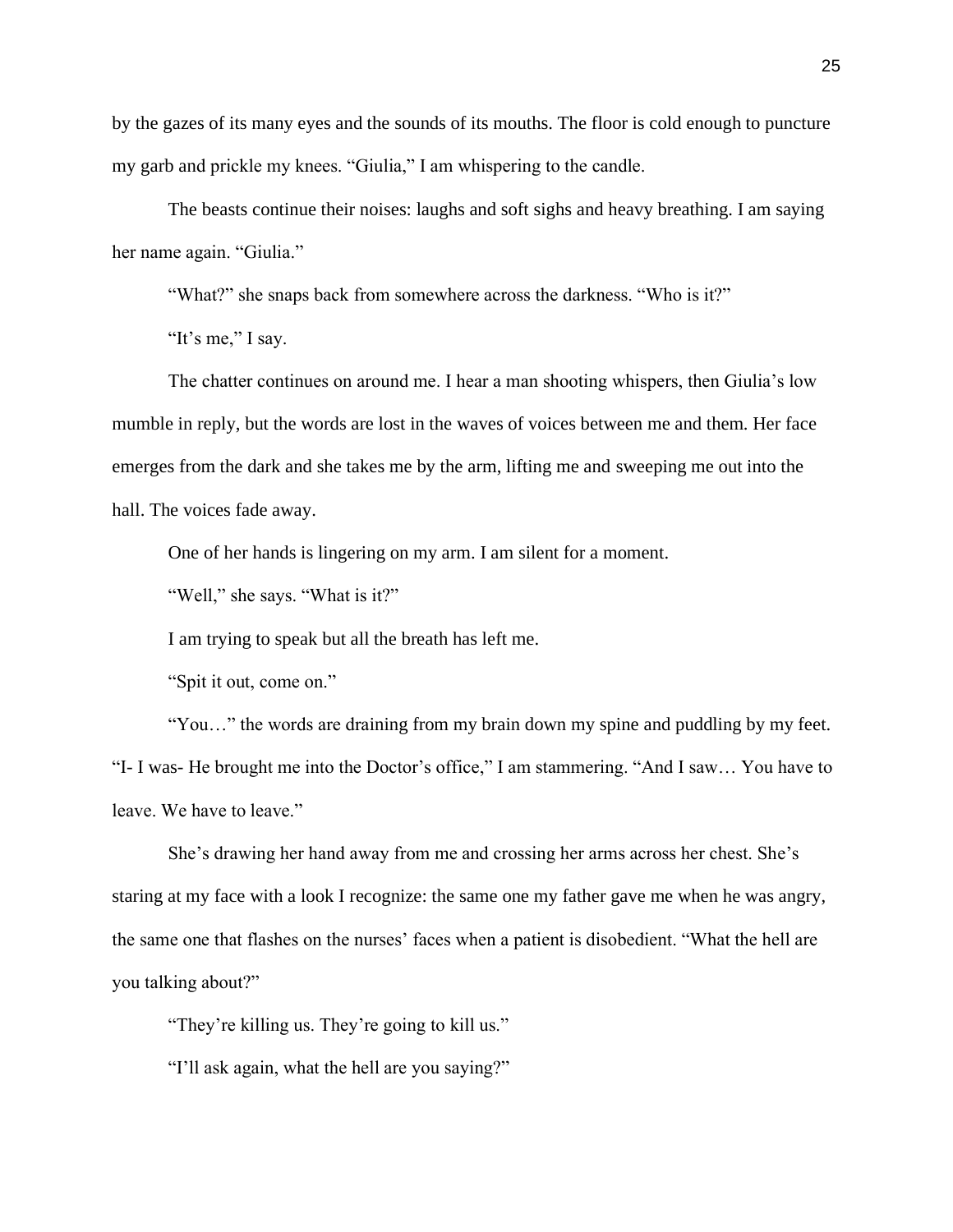"I saw his notes. They're... Something is going to happen to you. He said you can't be cured. They're going to do something."

"What?"

"I don't know." I am trembling. "I don't know what's happening, I don't know anything."

"Hey," she snaps. "Calm down. You know what happens to girls who cry around here."

"You can't stay here. I can't stay here."

She is scoffing, a puff of air shooting out of her nose, her lips curling into a gentle slope.

"What do you want to do? You gonna stage a prison break?"

"You got *them* in. You can get us out. We can leave. Both of us."

"And go where?" The words slide out of her mouth and land on the floor with a hard

thud. A chill passes over me. Giulia doesn't flinch.

"I don't know… Anywhere."

"Are you gonna go home? Hm? Back to people who sent you here in the first place?" "No, I…"

She takes my hands in her own. Her grip is like hot iron. "I don't know about you," she is almost whispering. "But I've run out of places to run. Everywhere I go, I'm just a whore." She's even smiling. "Maybe you still have a chance, but I don't."

"Then… what do we do?"

"We are not a 'we.' Me? I've been here four years. I'm going to die here. And I intend to enjoy myself until then. You? You're young. You're new. You're going to give them what they want and get out of here as soon as you can. You're going to be cured. And you're not going to worry about me or 'we' anymore. Got it?"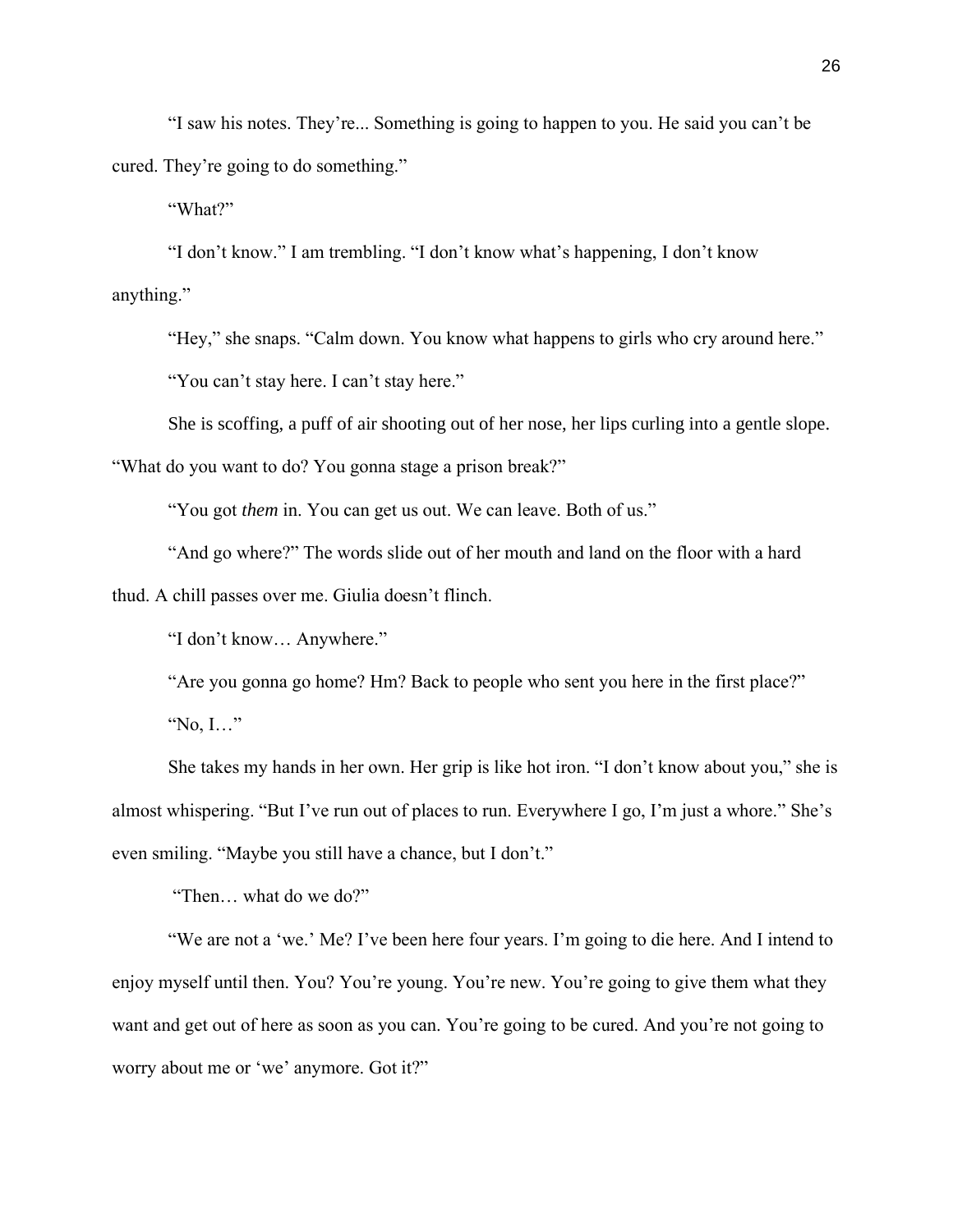I am nodding because I can't think of anything else to do.

She smiles. "*Bene*. Good girl."

She is turning her head and looking down towards the echoes of the party and the candle. She is looking at me once more. "No time to lose, I guess."

I am watching her walk away. She still manages to look like she's floating, gliding, slipping.

It is Day 163. There is even a grace to the way her figure moves as a man in a white coat and a man in a black shirt drag her away, through one of those black, windowless doors to nowhere. She isn't struggling.

On the night Girardi returned to the sea, I slept for the first time since I left Italy. A dark, dreamless sleep. I might have never awoken if not for Jezza gently shaking my shoulder. He loomed over me with a smile and an odd, restless peace in his eyes. "Dinner," was all he said.

 $\sim\sim\sim$ 

"Dinner?" I asked, but he had already disappeared.

I sat up in bed and looked around. All the other bunks were empty, besides the few lumps of sallow skin and blankets who had been too sick or old or tired to move for the last few days. My stomach clenched. Blood rushed to my head as I stood up. I swayed for half a moment until I readjusted to the rhythm of the waves. A dull swarm of murmurs floated throughout the cabin, echoing off the steel walls from every direction. I peered through the doorway of our compartment, though, and found its true source: a blooming orange glow in the dining hall against which stood dozens of silhouettes, each a different size and shape, all flickering and shifting with every blink. I walked towards them, the hum rising and turning into many distinct voices in almost as many languages.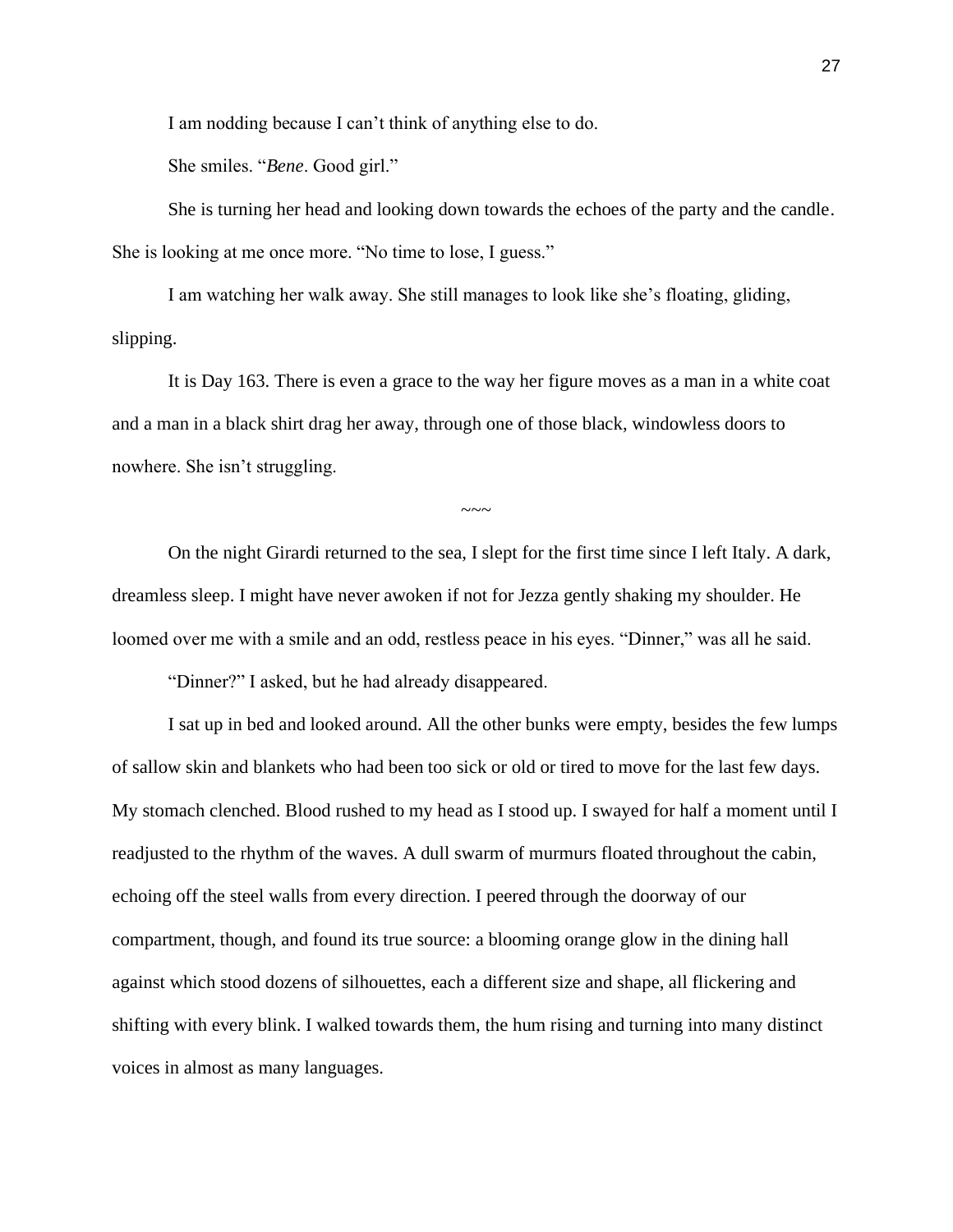They were gathered around the dining tables, sitting and rapping their fingers on the metal tabletop, pacing up and down the aisles between them, exchanging whispers. No one had food, and no one was rising to get any. Jezza was nowhere to be seen. I caught stray words in the stale air as they stumbled out of restless mouths. There had been no breakfast, and now they had been waiting for dinner for who knows how long, and where the hell was all the crew anyway. The people waiting around the table gradually congealed into groups: families, countrymen, and even friends struck up on this journey all orbiting one another. I stood alone, no one so much as looking at me. Their whispers climbed into chatter and even shouting.

The voices swelled, the air vibrating and hot with breath. But then, a clattering thud like something banging against metal clapped, once, then again, and again, in a deliberate, slow rhythm. Silence fell. The seas of shadows parted. A pair of boots stood on the dining table a ways down its length. Darkness was all there was above the leather, so that when they started walking, they seemed to be doing it on their own. They strode towards a candelabrum a few paces ahead and stopped, then a hand dived into the light and grabbed it. The man was revealed as he lifted the candles to his face.

Sharp cheekbones and a long nose that looked more like a fin cast shadows over his pale, unblemished skin. He took off his billed cap and tucked it under his arm to reveal a full head of jet black, wet-looking hair, slicked back without a single one out of place. His broad shoulders were cloaked in a black shirt and an unbuttoned trench coat. The muscles in his face rippled as he clenched his jaw and looked down at all of us from his perch. He surveyed us for a moment, then nodded curtly, and opened his mouth, leaving it agape and his jaw hanging for half a breath. "*Signore*," he finally said, "*e signori*."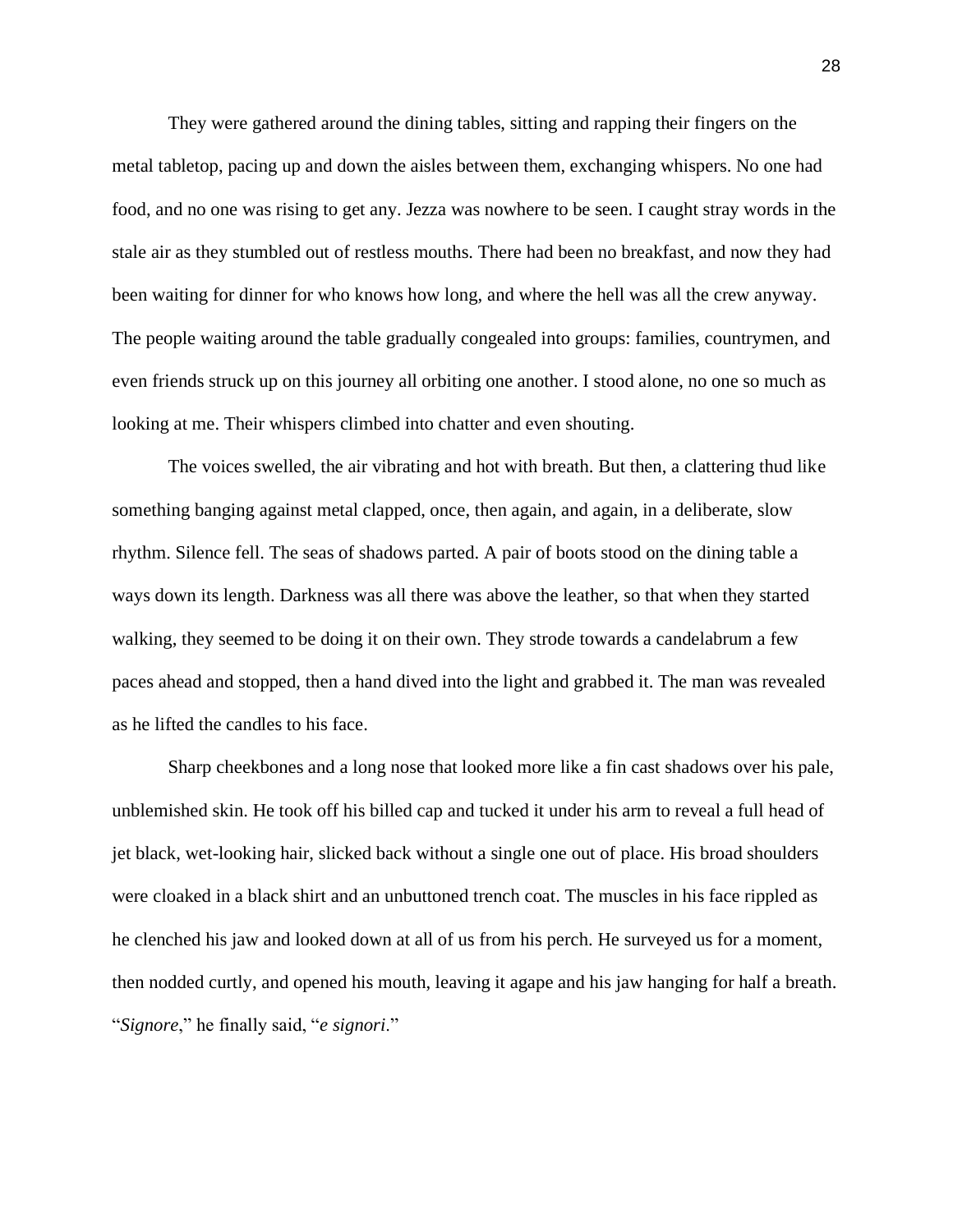His voice was soft, on the verge of a whisper. I strained to make out the words over the humming of the ship's engines and the rolling of waves above us. Everyone else was doing the same. All were quiet, except for a few whispered translations. Several men emerged from the shadows, flanking the dining table, most of them in matching black shirts. Jezza was among them. He looked at me and gave a nod as if to reassure me before looking down at the floor.

"I am Adjutant Malavasi. I have the honor of leading some of the soldiers you may have seen onboard." A gentle tap rang out, wood on metal. "I've joined you tonight," he continued, his voice low, his boots pacing the length of the table with slow, loose steps, "seeing as there's been… developments in our journey as of late. Developments concerning one, or perhaps a few, of you individually, but also all of us on this vessel collectively."

He paused. "You see… A body is made up of cells, yes? And if one of those cells becomes cancerous, well… it must be removed. There's simply no way around it. If it isn't removed, swiftly, that means the death not only of the body, but all of the cells therein. Am I being clear?" He seemed to wait for an answer, but none came. "No, of course not… I've been avoiding the meat of the matter. Well, I won't waste your time with metaphors any longer."

He was holding something. The weight of it was palpable. With each step he swung whatever it was through the thick air, but the candlelight was not quite strong enough to reveal it. "Someone on this ship has done grave harm," he said, pausing between almost every word as if feeling their shape in his mouth. "Harm to me, to you, to himself, all of us… You see, one of my men has gone missing." He punctuated each sentence by tapping the table with the thing in his hands, ever so softly. "A good man." Tap. "A patriot." Tap. "A veteran." Tap.

"Lost a leg in the war, even, fighting for his country. Reliable sort of fellow, not the sort you'd expect to just disappear. We checked his room, looked the whole ship up and down, no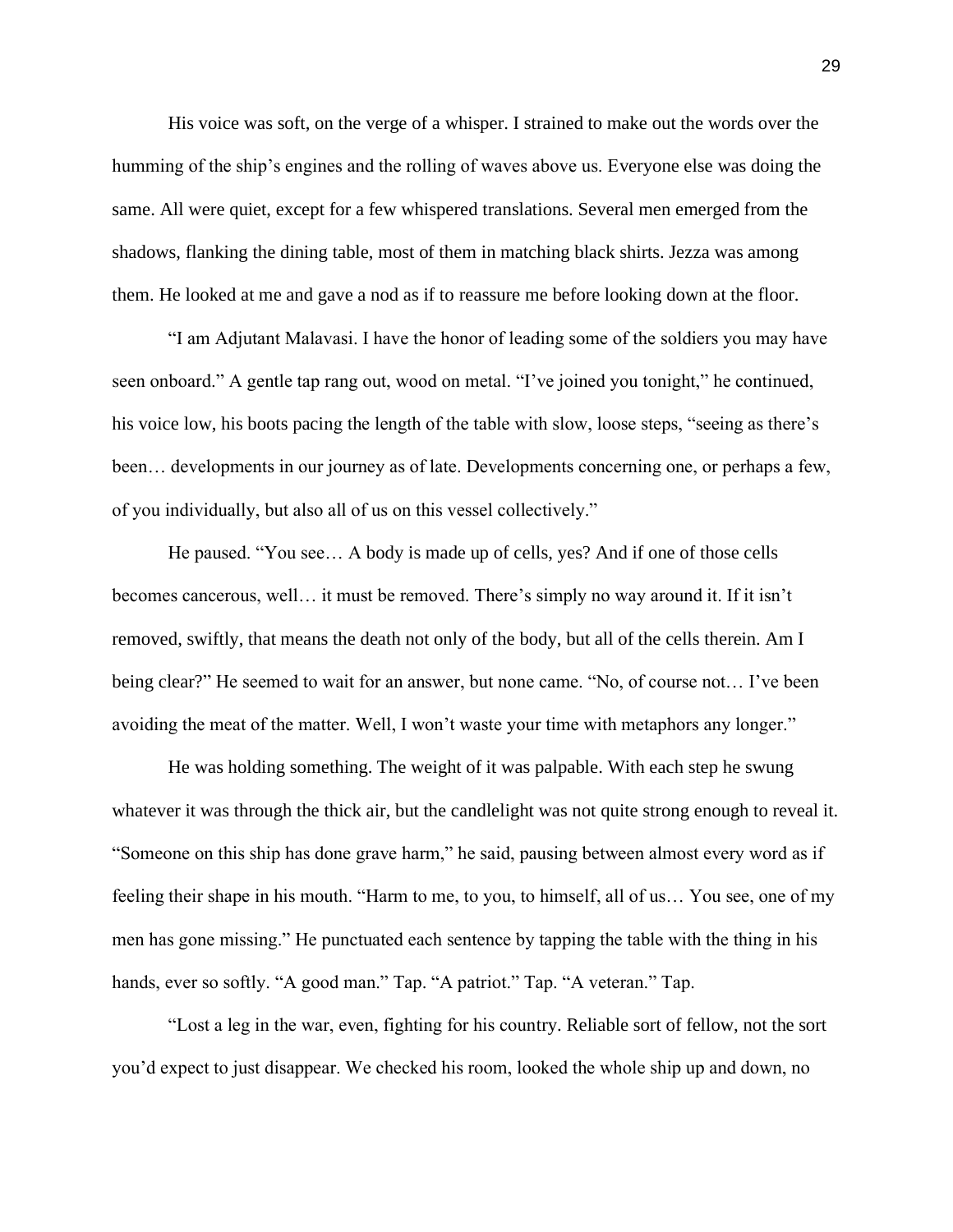sign of him. Now, granted, it's a big ship. All sorts of… nooks and crannies he could be hiding in." Here, he stopped pacing, and turned to look us in our eyes one by one. "However." He raised the object in his hand over his head, brandishing it. "I don't imagine he got very far on his own."

My eyes squinted against the flame. It took a moment before my vision adjusted and I recognized it. White bony fingers wrapped around the oaken thigh of a wooden leg. It was the very one that Girardi had shown me the night we first spoke, flopping at the knee and the ankle, the rusty joints squealing. "We found this, still locked away in his room. Wherever he is, he didn't go willingly." Malavasi tossed the leg down on the table and it clattered, the crash ricocheting off the walls until it sounded like we were inside a storm cloud. "And if a man like that, a good man, a strong man, isn't safe, no one is. So, now is the time for vigilance. If you want to make it to the other side of this ocean, then I strongly suggest you keep your eyes open. If you see anything suspicious, or if you know anything about what happened to our brother, you must report it. Those with useful information will be rewarded. Those who remain silent will receive their due as well." He stared a moment longer, then nodded. "*Buonasera*. Enjoy the soup."

Malavasi set the candles down, picked up the leg, and dismounted the tabletop. He and the other blackshirts melted into the shadows as the rest of us took our seats. Jezza sat across from me. He tried his best to keep his eyes calm and gave me a few more reassuring nods, but his clenched fists gave him away.

Dinner was served. The broth was more watery than usual, and the bread ever so slightly smaller, but no one complained. For once, not a word was spoken in any tongue.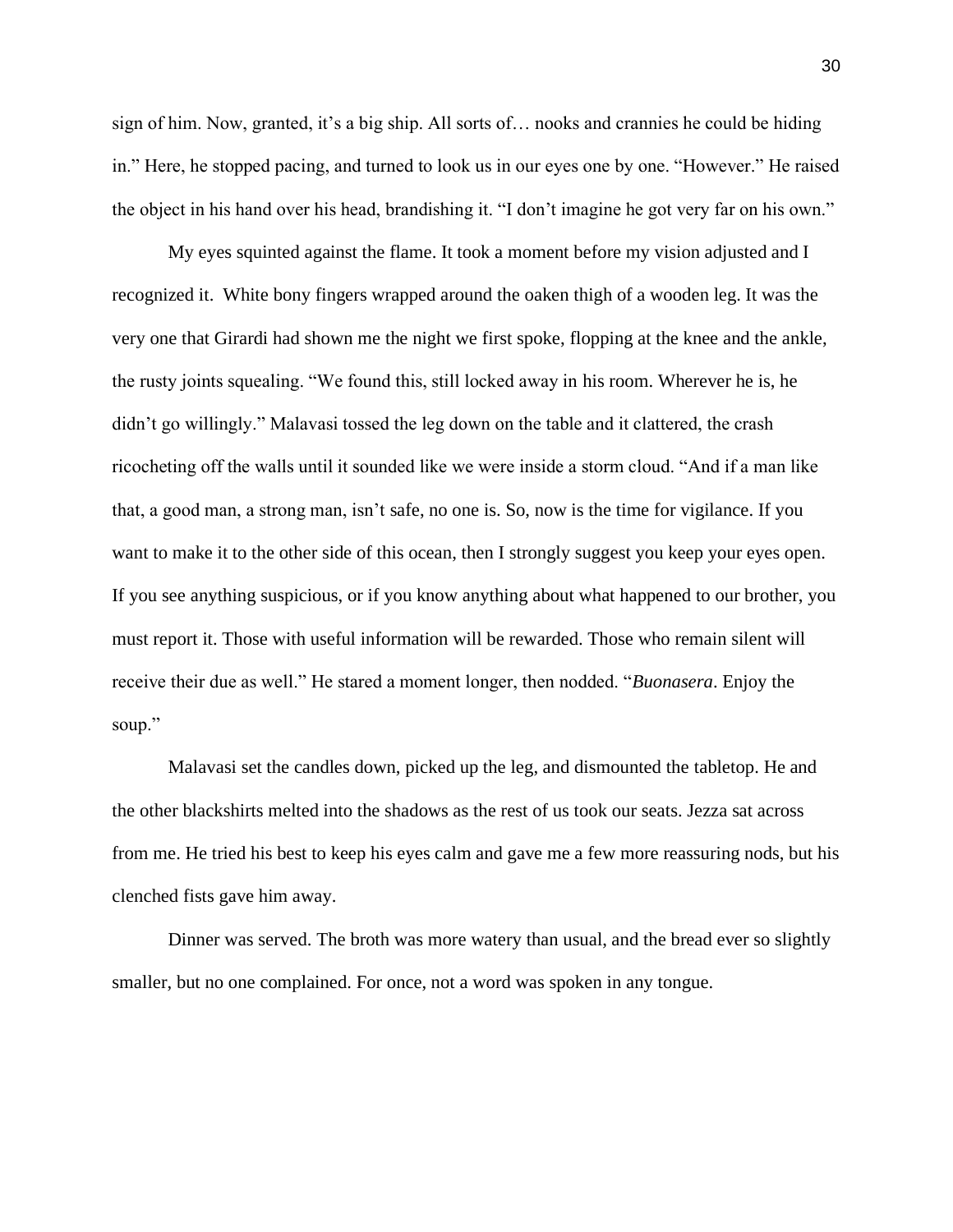It remained silent every following night when we gathered for the single meal of the day. Where once there was laughter and chatter, despite the dark and the damp and the questionable stew, now there was only anticipation, like the surreal nausea you get when you just start falling.

The fascists always came at dinner time, I guess because they knew no one would be willing to give up a meal. They would begin by gathering the Italians. By the third night, we all started sitting together to begin with. Then a blackshirt would approach us and bark a word. "*Francese"* on one day, "*Spagnolo*" on another. "*Inglese," "Tedesco,"* every day another language. We were to raise our hands if we spoke it and go with them when they pointed at us. I, like most of us, only spoke Italian, but we all knew what was happening. They tapped a foreigner on the shoulder, and the lot of them went out onto the promenade. Not even the iron doors could keep out all the questions, the screams, the beatings. Soon enough, the others learned to avoid all the Italians, as if each one of us was wearing black. Everyone ate, slept, lived with their own.

I lost track of how many nights and days passed like this. How many meals, how many languages, how many cold stares. It must have been weeks. They all bled into one another as one long sinking feeling in my gut. Jezza always sat by my side, invading our colony of Italians. The only others to cross our border was a group of three men who marched into our compartment one night just as we were settling into our beds. They stood with their arms crossed over their chests and scowls stretched across their faces. "*Portoghese*," the one in the middle barked.

All of us stared at them blankly. They spoke in the party's code, but even in uttering the single word, their accents sounded strange. Each of them wore shabby trousers and shirts that were probably white or grey when they boarded the ship but were now stained with tinges of yellow or brown, sleeves rolled up past their elbows to display their muscles, their black hair,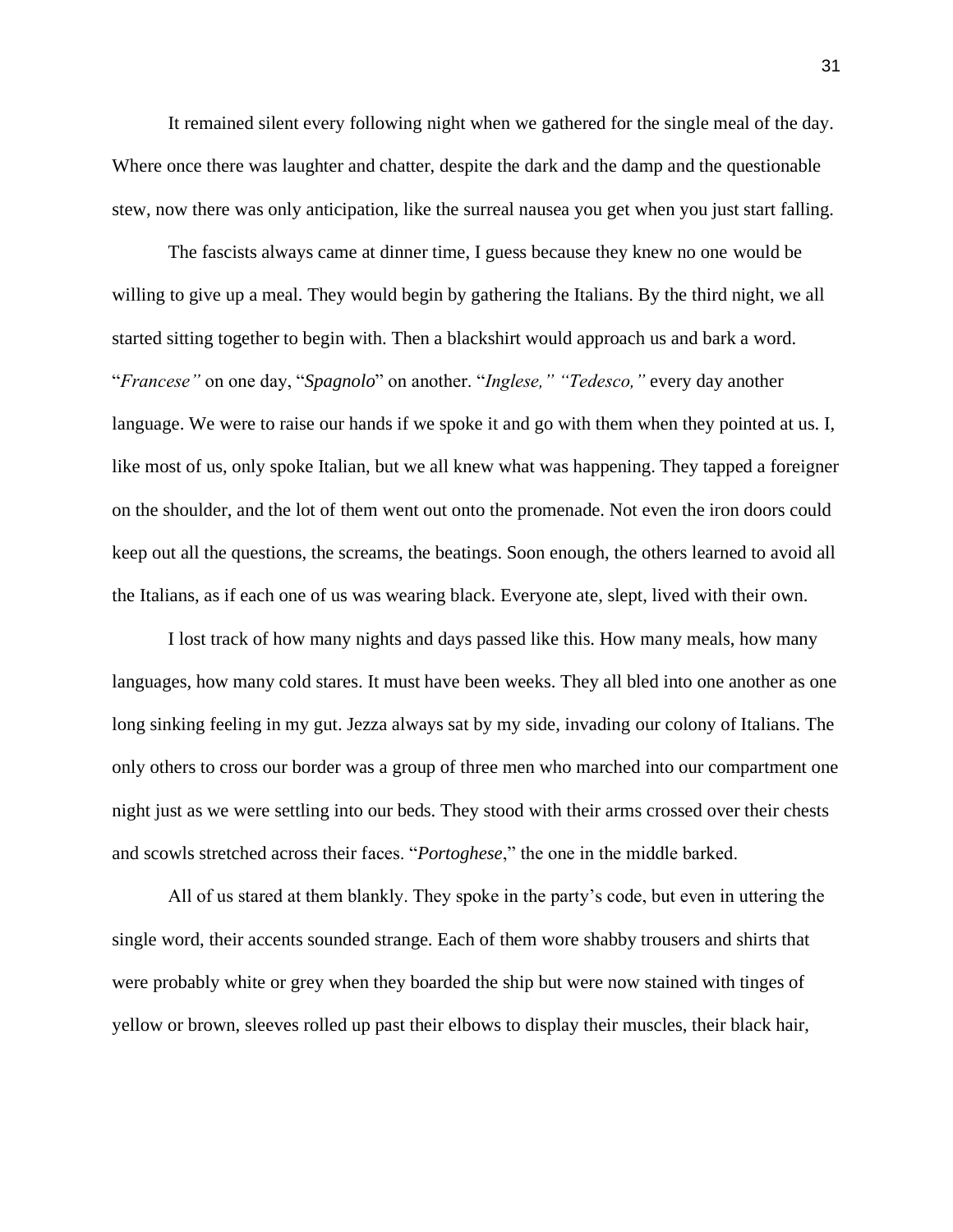their olive skin. "*Portoghese*?" the middle one asked again. He followed it with a few words in that language. They stared at us. We looked at each other.

A man among us slowly raised his hand: Pietro, a skinny man, whom I had seen nearly every day but had never spoken to. He wore clothes a size too big from his crumpled trilby to his scuffed loafers. His face was hairless but sallow and marked with scars and blemishes, so that in the dark, he could have been anywhere from fifteen to fifty. He poked his head out from his burrow in a top bunk. The three asked him a question, and he nodded meekly in response. The middle of the three turned to his companions and gave an ever so slight flick of his head. They stalked towards the bunk, stood before it for half a breath, then grabbed him by his jacket and pulled.

Pietro let out a wail as he slid out of the bed. He grabbed onto a bed post at the last second, halting his flight. They kept pulling until his jacket tore and hung limply half off of his body. They gripped him again as he tried to scramble back on the bunk, pulling this time by his legs. He struck the floor with a low, metallic thud and a scream that echoed through the hull. The two dragged him further, as he shouted and clawed at the floor, trying to tether himself. The other Italian men rose to their feet, but beyond that were paralyzed, standing mute on the spot.

The Portugeuse men dragged Pietro out into the open floor space in the center of our compartment, in full view of all the bunks lined against the walls. One of them held him down by his shoulders while the other two began pounding his face, his stomach, anywhere they could hit as he writhed beneath them. Pietro managed to get out a few words between the blows, his voice clogged with his own tears, mucus, blood. "*Aiutami! Aiutami!*"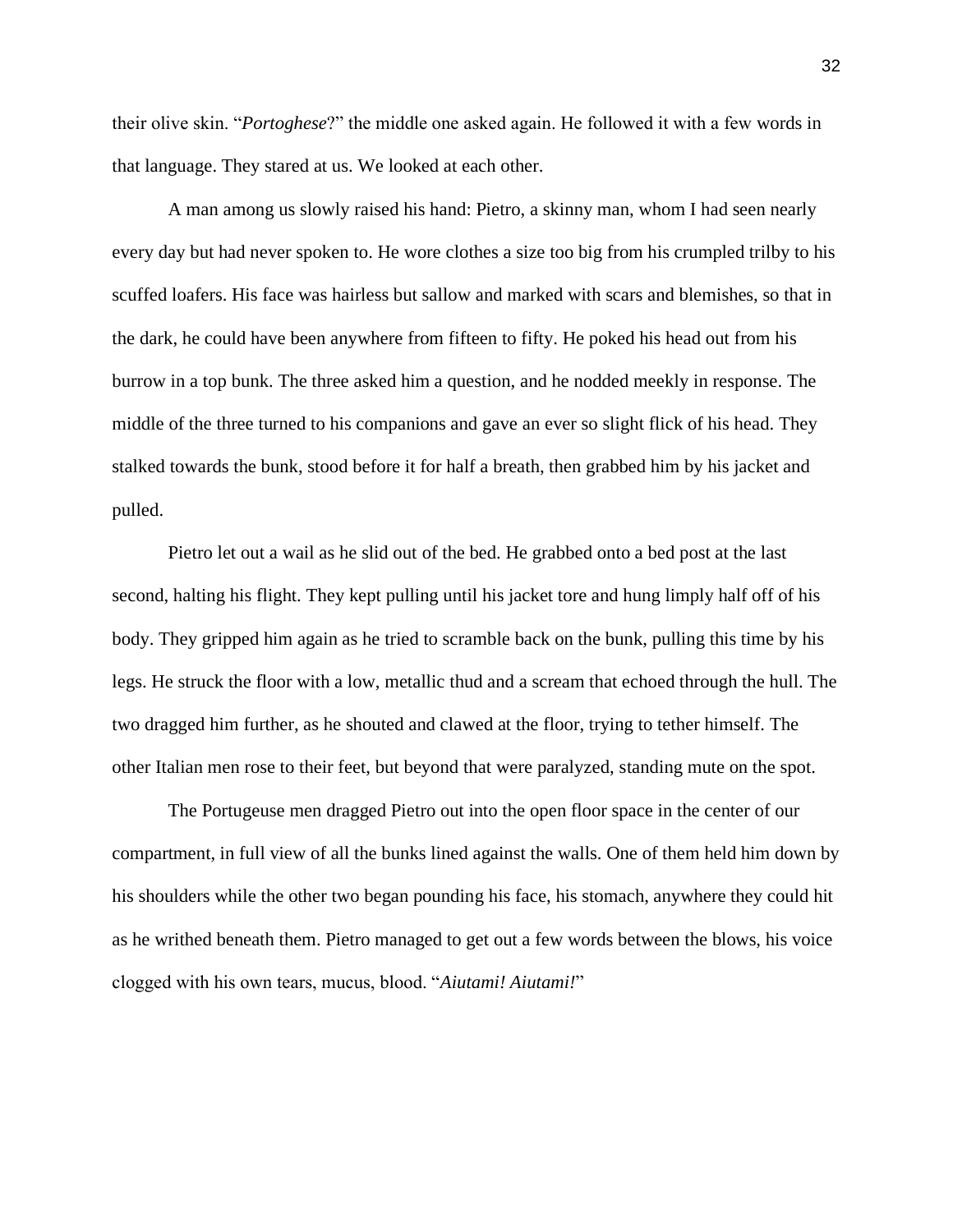This awoke one of our men. One of the older men aboard, his hair grey and his stride slow, stepped out to get between Pietro and the men. Perhaps he thought he was afforded some filial respect from the rest of us. "*Basta*," he shouted. "Enough!"

But they didn't relent. Instead, one of the men pushed the old man aside with a stray swing of his arm, without even looking at him. The old man tottered back onto his heels for a moment, waving his arms about wildly, as if he were trying to tread water. I couldn't see him fall, but I heard the hollow, wet smack of his skull hitting something and a few half-swallowed screams from bystanders. The rest of our men shot into action having smelled the blood, closing in on them, grabbing them by their hair and clothes, throwing punches of their own. They turned away from Pietro, who laid in a crumpled heap on the ground. Jezza stepped in front of me, shielding me behind his frame. Still, I glimpsed fists clashing into noses, elbows flying into stomachs, teeth sinking into skin. More people crowded into our compartment. Most simply watched, but some jumped into the fray themselves, not knowing who was fighting who or why but simply wanting to draw blood. The spectators hollered and screamed and laughed and cried.

Two men grappled at each other and wrestled until they crashed into one of the walls. One of their heads slammed into the sconce on the wall, throwing the candle within to the floor. The light lowered and vanished, like a sunset on a film running too fast. The incomprehensible tangle of voices that filled the cabin amplified. The sounds of bodies meeting bodies, writhing and brawling, grew. Until a white flash and a thunderous crack shot out. My ears rang with a high, numbing tone. The light slowly returned, as someone picked up and relit the candle. One of the Portugeuse was extending his arm straight up in the air. His hand trembled violently around the handle of a small revolver. A hole had been punched in the ceiling above him.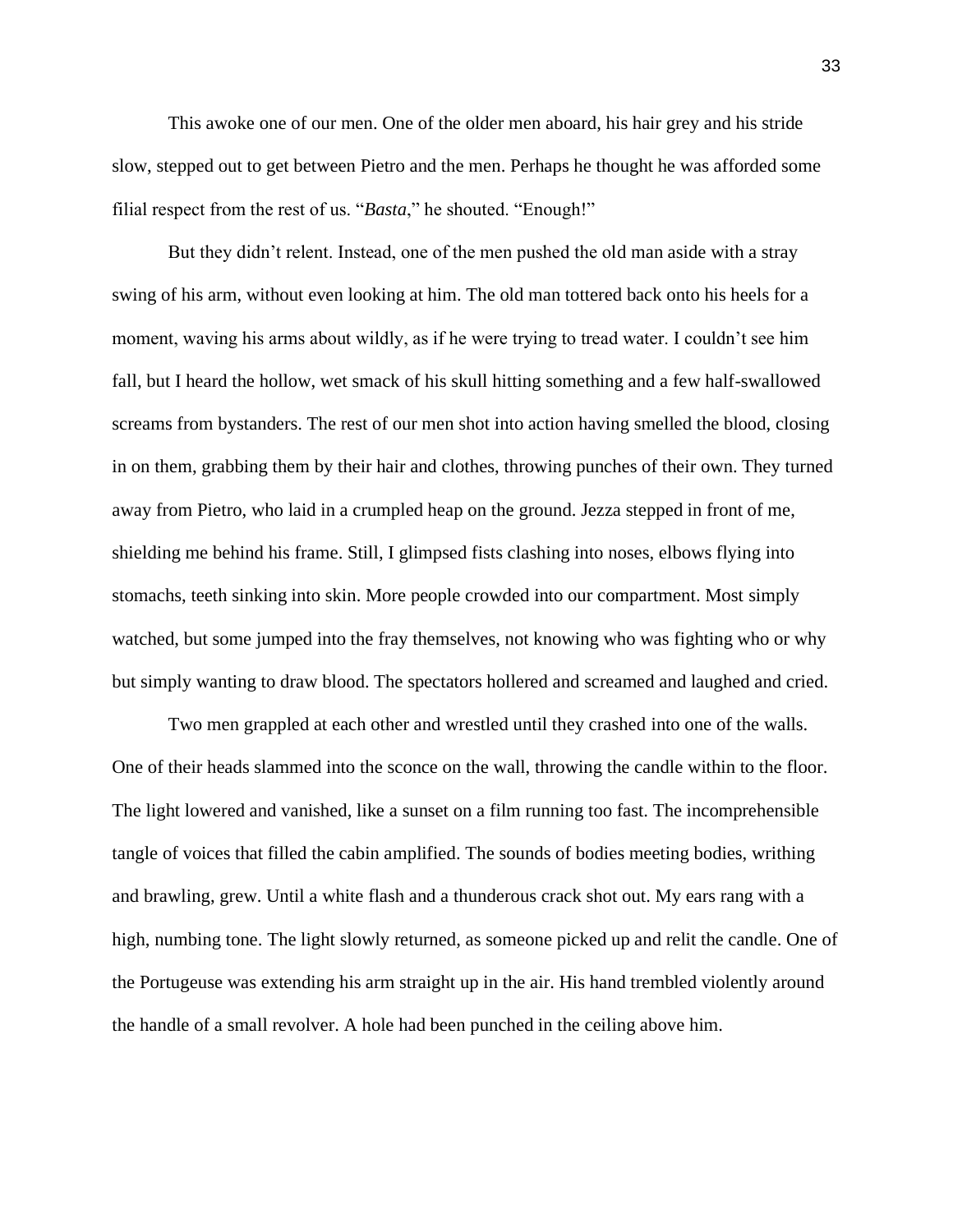His compatriots rose their feet, bloodied. They panted for a moment. I couldn't hear their breathing or anything besides the ringing. He lowered the gun but kept it in sight. Once they caught their breath, the three had one more question. "*Portoghese*?" I read from their silent lips.

Pietro trembled and shook his head frantically. His mouth opened, crying something at them; I couldn't tell what. The three men left single file, satisfied with their handiwork. The spectators trickled out, returning to the restless monotony. Sounds returned to me, and the ringing faded before dinner time.

A few meals later the blackshirts finally made their way to Portugal. When they demanded a translator, our table remained silent. The fascists took one of theirs out onto the promenade all the same.

 $\sim\sim\sim$ 

I was lying in my bunk a few nights later, my stomach rumbling even though I had just left the dinner table. Some were still sitting there, and the sound of their spoons scraping against the bottoms of their bowls cut through the rumble of the ship and the sea around us. I couldn't stay there anymore, listening to the scratching, feeling every pair of eyes scanning each other, waiting for no one knew what. The air had grown tight and still, like the moment between two strikes of lightning. I was the first to leave the table, and when I did, half the others snapped their heads or jumped in their seats, broken from a trance. I lowered my head and rushed into the dark so they would stop looking at me. Slow, gentle steps followed me. I knew it was Jezza, even though I didn't dare turn around. His feet followed me all the way to my bunk. I wanted to hide under my covers and sleep without dreams. I closed my eyes but my mind kept churning, flashing pictures on my eyelids: Girardi flying through the night, the wooden leg, Pietro's bloodied face, the empty spots at the dinner table where the chosen once sat.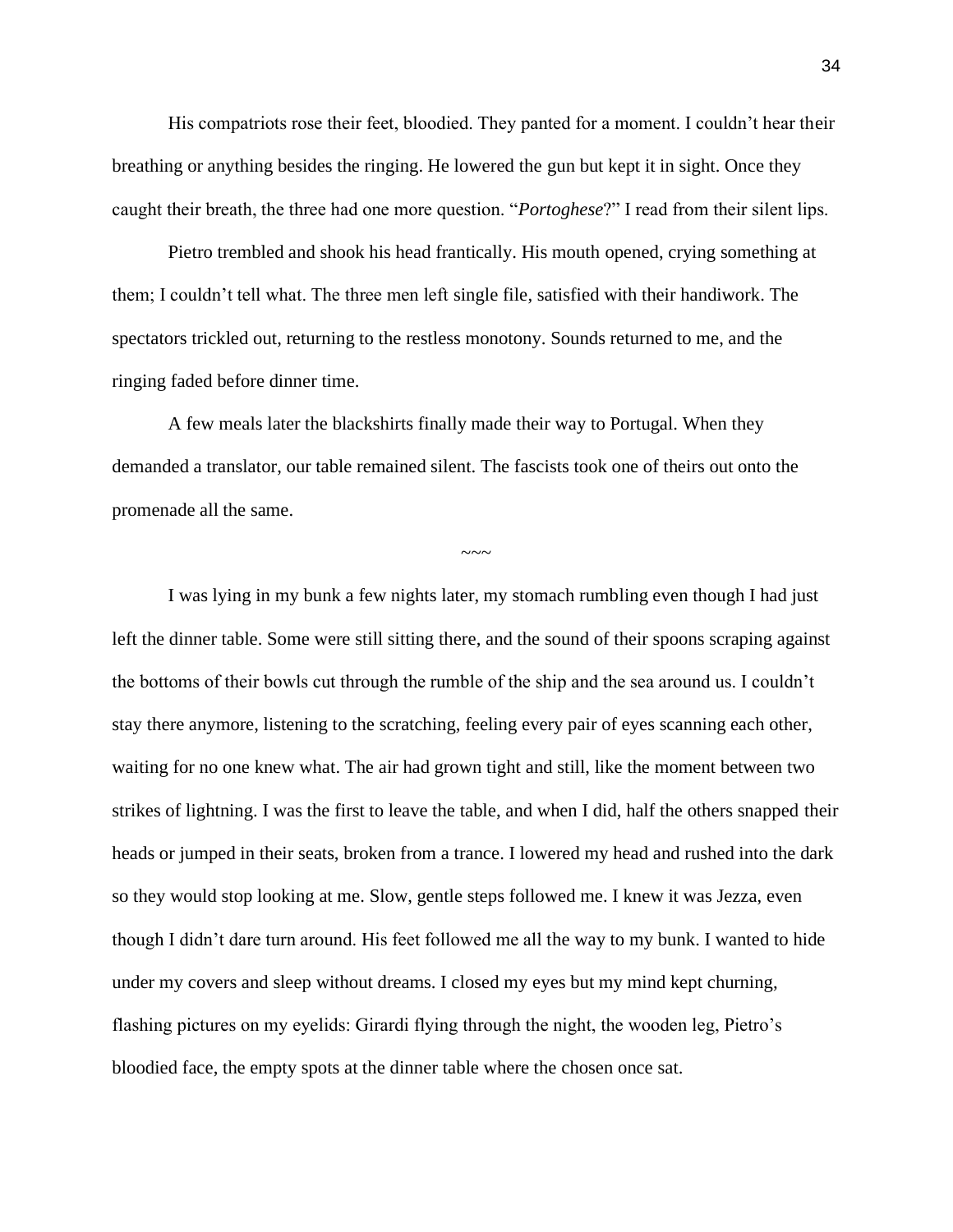I was awoken from my not-sleep several times. First by Jezza moving. He had been continuing his ritual, whatever it was, despite everything, bringing boxes down to the black below without so much as a word in any tongue. His bunk creaked as his weight lifted. I listened to his silence as he hesitated a moment, then faded away to do his duty.

I only opened my eyes, though, when I felt a hand on my shoulder, shaking me, a moment later. "Hey," a hushed and hasty voice whispered. "Hey you, wake up."

One of the men from my country was squatting down at my bedside, his face inches from mine. An older man, whose years had been hard from the look of it. Shadows pooled in every pockmark on his cheek, all the wrinkles that ran like trenches on his forehead. Neither of us said anything for a moment, but his eyes darted around, like they were searching for something in the whites of mine. "The Englishman," he finally stammered in a thin whisper. "What is he doing?"

"I don't know."

"You have to," he replied, shaking his head. "You have to know. You're lying."

My hands shivered beneath my covers, even though my face grew hot and sweat trickled down my torso. I slid further into my blankets, withering as my muscles tightened.

His brown irises grew darker, melding into his pupils, and began pushing the white out.

"Every day you're with him. You're lying. What's in the boxes? Where is he taking them?"

"He doesn't speak-"

"It's food, isn't it?" He grabbed the frame of my bed and shook it. "*Isn't it*?"

"I don't know anything."

"Whore," he hissed through his teeth. "He's a thief, and you're a whore, and the both of you will rot in hell."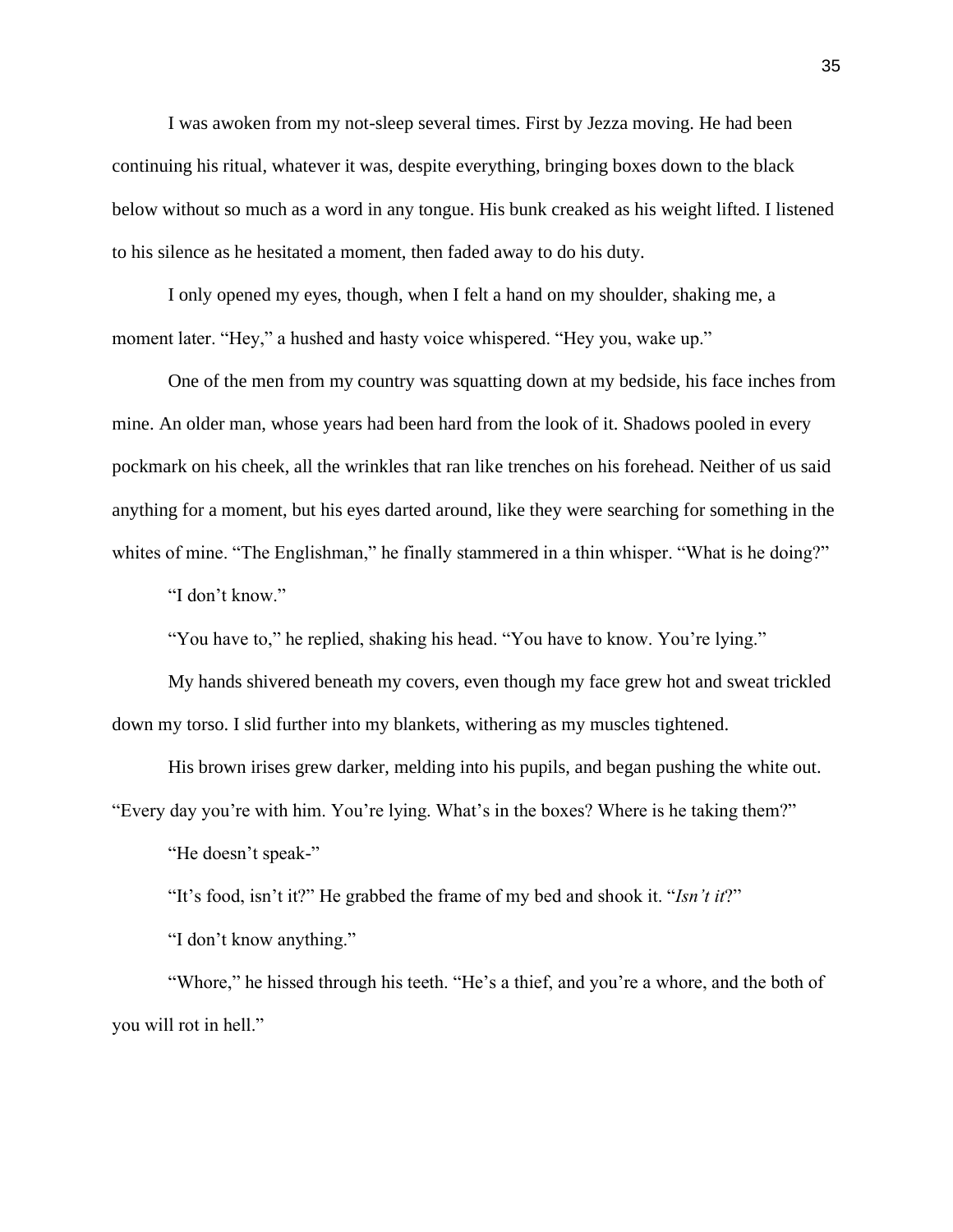He stared at me for a moment longer, his eyes all black and his lip quivering, as if trembling under the weight of the next curse he was going to whisper. But it never came. He crawled away, sinking into the dark.

When Jezza returned, I thought about telling him what happened, but I knew that words were useless. Still, his eyes lingered on mine for even longer than usual, and he nodded curtly, as if he had read everything from my face. He took his jacket from the bed and wrapped it around his shoulders, the collar half-hiding his face. He brought two fingers to his lips, miming a cigarette, then stuck both hands deep in his pockets, and wandered off. With an easy, meandering pace, he crossed the threshold of our compartment and disappeared. The metal shriek and the heavy thud of a door told me and everyone else listening he had gone out onto the deck.

The pockmarked man swam to the surface of the dim light once more, at the opposite side of the compartment between two bunks. I lowered my ears beneath the covers but I could still hear him whispering with others. Not the words themselves, but the hot breath passing through teeth and the lips slapping. Three or four voices. Feet shuffling, growing nearer and then more distant, like waves crashing on the hull and receding. The door swung open and closed louder than it did before. It sucked all the air out of the cabin as it shut, and suddenly it went silent and time seemed to move slower, as if the sea had come flooding in and we were all underwater. I shifted in the bed just to hear the metal frame whimper beneath me. I opened my mouth to utter some kind of noise, but a weight pressed on my chest, pinning me, squeezing the breath out of my lungs. I half-thought that everyone had disappeared, but I didn't dare lower the cover to look.

The door opened again. A rush of cold night air flew in, and with it the smell of salt and sea, and the soft, solid sounds of flesh, of limbs thwacking against a solid surface. A gurgling,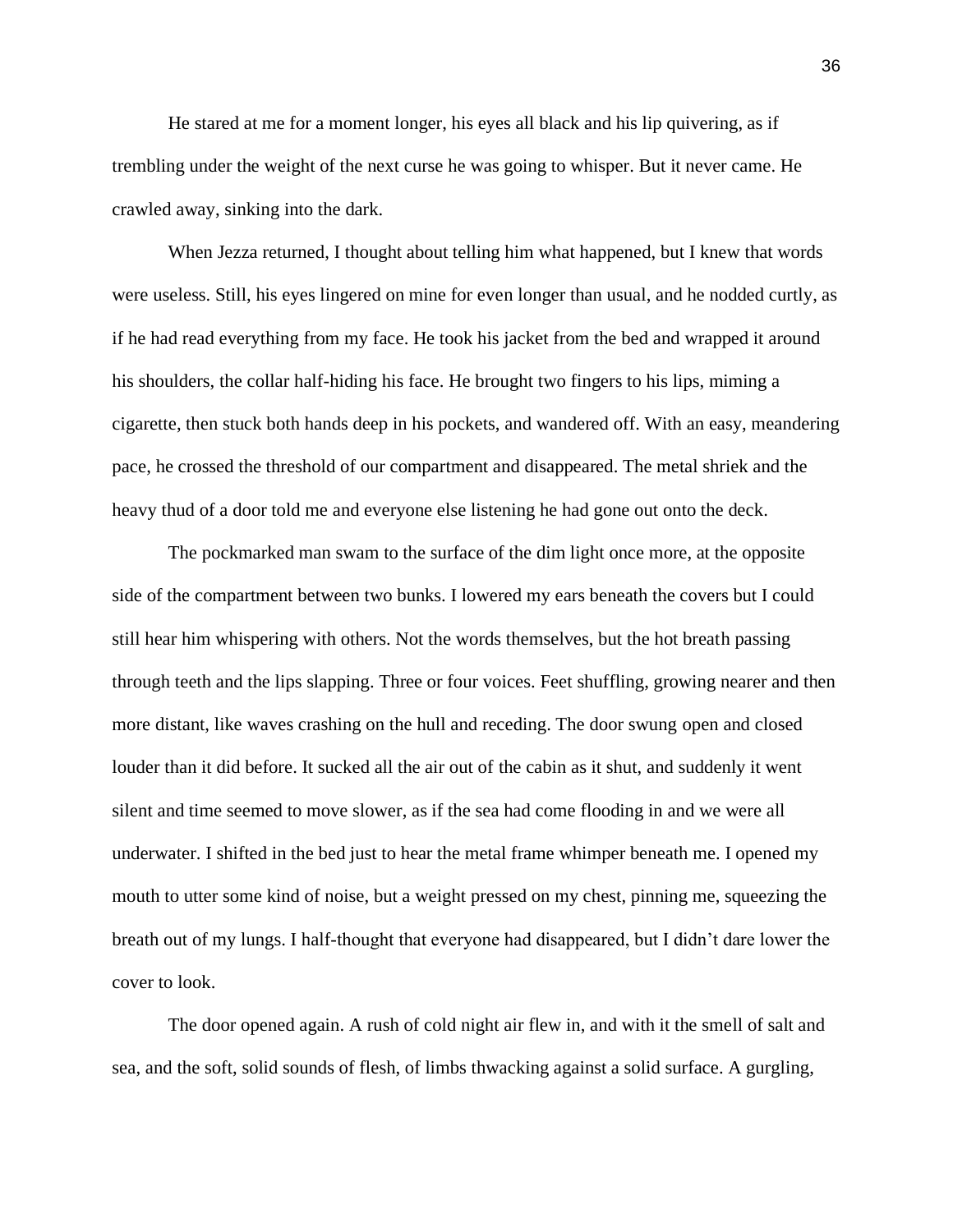hoarse noise that sounded not quite human and not quite animal leaked through the door before it shut. Then, there was one set of footsteps, his footsteps, and I was allowed to breathe again. I had come to know the cadence of his gait, the rasp of his breath, the timbre of his weight. My muscles relaxed at his approach before I even knew that they had been tensed. I sat up.

Though his sound had been familiar, he looked different than he had a moment before. His cap was pulled down low over his brow and his greying hair jutted out, tossed about at odd angles. His face seemed to have sunk into itself, his expression long and hollow. His coat was askew on his shoulders and had a slight rip on the collar. His hands were clenched into fists and shaking. Both of them were covered in a black, wet glimmer: blood. One of them was clutching a switchblade, equally black from the point down to the handle.

He lingered by the end of my bed for a moment, like he was unsure what to do. He sat on the end, by my feet, his back turned to me. I trembled, whether from fear or joy, I didn't know. He opened a fist and wiped the blade on the hem of his jacket until it gleamed like a sliver of the moon, and then wiped it a bit more. He folded the blade away gently, with a barely audible click.

"We went," he said, quiet but steady, his head half-turned towards me. "Tonight."

He dropped his gaze away from me and to the floor once more. He flicked the knife open and closed, back and forth, at a steady rhythm, interrupted only occasionally when he noticed that he had missed a speck of blood. I sat up with him, unable to move. The others moved about the cabin, desperately trying to avoid looking at either one of us, just as I avoided looking at them. Jezza didn't seem to notice. He only looked at the blade and his own hands. His palms were tinged with splotches of faded pink from the blood he had failed to wipe away.

Night fell. Or at least, the inhabitants of the steerage collectively, wordlessly decided that they could no longer stay upright on two feet and returned to their bunks. More than a few beds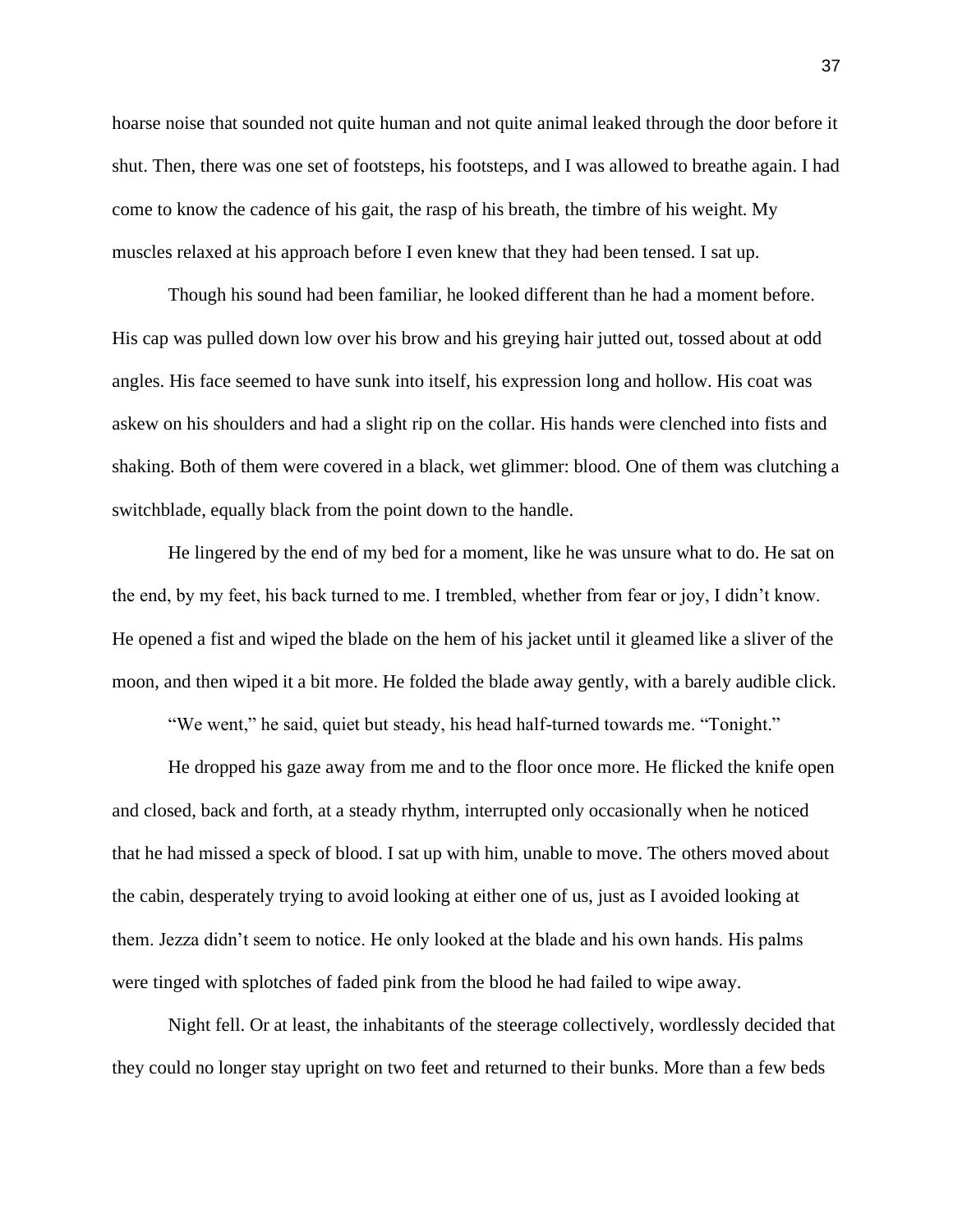remained empty and cold, though these were quickly colonized by the neighbors who were still among us and who wanted more room for their limbs or their belongings. When the sounds of waking life dampened and the waters settled, Jezza abruptly stood from his post. This time he turned to face me and nodded. "We went," he whispered. "Now."

"Where?" I asked.

"Below."

He offered me a stained hand. I hesitated for a breath. The only "below" I could think of was the fathoms of sea beneath our feet. There was the pit of black which a stairway led down into, the one that Jezza had descended into after dinner to do his ritual, whatever that was. But there was nothing for me there. There was nothing there at all. Here there was hunger, blood, whispers, but those were somethings. Then, I remembered the empty beds and the people who had disappeared and the blackness which had smothered us when the candles went out. And I realized that the nothing was invading here too. I looked at the hand he extended towards me, and then the other one hanging limply at his side, still loosely holding the switchblade.

I took his hand in mine and rose from the bed.

We crept silently through the cabin, past the stalks of bedposts and the bodies lying halfawake within them. The interior of the ship seemed to stretch so that the walk to the stairway into the below was further away than I had remembered it, more compartments spawning in front of us as we passed through each one. When we reached the dining hall and the steel door that had until recently separated the something from the nothing, he turned the wheel and pushed the door open slowly, carefully, with ease. He pulled me forward, only hesitating so much as necessary to keep our movements silent. I caught one last glimpse of the candlelight before my vision darkened.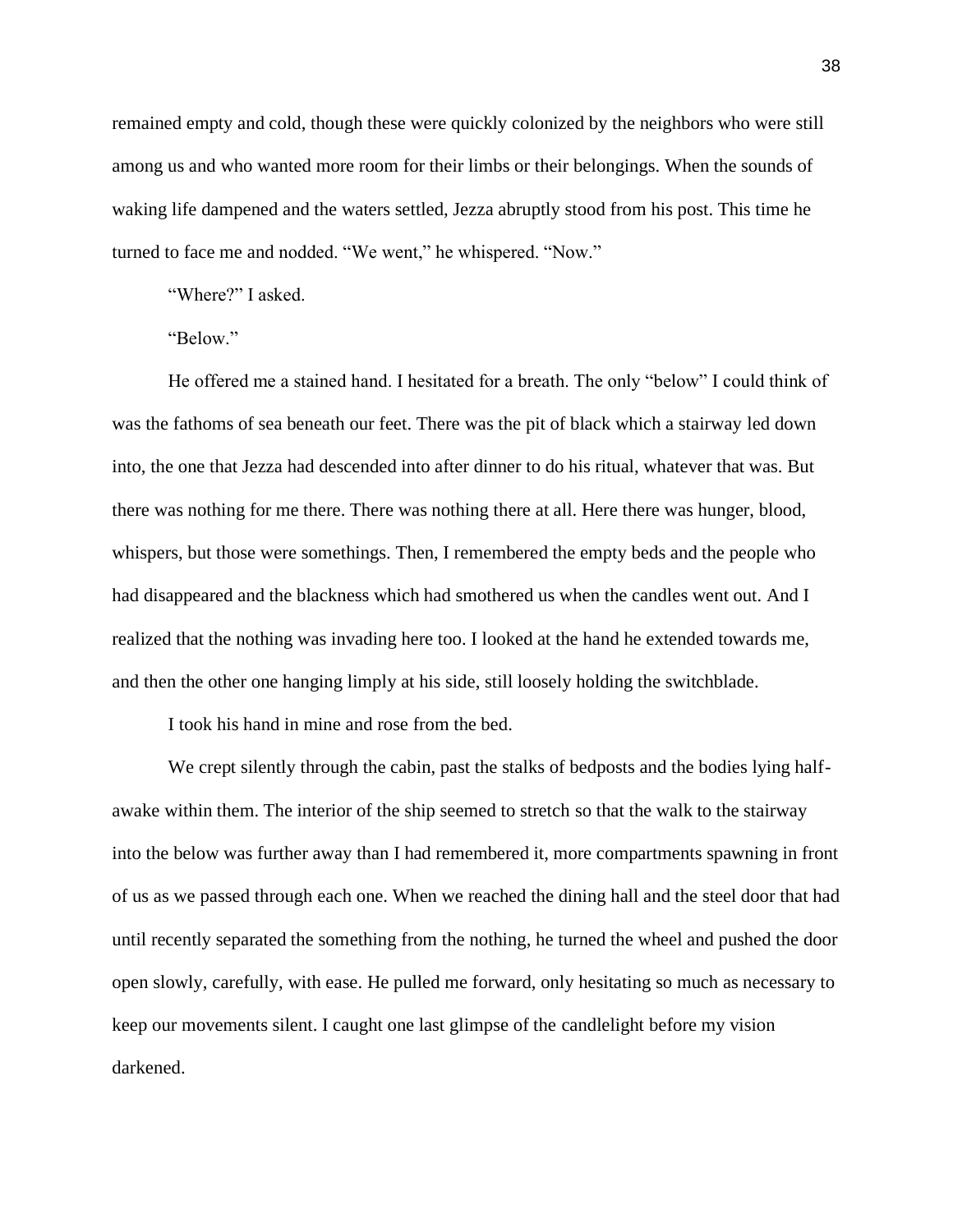My skin prickled as the damp, cold air hit it. Jezza stepped down the stairwell with sure, quick feet, pulling me along. I was already lost, unable to feel the walls containing us or even the floor that I was stepping on. I was floating, falling down, not moving of my own accord, my stomach dropping and my head spinning. When the descent stopped, my gut did not return to me. We waded forward a while longer, Jezza pulling me left and right, forward and back, as I drifted behind him.

Then, he stopped suddenly. My hand slipped out of his and I was utterly untethered. Alone. The only sign that Jezza hadn't disappeared entirely was a soft, dull scraping noise, once, twice, and then a small, blinding eruption of light. I could see his thumb and index finger clutching the match and a hint of his face behind the flame. The rest was swallowed by shadow. His eyes were full with a strange mixture of pity, guilt, desire; for what, I did not know. He tried to smile, curling his dry, cracked lips. He lowered the match and cast the light on a large, wooden crate, the top askew to reveal that it was filled with black nothing. The match went out and he lit another. "You stayed," he whispered. "It was safe. Below. Below."

I shivered. "Will you stay here?" I asked. "With me?"

"You were below. You. They didn't find you."

"You," I said, pointing towards the flame and the man behind it.

He shook his head. "Up. They knew me."

The nothing pressed its weight on my shoulders and wrapped around my throat. "Is this goodbye then?"

"No. Never." Something touched my arm. It might have been him, it might not. He smiled even more frantically, showing his jagged teeth, yellow in the flame. His eyes were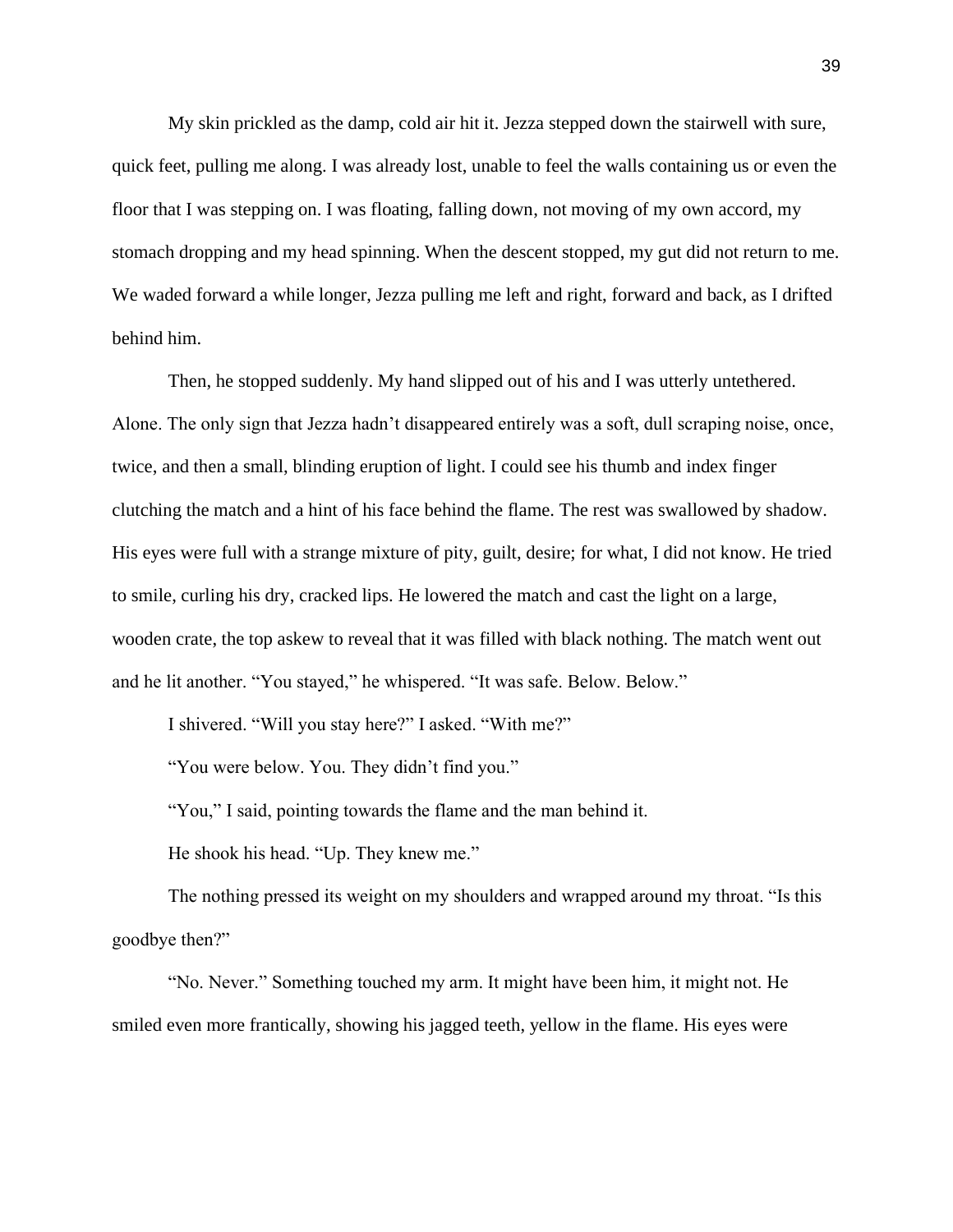gleaming with dew. He held out an arm, miming carrying something heavy, like the boxes he had transported below every night. "Food. Food every day. I saw you every day. Always."

The something ran through my hair, brushing the skin of my scalp slowly. "Jezza," I said. It was the first time his name had crossed my lips. "Please."

I wasn't sure what I was asking for. I had come with him because I needed to get away from there. I needed to find a here, so that there would be there and I would be here. But here, there was no here. We were nowhere. When he left, there would be only nothing. And then what was I?

The flame of the match crept up to his fingertips and began searing the skin, a wisp of smoke rising from the pink flesh. With a flick of his hand, the flame was gone, leaving only the smell of burnt skin.

Something scooped me up, grabbing me with two arms, one slipping behind my back and another lifting me up under my legs. My arms scraped against wood, and I knew that I was being laid into the empty box Jezza had shown me. Some sort of hay or straw padded the bottom, prickling and scratching through my clothes. My legs folded up towards my chest and my back pressed against one of the walls. The lid screeched as it moved into place and the air was sucked out of the box.

"You went to America," his voice seeped through the wood. "You lived."

I often wondered if I was a fish.

Even before the nothing. Before the boat. Before the hospital. They sent me to the hospital so that I could be a woman. But if I wasn't already a woman, what had I been being all that time? A fish seemed as good as anything. Swimming is like flying, only downwards. And

 $\sim$ ~~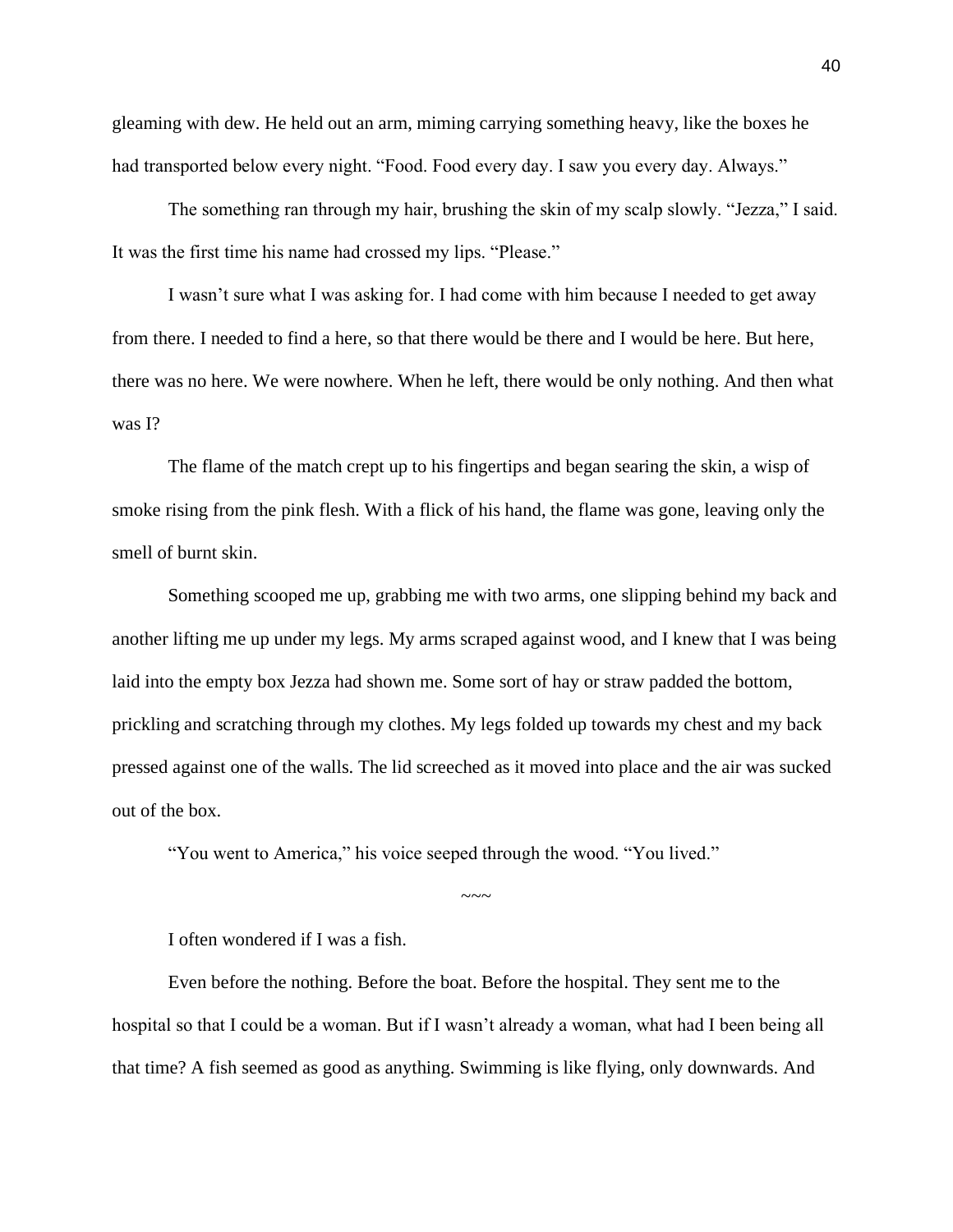the world beneath the waves couldn't be all that much stranger than the one on land. I had lived on the same land all my life, land that I had tilled with my own hands, land that I had eaten the fruits of, and yet I was foreign to it.

They were foreign too. The blackshirts. Girardi. Malavasi, too. More foreign than me. They spoke of the land, the nation, the people, but they weren't of them. I saw. No one else seemed to, no one back on land and no one here at sea. But I saw. The way their faces were crooked and swollen, like they were plastered over a skull that didn't match. The damp, pale skin. The black of their eyes. I remembered too. I was young, but I remembered. They rose from out of the sea fully formed and strode the land, marching all the way to Rome. The elected among us followed their lead and the rest melted into air. I don't think I came from their world. At least, I don't remember it if I did. But I don't remember being born from my mother either. Mother and father were creatures of the land, like most of my country. But they were chosen. I saw what became of the unchosen at the hospital, and I saw it again in the below.

The dull aching of my folded limbs had long since faded into numbness. I couldn't feel my body and couldn't see anything. The only sensation that remained was the weight of my head, dangling in midair. Everything below the neck had dissolved. For a while, I could tell when I was sleeping because in my dreams, I regained my senses. It was always the same dream. I was under water, swimming at unfathomable depths. Both the seafloor and the surface were invisible, so that I didn't know up from down. But I could see the area around me clearly. I could even breathe. I was gliding through the water, past great columns of steel and stone that rose from the black below to the black above, endlessly tall and as wide as a field. I looked up, or perhaps down, and saw the pallid belly of a whale, swimming at the same pace as me. Then, I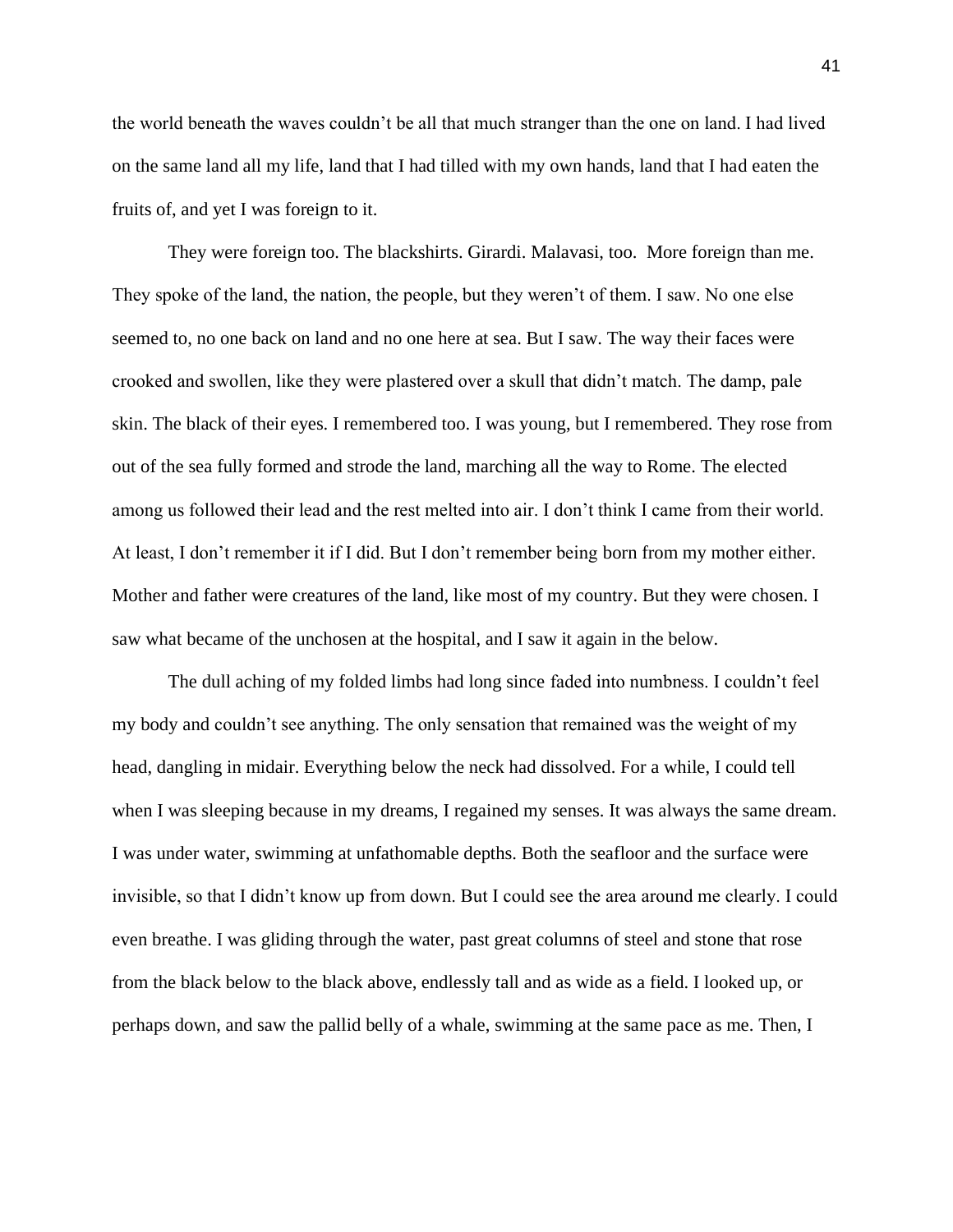woke up, and I was back in the nothing. But soon the dream disappeared, and with it the border between sleep and wakefulness. Most often I found myself somewhere between the two.

Eventually, the pangs of hunger and the desiccation of thirst crept in. I was grateful. They reminded me that I had a stomach and a throat. Soon after, footsteps pattered. Not above, as they always were, but down in the below. It was Jezza: his rhythm, his weight, accompanied by a thin, wooden creaking. His feet paused and there was a gentle thud, as if he had set something down. His feet crept up and down the length of the hold, fading then returning a moment later over and over, closer and closer to my box. There were other sounds too: wood scraping against wood; more footsteps, different from Jezza's gentle, steady pace; hot breath cutting through the dank air. The sounds were all around me, even as he grew closer and closer. When he finally arrived at my box, he hesitated for a moment and the noises faded. A small ray of orange light from a lantern oozed through a crack at the lid, beaming straight down onto my eye. Then, softly, a weight pressed down on the lid of the box. He moved on, the light faded, and I heard his fingertips brushing against the lid as his feet dragged him away, as if he were trying to tether himself to me.

I pushed the lid open when silence fell again. Jezza's feet faded first, and then the other rumblings and murmurs lingered for another moment. I stuck an arm out and felt around the top of the lid. First, I felt the cool outline of a glass bottle. I slipped it down into the box and poured the contents into my mouth. Water splashed down my throat, tainted with a slight musty flavor, but easing the tightness in my throat all the same. I smelled the food before my hands found it, a slab of salted meat and a small slice of stale bread wrapped in paper. As I took the package, my hand brushed against the edge of another piece of paper. I felt the lid again until I found a small scrap with jagged edges, ripped from something larger. There were indentations on it, letters, but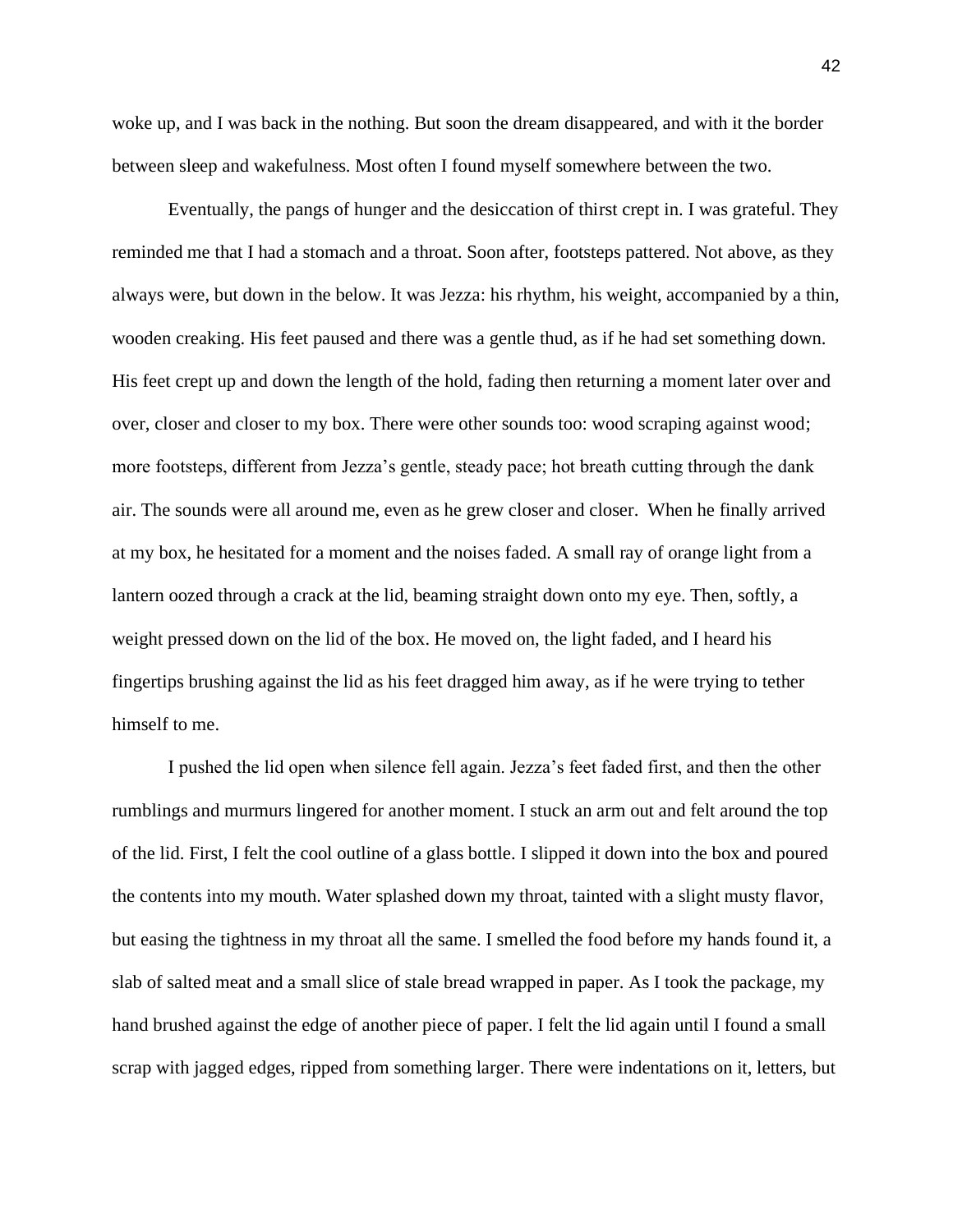it was too dark to read. I tucked it away and tore into the meat. My hand ventured into my pocket and played with the note, trying and failing to read with my fingertips.

Jezza wasn't one of them. Neither was he one of the chosen. That's what I thought, at least. He was like them in some ways, though. For one thing, he could see them. He was the only one who could see them for what they were, other than me. Perhaps because he had been to their world. He had drowned and been reborn. I suppose he wanted the same thing from me as they did, for different reasons. Still, I suspected he was simply a man. I could tell because he wanted to live so badly. He was willing to kill to live. For me to live.

I must have fallen asleep, because the next moment I was hungry once more. The rumbling of my stomach woke me up. Once I was conscious, however, a whole host of other sounds came into focus. The same sounds as before: feet, lungs, mouths. A single set of footsteps stalked past me. It wasn't Jezza. The steps were too sharp, too staccato to be his. They stopped a few yards away from my box. A sound like water trickling leaked through my wooden walls. A cough echoed. I kept completely still and held my breath until the feet walked again and passed by me, heading back where they came from. I opened the lid and peered out.

I wasn't sure what I was expecting. It was just as dark outside of the box as within, and I could see nothing but quick flutters of shadows, stirring the deeper blackness around them. Along with the usual stench of sea and fish, I faintly smelled urine. Voices murmured from the shadow's direction in a language I couldn't recognize. The shadow sank and disappeared, followed by a loud clap. Noises drifted in from every angle, disembodied voices and wordless stirrings. I stepped out of the box for the first time since I had gone in. My legs trembled beneath my weight, and blood rushed to my head. I wandered a few steps away from my box, trying to keep my feet as silent as possible as the sounds bubbled to a crescendo. I stumbled on something,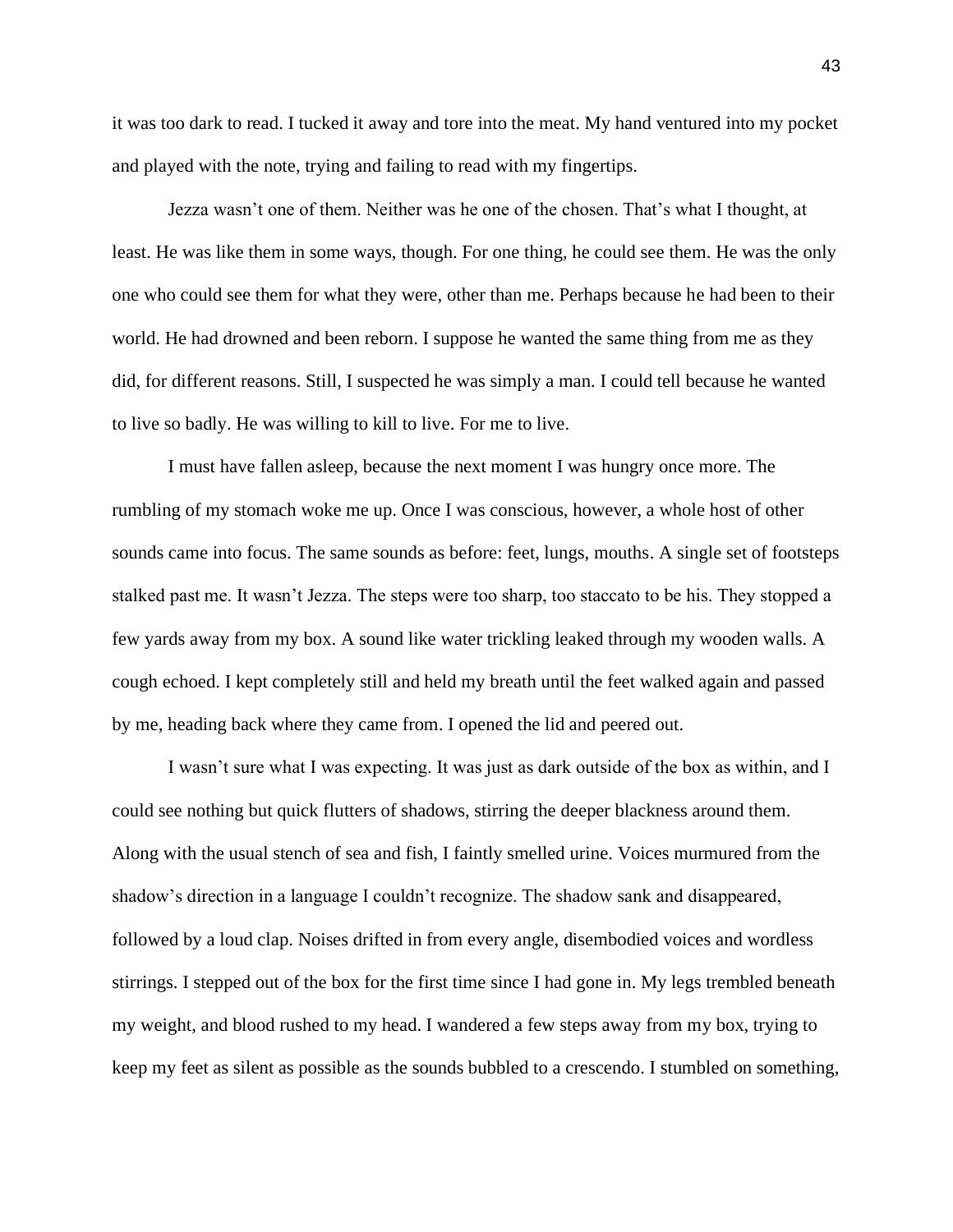and I might have gotten turned around, but it was still black and noise all around me, so I couldn't tell. I just kept walking, not knowing where I was going or why. Shadows shifted in the corners of my eyes, but by the time I snapped my head towards them, they were already gone. If it weren't for the damned sounds, scratching at my eardrums, I might have believed I was alone. I clenched my fists until my nails stabbed into my palms. Once more I stumbled, this time from stubbing my foot on another wooden box. There was another thump, softer, from within. Then, a muffled voice, shouting in an alien tongue. I ran my hands over the surface of the lid until I found the cusp. I don't know what possessed me to open it; it wasn't quite curiosity, for I was fairly certain what I would find. It couldn't have been simply for the sake of seeing either, since there was no sight to see. It might have been something like the reason you pick at a scab or nibble at a fingernail.

As soon as I lifted the lid, something shot out of the black pit of the box and wrapped around my wrist, squeezing tightly, slick and clammy and cold. The voice within shouted once again. I ripped my hand away and let out a raspy, hoarse scream, my throat straining to make a sound after all the time I had spent in thirst and silence. The rising tide of sounds which had enveloped me suddenly disappeared for a half-moment of utter stillness. I couldn't breathe. Then, they came back, louder than ever, chattering and crawling into my head.

I ran. Blindly, wildly, chased by the sounds. I crashed into boxes and shelves and walls and shadows over and over again, but I kept getting up and running again, navigating the labyrinth with only my hands, blinded by darkness and deafened by cacophony. Suddenly, I was running through the hallways of the hospital two years before. I could hear the laughter of the other girls and the nurses shouting. I could feel the cold of the ice baths prickle my skin and smell hair singed by electricity. Then, I was in a dinghy on the open ocean, narrow, but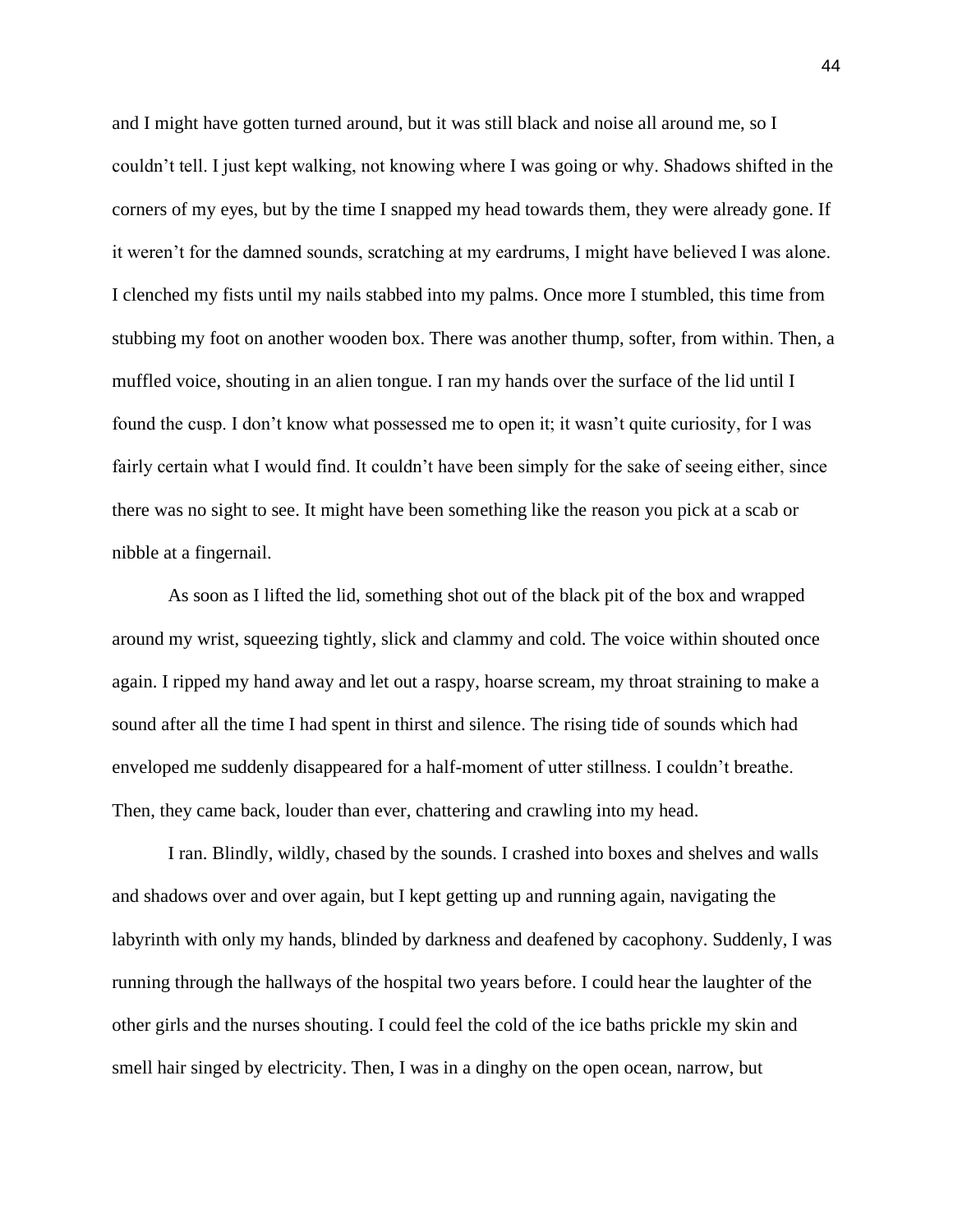apparently endlessly long, since no matter how long I ran, I never made any progress. Jezza's oars plunged into the waves with a wet clap, but I couldn't see him. I couldn't even see the moon. In another instant, the metal walls containing me collapsed into an open, interminable nothing rolling out before me, and I realized that I was in my family's field, the scent of wheat wafting across my face. I kept running, even though I was only going from nowhere to nowhere.

And then I crashed into something.

I was back in the cargo hold. My face had slammed into a cold steel wall. Immediately, I felt a warmth gushing down from my nose and my eyes began watering. I tasted a mixture of iron and sweetness in the back of my throat. I tried to wipe it from my face but could barely keep up with the flow. Once it slowed down somewhat and the blood began to dry into a crust on my cheeks and chest, I pressed my palms to the wall, picked a direction, and crawled along the outline of the ship. I had no idea where the wall would take me, but it was something to follow. The voices were now a distant echo, yet all the same, I was being chased, and if I stood still for a moment, the nothing would swallow me whole. I kept myself anchored to the wall with my fingertips and moved as quickly as I could without falling.

Eventually, my foot hit something solid. I squatted down and prodded at the ground with my hands. Stairs. I stooped down on all fours and felt my way up. It wasn't the same staircase Jezza had taken me down on, that I was fairly certain of. It felt steeper, and it had sharp turns which I had to navigate. My palms quickly coated with dust and grime. My knees began to ache against the hard floor. After rounding several corners, I felt a straight ridge shooting up the wall. After some fumbling, I felt a door handle. My hands reached to turn it, but I stopped myself. How far up had I come? Was I back at the steerage? Could I go back there? Did I want to?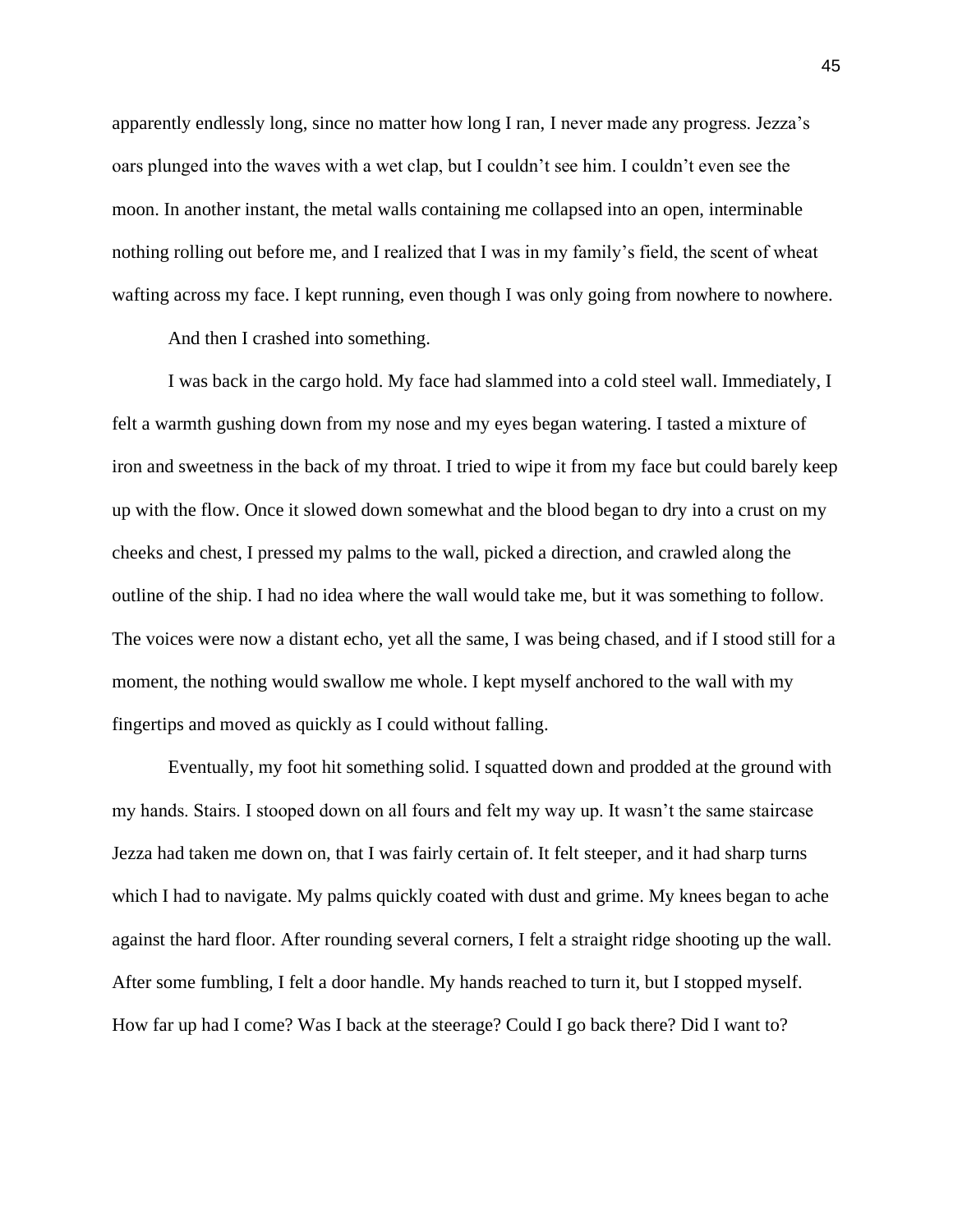I left the door behind and kept climbing. I climbed until there wasn't any further to climb. Hundreds of steps passed below my hands and my knees. As I ascended, more and more somethings returned to me. First it was the chants and low, powerful growls of the ship itself, its engines and machinery. Then, voices. Not like the ones down in the dark, but the familiar hum of the steerage, muffled through the walls. There were shouts and whispers and chats, and I even caught a few stray words in Italian, though nothing I could make sense of. They were right beside me and then, gradually, below me. Eventually, I rounded a corner to find light: an electric bulb, wrapped in an iron cage, shining brightly despite a few flickers. I looked down at my own crawling body as my eyes strained: half-dried blood and dirt stained my dress. I tried to wipe the dust off my knees when I rose to my feet, but it wouldn't go. Pain racked my entire frame, but I kept on climbing. The rest of the stairwell was well-lit, all the way up to the final door.

It felt just the same as the other doors I had passed, and probably looked the same as well. Steel, windowless, with a wheel at the center. However, this one had been left ever so slightly ajar. It was just a crack, but it was enough for an entire world to seep through. A single beam of a warm, inviting light emanated from it. I heard voices once more, but these were soft, easy voices sliding out of well-fed mouths. There was something else beneath the voices too, but I couldn't quite make it out, no matter how hard I concentrated. Something low and hypnotic. But it was the smells which truly beckoned to me: fragrant garlic, caramelized onion, rosemary sizzling in butter, fresh bread, white wine, a sharp cheese.

I moved towards the door, unable to stop myself, and pushed it the rest of the way open. I raised a hand to cover my eyes from the searing light. The aromas sharpened, so much so that my knees buckled and I gagged on the smells, vomit burning the back of my throat. New sounds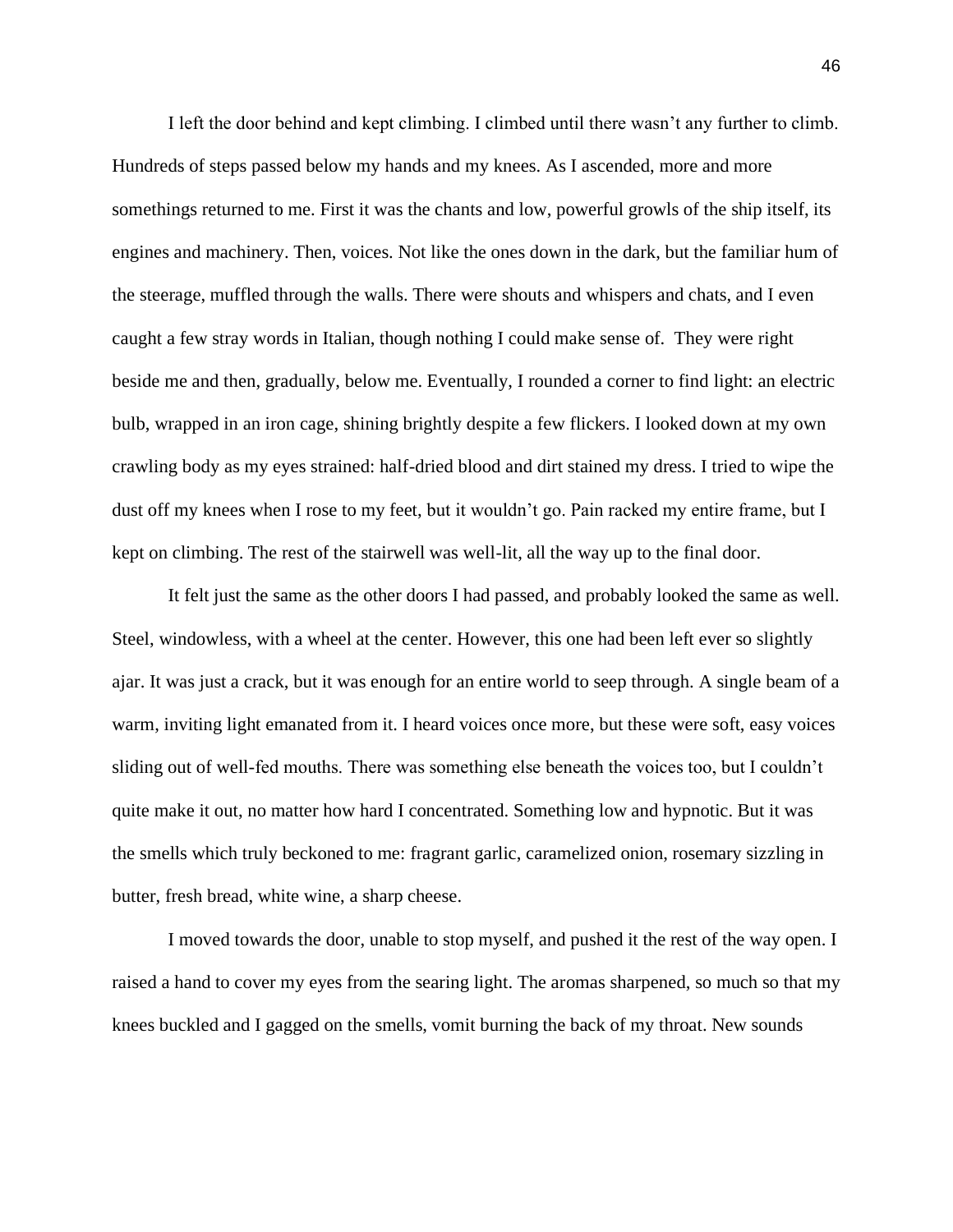washed over me. Knives tapping on cutting boards, oil hissing, a stray shout or two. My eyes adjusted and I found myself in a bright, warm hallway, its walls a vibrant, clean white.

I rose to my feet and followed the sounds, emerging into a large, crowded room. A dozen men in white buttoned uniforms stormed about, lugging pots brimming with broth and steaming pans. There were flames everywhere, with two long lines of stoves, one against the far wall and in the center of the floor, most of them covered with pans. One man was on a step ladder, smoking a cigarette and stirring a pot of stew taller than him. They tossed slabs of salmon onto pans, followed by a flurry of spices and a splash of lemon juice. None of them seemed to notice me, too busy bickering with each other in English and transferring food from pot to pan to plate as rapidly as they could. I tiptoed along the walls, my stomach tightening.

I inched towards a set of double doors on the other side of the kitchen. They flung open just before I reached them, nearly slamming into me. A man carrying a silver tray and wearing a tuxedo, pristine white gloves, and a scowl burst through the door and pushed past me without a glance, shouting something at the cooks. As the door swung behind him, the sounds of the next room waxed and waned. There was low, flirtatious chatter in all manner of languages, and beneath that, the sound which I had barely heard a moment earlier: music.

It sounded like something American, a jazz piece with a gentle rhythm that swayed like a low tide. There were tinny trumpets and a piano and even strings. Through the double doors, I found an open, massive hall. Grand chandeliers hung from a ceiling I couldn't even see. Circular tables crowded together, blanketed in crisp white tablecloths, half-eaten plates of food, glasses of wine, and a single candle for each. People sat at each of them, most in couples, some in threes and fours, all wearing their finest dresses and suits. They leaned forward to whisper in each other's ears, or lounged in their seats and sipped their drinks, or craned their necks to speak with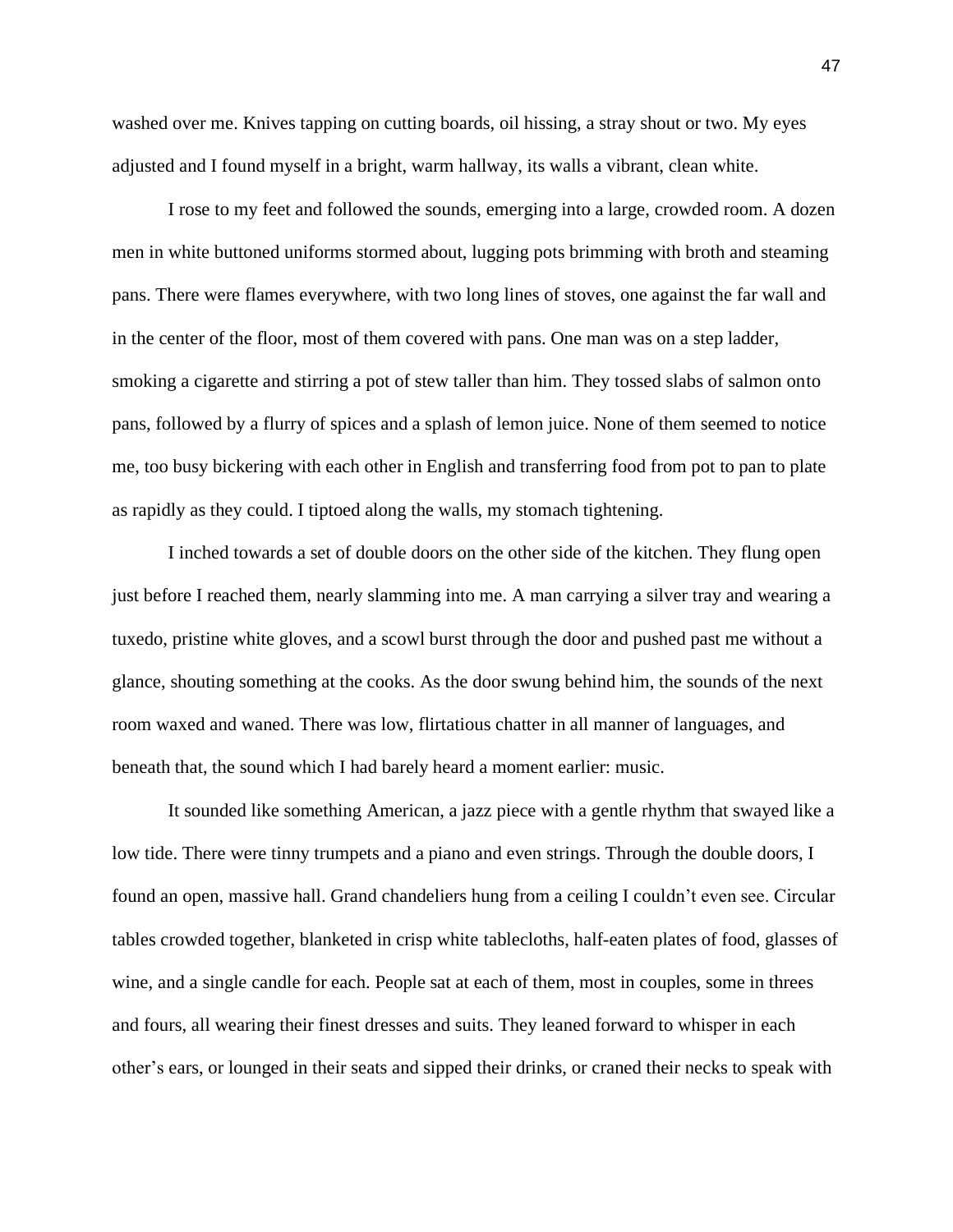the inhabitants of other tables and howled with laughter. Faint traces of cigar smoke drifted in the dim light. The women flashed blinding smiles beneath twinkling eyes and rosy cheeks, and the men smirked in return. Beyond the sea of tables was the stage from which the music emanated: a shining beacon where men in white tuxedos carried on with their tune, aloof from the crowd below. A small floor space had been cleared where couples swayed in each others' arms.

I kept walking further and further into the ballroom, unable to resist the pull of the warmth and the sounds and smells which settled over me like a heavy blanket. No one seemed to notice me despite the clothes I wore, which were far too frumpy and dull for such an occasion even without the blood which now covered them. I floated among them like a ghost. The only sign that I really existed there, in that place, in that moment was that the waiters had to dodge me when I stood in their paths, twisting their bodies to flow past me like water bending around a rock in a stream. I began to feel motion sick, not from the rocking of the sea which I had long gotten used to, but from the room spinning around me. My mind began losing the race to keep up with all the sensations. The laughter grew, and at the same time the music swelled to its zenith. Applause rang out, pounding me down, when suddenly something grabbed me by the arm.

I turned to see an uncannily pale hand gripping me, attached to an arm clad in a sleeve of the deepest black. A familiar face looked down at me: the man who spoke to us in the steerage, the leader of the blackshirts. He was wearing an extravagant military uniform, including a tight, black jacket decorated with ribbons and medals and broad shoulder pads. I saw myself reflected in the pools of his pupils. He spoke in perfect English, "Are you alright, ma'am?"

I barely heard him amidst the music and laughter. I answered, in Italian, "I'm not sure." "Do you need a nurse?" he half-whispered, switching languages with ease.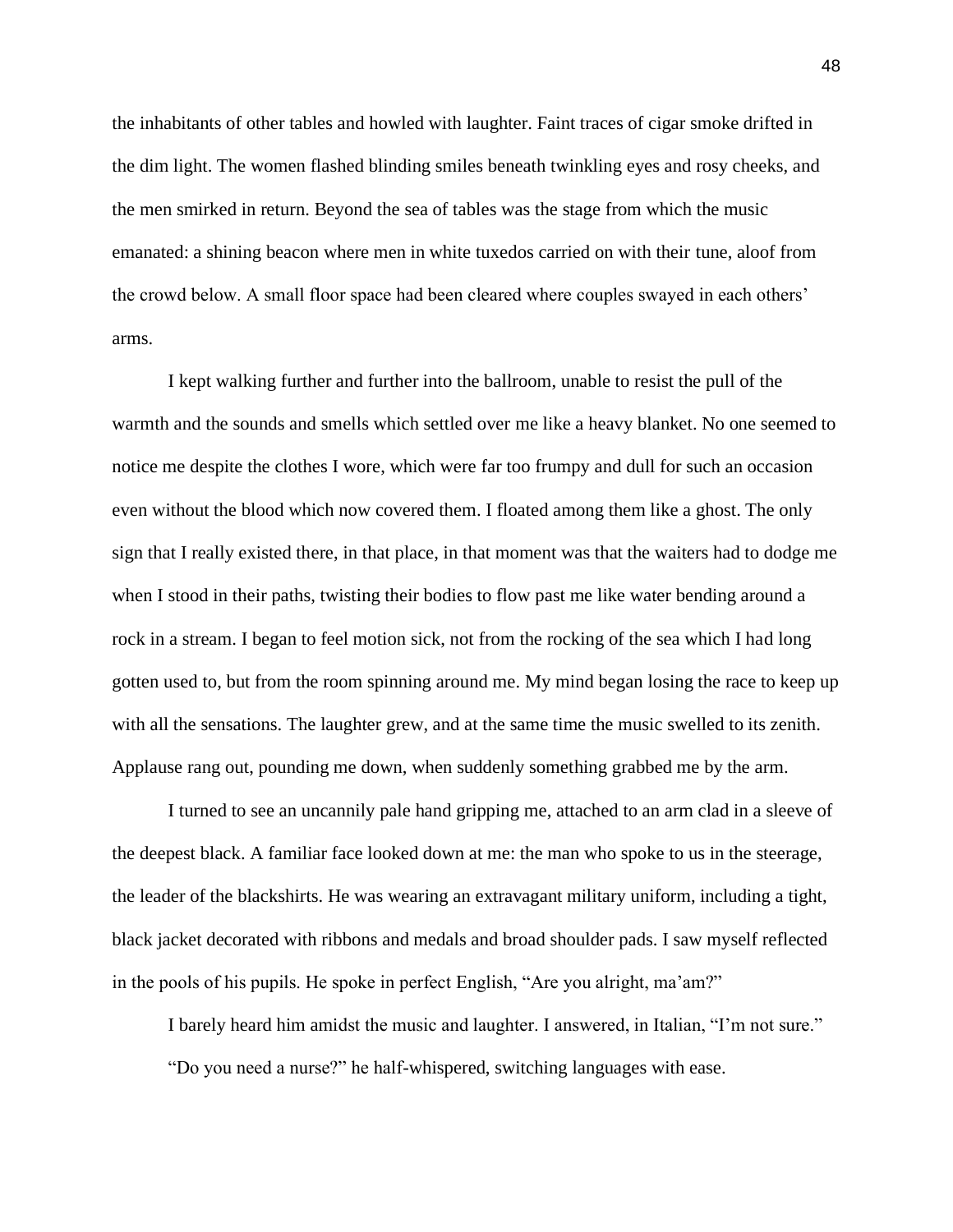"I… I think I want to speak with the captain."

"What happened to you, *signora*?"

"Please, I need to speak to him, it's urgent."

He hesitated. Then, his thin lips curled into a smirk. He tapped at an insignia sewn on his breast amidst the medals and the badges of honor, the golden fasces of the blackshirts. "My name is Malavasi. I'm an official of the state. Whatever you need, my men and I can help you."

"I wouldn't want to waste your time."

He cocked his head, the smile only widening. "So, it's an urgent waste of time?"

I stammered as the breath caught in my throat.

He chuckled, a puff of air escaping his nose. "But who am I to question a young lady in distress? Come along."

He stretched out a hand. It was ever so slightly trembling as it waited for my own. His palm was shockingly soft to the touch, though it was cold and a little wet. I walked by his side, and for the first time, people began looking at me. Bodies contorted in their chairs to turn to us, eyes widened, and mouths whispered into ears. Finally, they saw me.

He smiled and nodded at people as we proceeded through the hall, even letting go of me to gently shake a few hands and pat a few backs in passing. The band kept on playing and the dancers kept on dancing.

Malavasi brought me to another white hallway which looked identical to the one from which I had emerged. At the end of it was a door leading to the open air. We emerged onto a platform high above the main deck with a stairwell leading yet further up. The stars were covered by long ropes of clouds, still tinged purple and golden by the recently set sun, hidden behind the horizon: the first hint of daylight I had seen since I left home. I looked out over the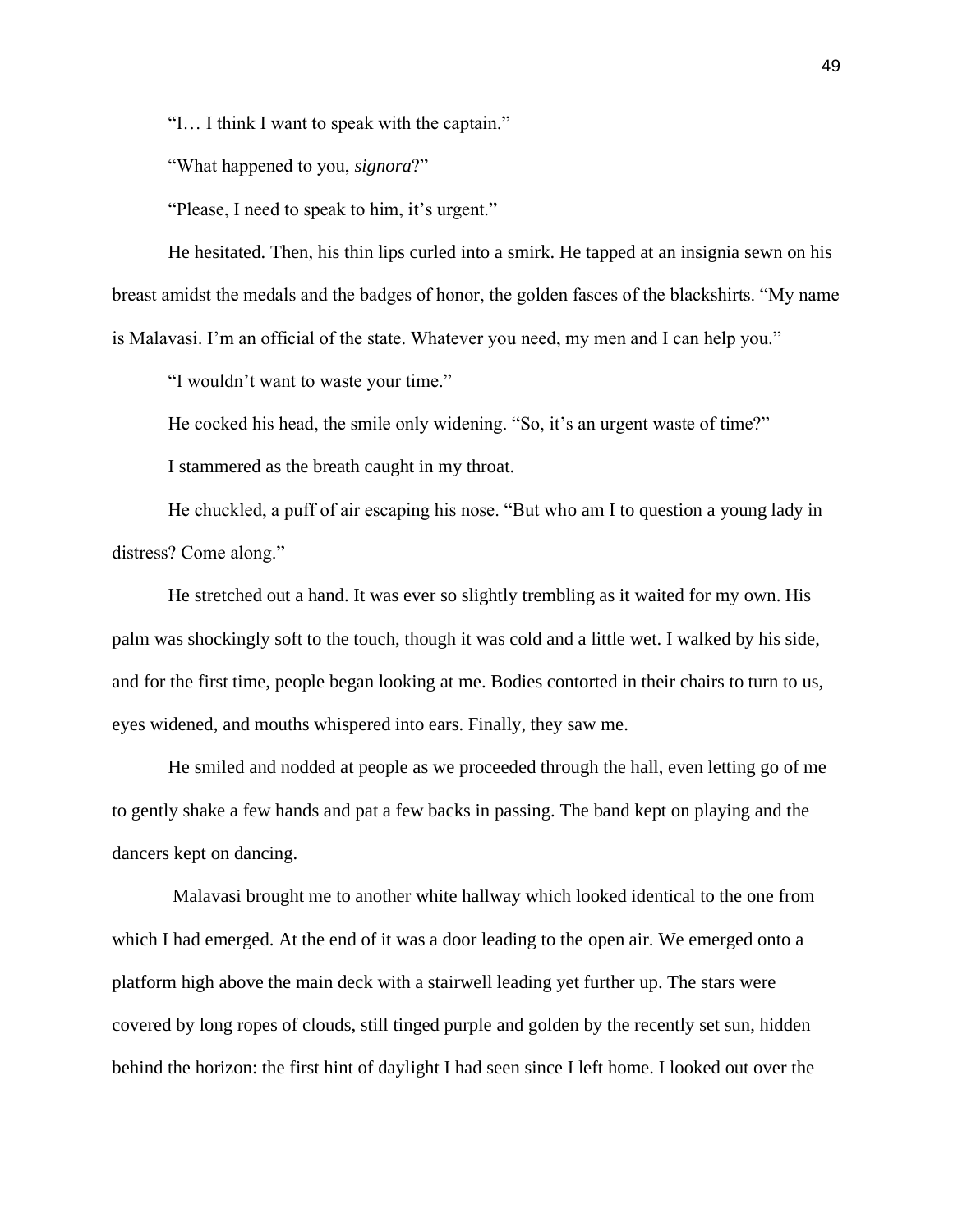railing to watch men crawling on the deck, a hundred feet down. My head swooned, and I would have been rooted to the spot if not for Malavasi. He guided me forth, up the stairs and into the bridge.

Inside, the opposite wall was almost entirely glass, lined with windows looking out over the water. Beneath the windows, long boards were filled with alien technologies, dotted by flickering red lights, levers, and switches. Five men in uniform stood around, one at the steering wheel which stood like a monolith in the center of the floor, a few scattered about, fiddling with controls. One stood with his back facing us, staring out the windows with his arms folded behind his back. He turned upon hearing the door shut closed behind us. I recognized him as the captain, though his once bushy beard had been trimmed and combed. He recognized me too, for he was unable to hide his astonishment, staring at me with wide eyes.

"Captain," Malavasi purred. "This young lady asked to speak with you personally."

The captain stammered for a moment, his face growing red and his eyes darting wildly. He took a few steps towards us, then managed to say, "I'm sorry, what was that, *signore*?"

"She'd like to speak with you," Malavasi repeated, barely any louder than the first time. "Ah, yes, erm…" The captain turned to me. "*Signora*, are you alright? What happened?" I paused, letting the silence breathe. "I'd prefer to speak to you alone, Captain."

"Right, of course." The captain shot a glance at Malavasi, then turned to the men behind him. "Gentlemen, if you could give us a moment..."

They trickled out of the room one by one. As they did, the captain's eyes fell once more on Malavasi, who remained standing at my side, meek but unyielding. The door shut behind the last man, and the three of us stood in silence for another moment. Malavasi smiled pleasantly,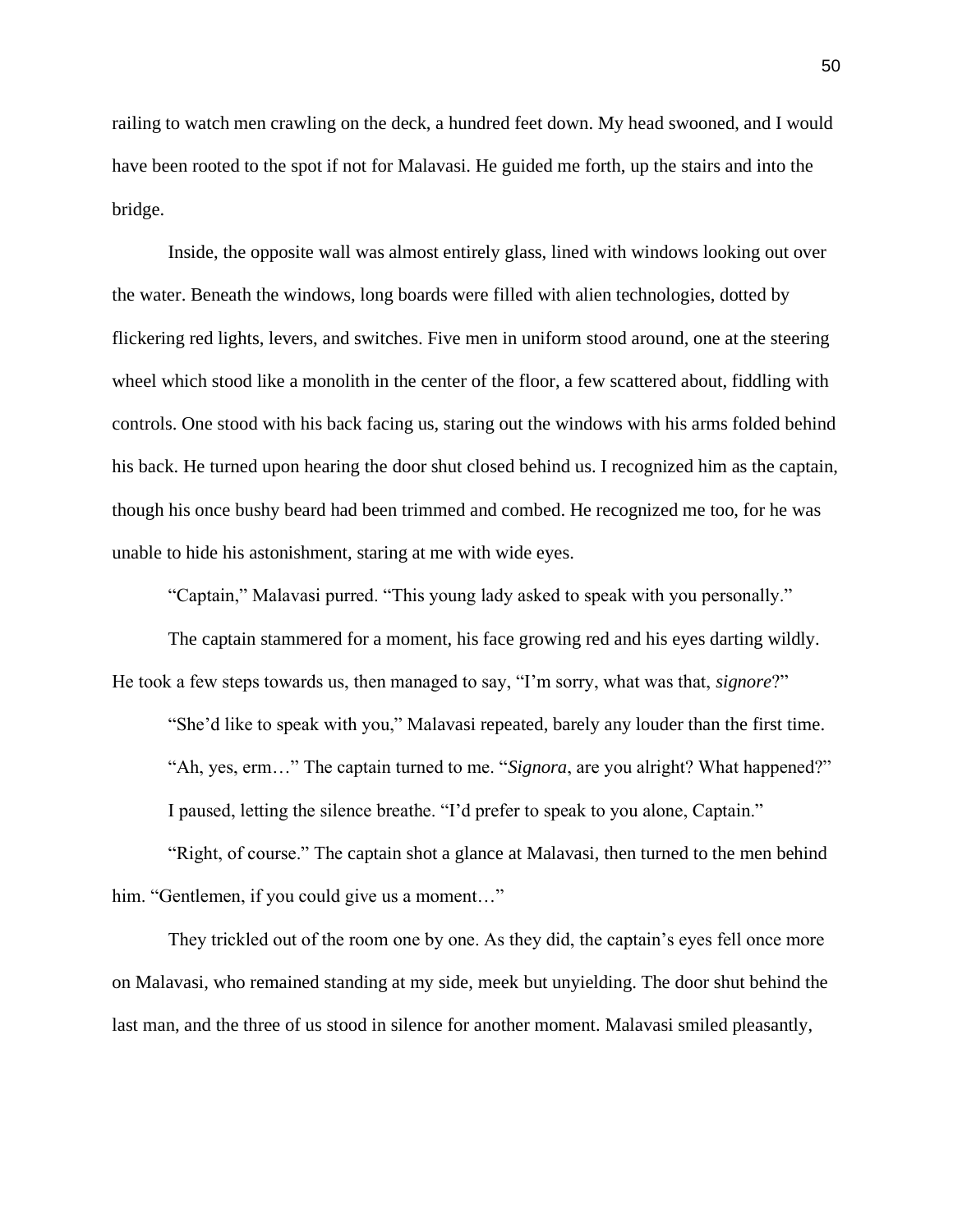like we were strangers meeting at a party. Then, his smile dropped suddenly and he let out a soft, "Oh. Forgive me, *signora*."

He strode across the room at an easy pace, but he wasn't heading for the door. Instead, he slunk towards the consoles at the opposite side, admired the view in the windows for a moment, then grabbed two chairs from their places in front of the machines. He returned to us, dragging the chairs as he went. The legs scraped against the metal floor, producing a horrific, wailing screech that made every muscle in my body constrict. Even the captain cringed. But the blackshirt was unaffected, keeping up his slow, relaxed pace and his loose posture, savoring the taste of every second. Finally, he reached the two of us and placed the chairs opposite each other. He reached into his jacket and pulled out a white handkerchief, wetted a corner of it with his tongue, and handed it to me. Then, he leaned against a nearby beam and reached into the other side of his jacket to pull out a pack of cigarettes and a lighter. He put one between his lips, then offered the pack to both of us. The captain took one, but I shook my head.

Once their cigarettes were lighted and the smell of tobacco began to fill the sealed room, Malavasi nodded slightly. "Please," he said in a breath, indicating the chairs.

We took our seats. The captain watched me, trying to read my face. I began wiping at the dried blood on my lips with the handkerchief. It was cool, damp, and perhaps the softest, richest piece of fabric I had ever touched. The pain of the blow began echoing in my nose and the back of my head. The captain was sweating, and he pulled out a handkerchief of his own to blot his forehead. He tried to tell me something with his eyes, but I couldn't quite make out what. Meanwhile, Malavasi looked on, and between puffs of smoke he kept up that damned smile.

I took in a deep, shaky breath. I laid my hands down on my lap and dug my nails into my knees so that I wouldn't tremble. I swallowed hard. "I-… I know who killed Girardi."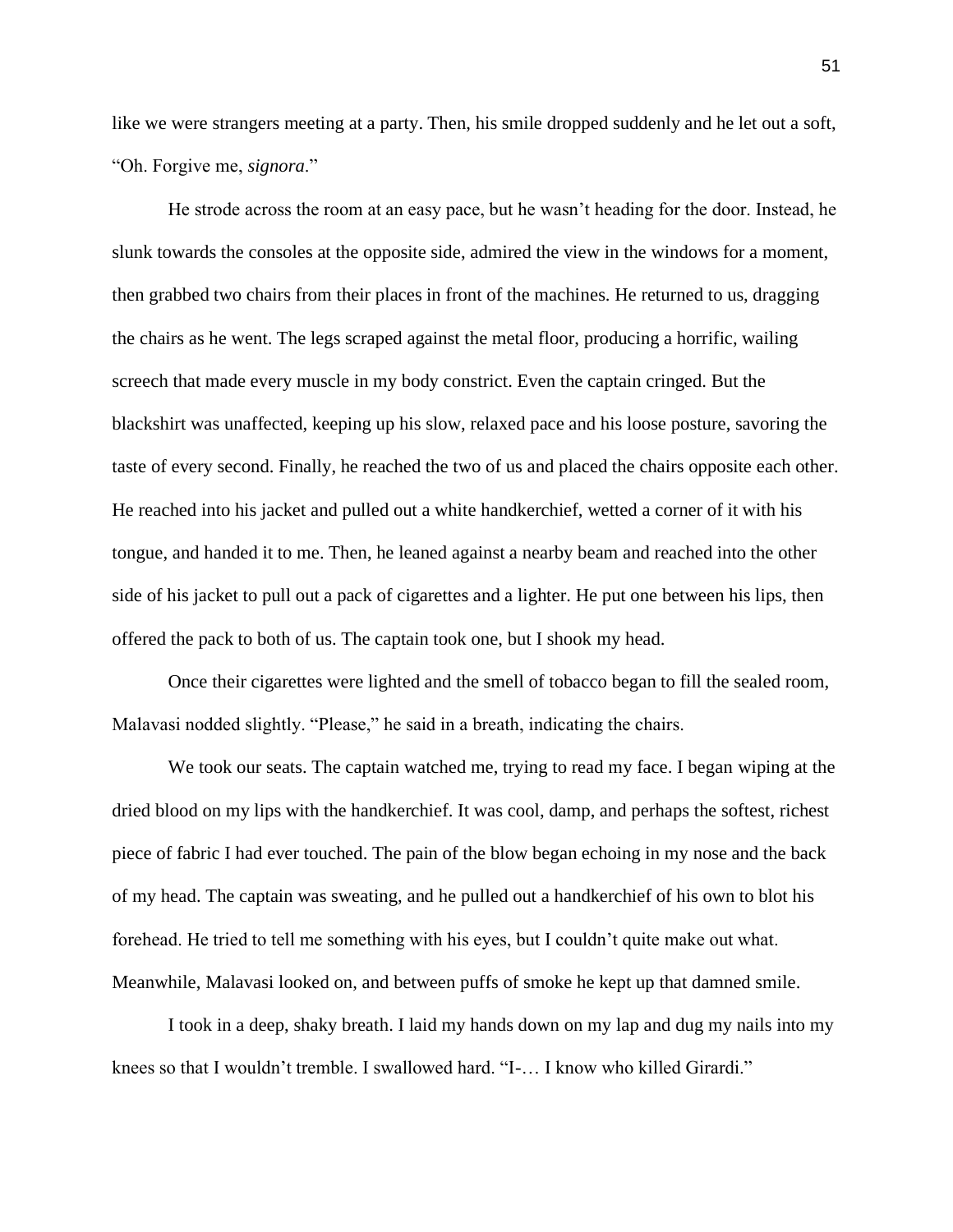Malavasi took another drag of his cigarette, and when it left his lips the smile did not return. But he didn't look surprised. He even nodded, as if he were encouraging me.

"Is that so?" the captain stammered, staring at me blankly.

"I saw it. I saw everything. I- I wanted to say something earlier, but he wouldn't let me-" "Slow down," the captain said. "It's alright, just… Just think about what you're saying. Make sure you're remembering everything right."

"Jezza," I blurted out. "It was Jezza."

The captain was stunned to silence. His head swiveled back and forth as his gaze alternated between me, sitting in front of him, bloodied but steady, and Malavasi, watching the scene with detached interest. "Adjutant," the captain said, "I assure you that I know nothing about this, this is-... I never-"

Malavasi halted his flood of words with a flick of the hand, keeping his eyes on me.

"He…" I continued. "He wants me. Ever since he saw me, he hasn't left me alone for a moment. Girardi, he spoke to me once or twice, I don't know. I guess that made him jealous..."

The captain started fidgeting in his seat. He buried his face in his palms as he listened.

"He killed him," I lied. I knew Girardi hadn't died, only returned to his home in the deep, but I couldn't let them know that I knew. "He showed me. He threw him off the deck, into the sea. He brought me out there, just before he did it, to show me. He wanted me to see what he was willing to do… Then, after you spoke to us in the steerage, he-... He shut me in a box in the cargo hold so that I couldn't tell anyone. I escaped, and I came here."

The captain's head snapped up out of his hands. "He took you down to the cargo hold?" I nodded. The captain seemed to understand.

"These are… serious allegations, *signora*," he went on. "Do you have any proof?"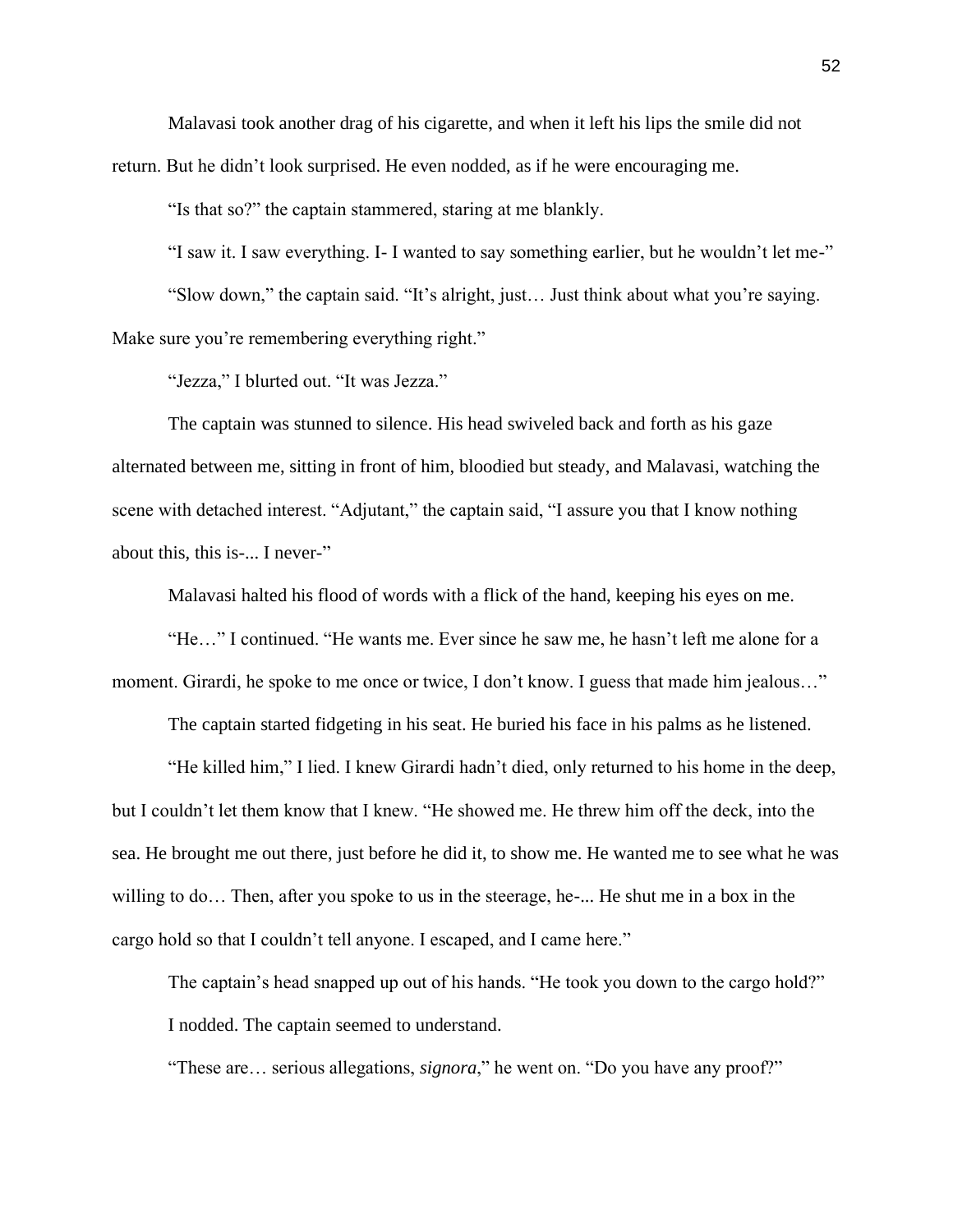I hesitated. Silence filled the room like the smoke. "I was there," I said. "I saw."

Suddenly, silently, Malavasi stood up straight and began walking. He walked to one of the tables on which the ship's technology sat, found an ashtray there, and neatly put out his cigarette. Then, he turned, and without so much as a word or a glance, proceeded towards the door and left. I caught a glimpse of his face. For the first time, since that night when he stood on our dining table and spoke to us, there was something there other than his aloof amusement, something I couldn't comprehend. His brow had furrowed and his jaw clenched shut, so tight that I could hear his teeth grinding. What little color there was in his face had been fully sapped out. Had he actually turned his gaze on us, it might have cut us down where we sat. The door shut behind him with a decisive crash.

The captain took off his hat and wiped at his brow, then ran a hand down his face before settling on his chin, stroking his beard. "Shit," he murmured. "What the hell are you doing?"

"I-" I stammered. "I want…" I had asked myself that very question this whole time and found no clear answer. "I'm tired of hiding," I finally said. "I'm tired of the dark."

"We'll reach New York any day now. If you had just held off…"

"I'm tired of it. I'm tired of being afraid," I heard my voice growing into a shout which ricocheted off of the walls. "I'm tired of living like a rat. All I want is some goddamned comfort, is that so much to ask? Don't I deserve that?"

"Did he really bring you down to the cargo hold?"

"I saw the others down there. I don't know what's going on, but I know what I saw."

He let out a long sigh. "You needn't concern yourself with that business. You've already made enough of a mess here."

"Tell me who they are, before I tell the blackshirt."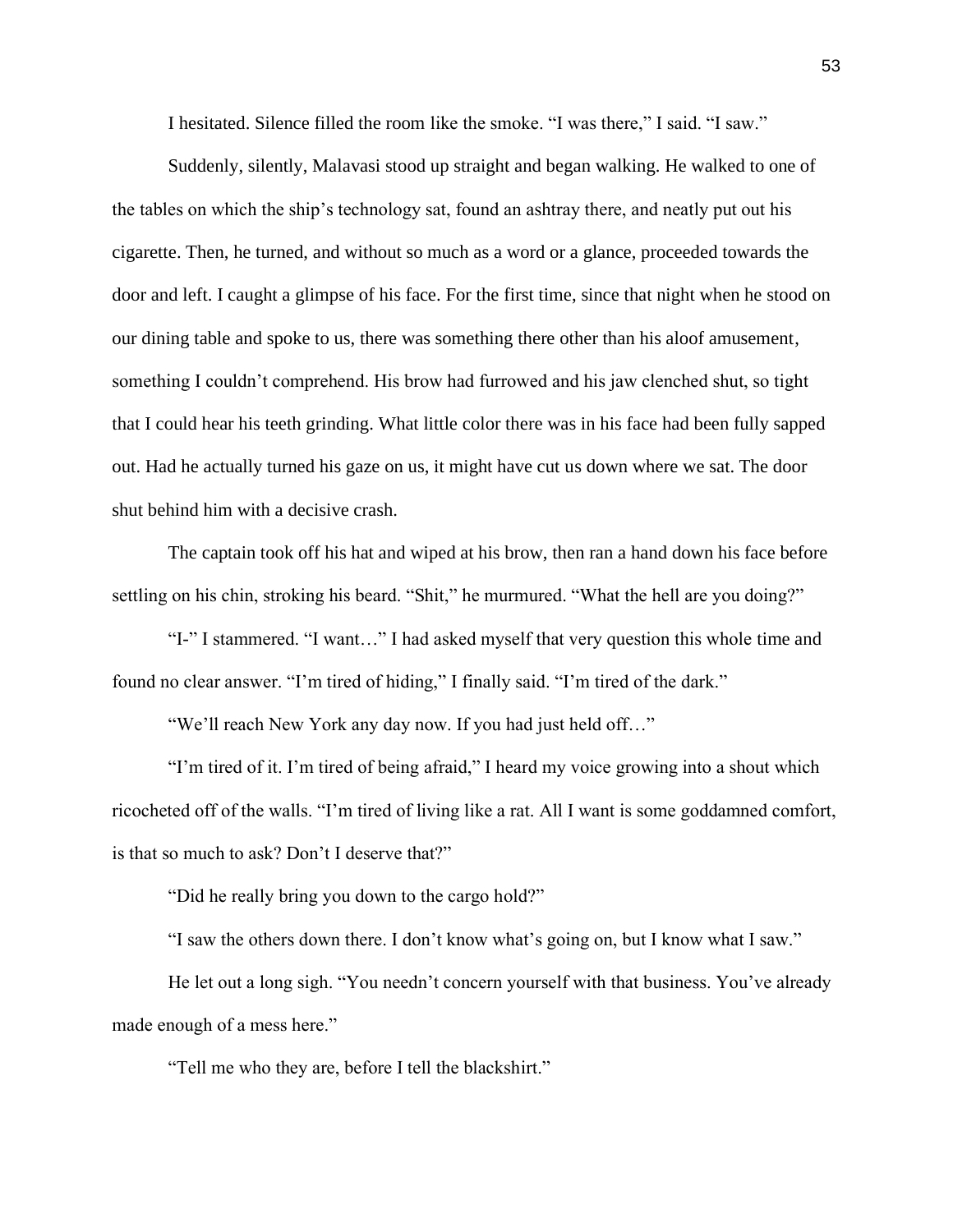"You think he doesn't know?" the captain scoffed. "They're… They're from Germany. But they're not Germans, not anymore. Jews, mostly, some Gypsies. The Germans are perfectly aware we're taking them, the Italians too. It's a mutually beneficial arrangement. We get paid, and the state has a few less… undesirables to deal with."

"Then why are they… down there?"

"The Americans don't want them. They'd turn our ship away if they knew. So, if you breathe a word of it to anyone when we get to New York…" the captain's voice trailed off, not quite knowing how to finish the threat.

"I'm not going back down there. Don't send me back down there. I'm not one of them."

"I'm sure you'll be rewarded for your bravery," he sneered. "Was it all true, then?"

"True enough."

"Christ, what a mess." He lowered his head and began rubbing at his forehead. "He was always a bit strange, after what happened to him, but I never would have imagined… Perhaps it's for the best. He'll be back with his family, wherever they may be."

We sat in silence, waiting, knowing that Malavasi would return. And he did. The door opened with a clatter, and a group of men began filing in. There were two in black shirts, carrying Jezza between them, and Malavasi tailing behind. They brought Jezza out onto the floor and dumped him in front of us. The captain shot to his feet and watched in horror. I felt a hand not quite holding me but hovering near enough to gingerly graze the skin at the nape of my neck. I turned to find Malavasi looming over me, his expression unreadable. "*Signora*," he whispered. "Is this the man you spoke of?"

I turned to look at him, knelt on the floor with the two blackshirts shadowing him. His eyes were already waiting for me. They weren't filled with anger, or fear, or even shock. The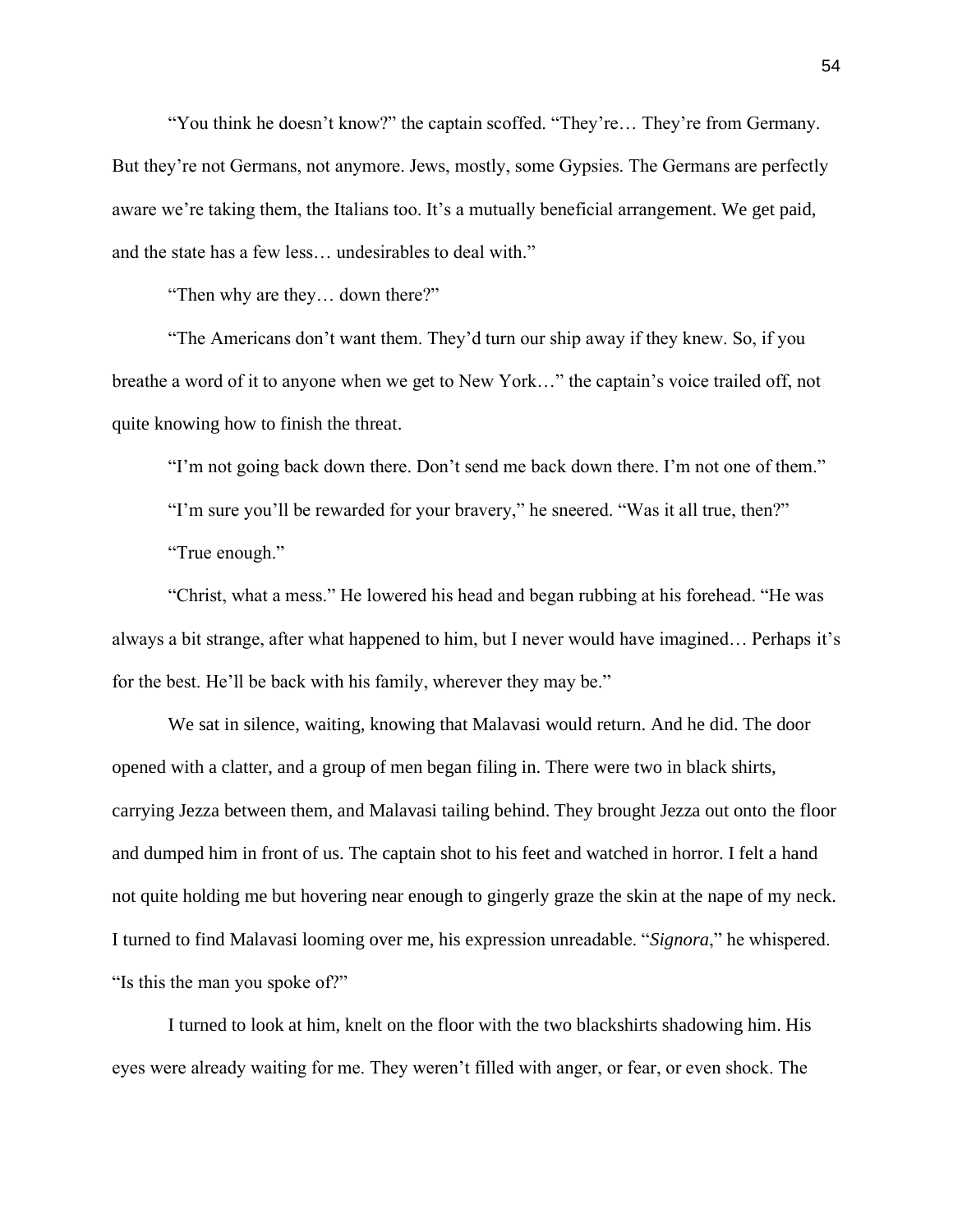grey of his irises glistened, and his wrinkled, blemished face softened like kneaded dough. He had been given a black eye and a split lip, but he didn't show any sign of pain. He did not try to stand or fight, but he did not bow his head or quiver either. All he did was give me a simple, subtle nod. Our gazes locked together.

"Yes," I answered in a breath.

"Is this the man who killed Girardi?"

I hesitated for a moment. I couldn't breathe. The chamber had become a vacuum. Still, I managed to nod and say once more, "Yes."

Jezza's lips parted. "*Ciao, bella*," was all he could get out.

In the same instant, Malavasi lifted his hand from my back and took two steps forward. By the time I saw the pistol in his hand, its barrel was already pressing into Jezza's temple. I watched as his finger tugged at the trigger. And for just a second, the hand looked less like a hand and more like a claw, with twisted, long fingers and nails like daggers. There was a flash, and a deafening, awestriking, thrilling crack. My ears buzzed and my fingertips tingled as I watched Jezza crumple to the floor. The captain swore and practically jumped as a red mist sprayed over his feet. The blackshirts didn't flinch, and neither did I.

Malavasi stood over the body for a moment as the shot's echoes rang out then faded. Then, he moved once more towards me and extended an empty hand. Already, the monstrous features had disappeared, and it looked like an unnaturally soft human hand. The other hand was still clutching the pistol, both it and the gun covered in blood. I was confused for a moment, until he nodded towards the handkerchief which I was still holding, rubbing it between my thumb and my forefinger unconsciously, stroking the silky fabric. I gave it to him, and he began wiping his hand and the barrel of the gun. Then, he holstered the pistol and slicked back his hair, even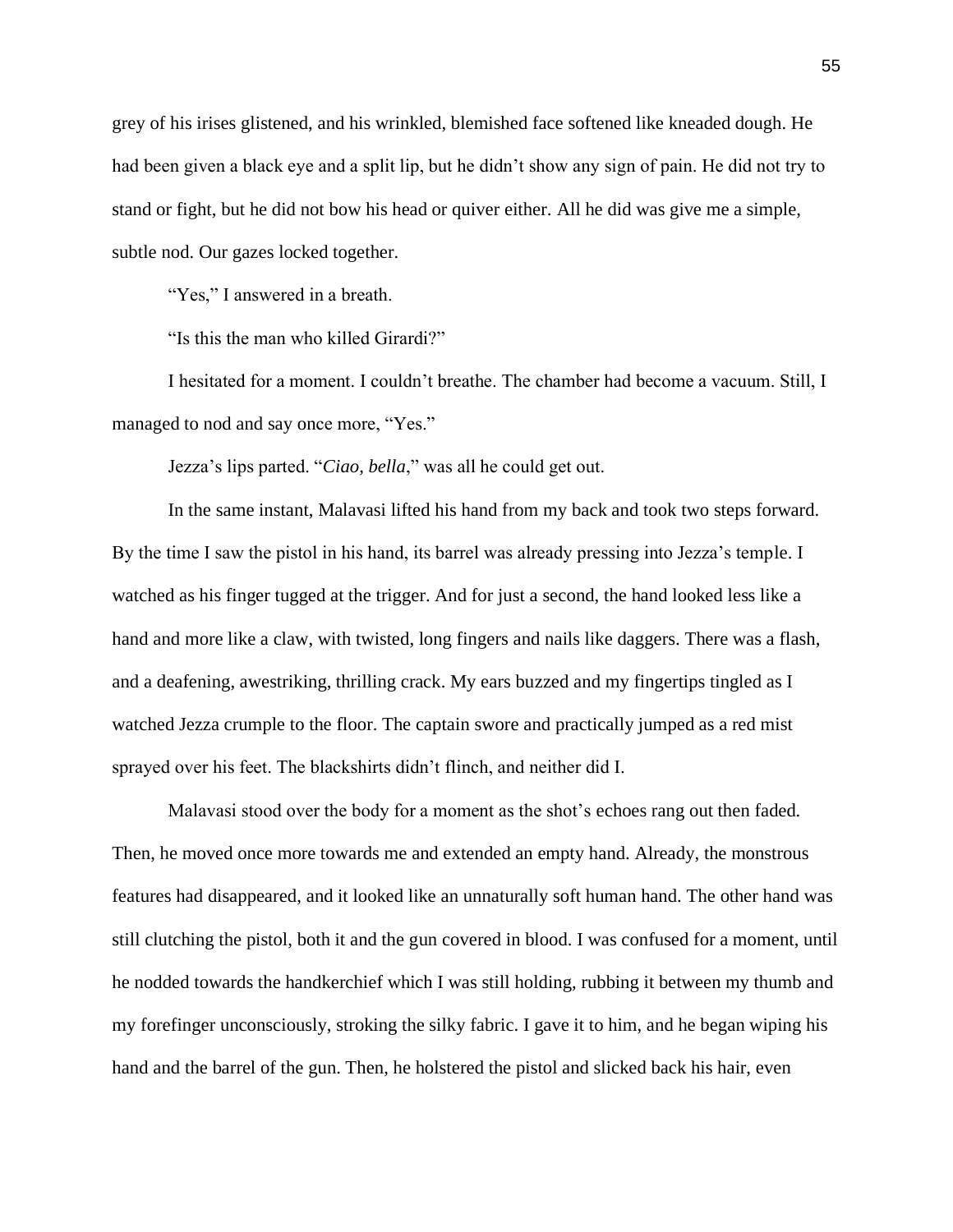though, from what I could tell, not a single one was out of place. He tucked the wet, bloody handkerchief in his jacket, then turned to me. "Allow me to show you to your room."

It took me a moment to hear his words. I sat utterly still, watching the body before me. His blood had begun pooling, and brushed against the tips of my shoes, coating them with red. There was more of it than I would have expected. It kept flowing, the wound in his head pulsating and pumping out more, as if it were a living thing of its own.

 $\sim\sim\sim$ 

He bled red blood, like I did. He was a man. Nothing more, nothing less.

Dawn was breaking when we arrived in New York. I stood out onto the deck, along with hundreds of others. It was a grey morning, fog rolling over the harbor. However, some rays of sun broke through the clouds, tinting the mist which blanketed the city and the sea a luscious shade of orange. Out of the orange impossibly tall skyscrapers topped with pyramids rose like the stalks of steel flowers, piercing the clouds above, playing with the last of the night's stars. The buildings were dotted with glowing beacons, windows through which, even at this early hour, people were living their lives. Deep, weirdly harmonious horns bayed out from the harbor and the other ships which popped out of the fog as we approached them, only to disappear once more after we passed. I gripped the handrail until my knuckles turned white to stay upright as my knees buckled and my gut sank into itself at the mere sight of the skyline.

It was unlike anything I had ever seen. And yet, it was uncannily familiar. It only took me a moment to realize that though I had never seen such a city in the waking world, I had visited regularly when I was in the box in the cargo hold. The steel and stone monolithic inhabitants of this city were the very same ones in my dream. I swam through this skyline, me and the whale.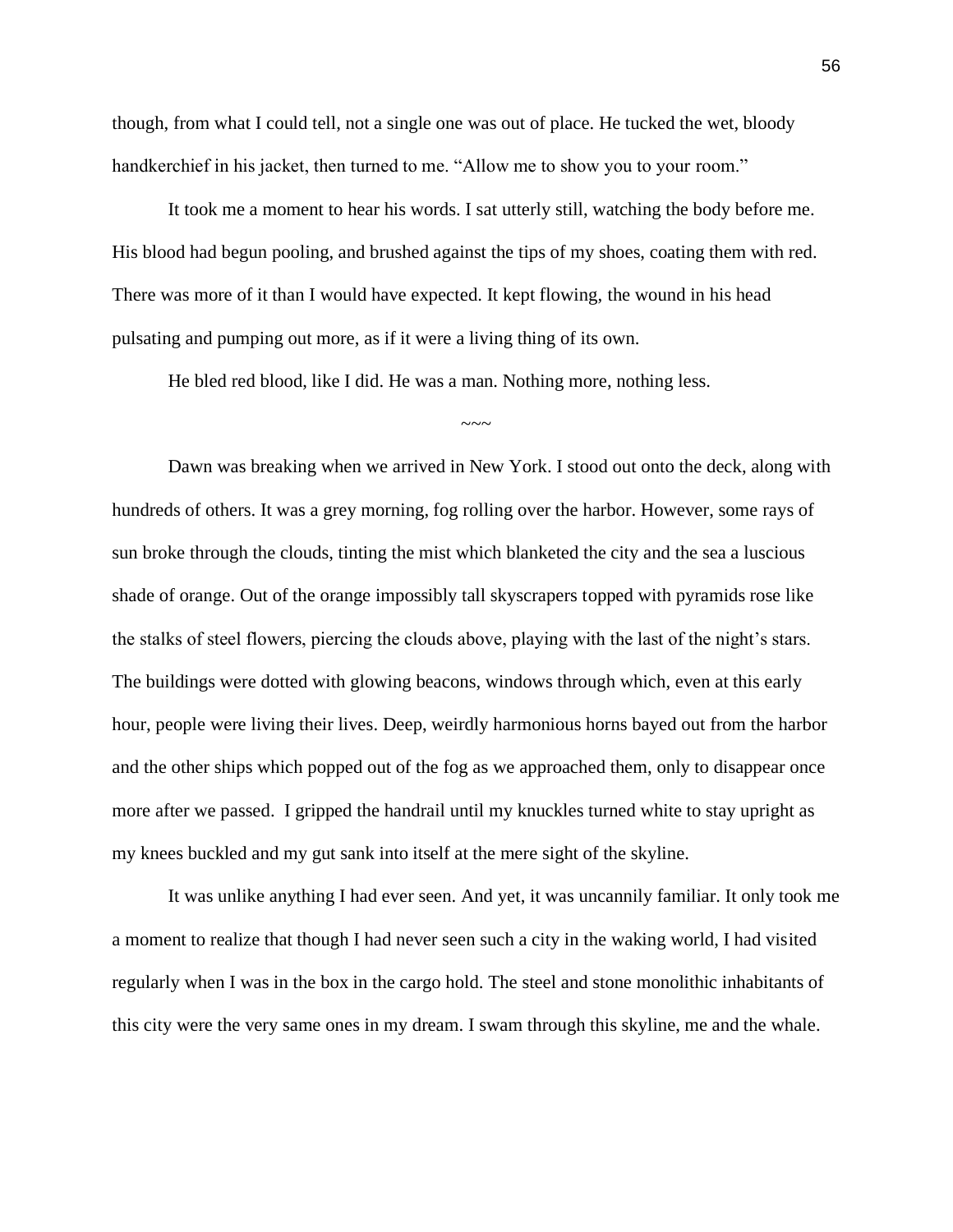The night before, I had been packing my things. I had come onto the ship with next to nothing, but once I was accepted as a citizen of first-class, others had kindly lent and gifted me dresses, shoes, and even pearls, all of which were probably worth more than my family's farm. I was given a suitcase which I could stuff them into as well. Eventually, I found the dress I had worn on the night Jezza died, and long before that. It was still stained with blood, despite several attempts at washing. As I was folding it, I felt something in its pockets and was hit with a jolt of memory. I dug through the pocket with greedy, trembling hands and found the note which Jezza had left me down in the cargo hold. I unfolded the scrap.

I found not a letter, as I had expected, but drawings. They were two small, simple illustrations done in pencil, but they betrayed a surprising talent. The first was a woman. She had bountiful black curls. Her massive, onyx eyes sat nestled in a heart-shaped face, above sharp, skeletal cheekbones, a thin nose, and full lips. It was a portrait of me. Beneath it was scribbled "*La cara sposa*." In the corner of the paper was another drawing. It was much smaller and clearly less methodically done, a sketch really. But I could easily tell what it was. It was the outline of a whale, its tail curling upwards, its flippers extended. It too had its own caption: "*La balena*." I folded the paper again and tucked it away securely in my suitcase.

It took hours for everyone to deboard the ship. I watched the balcony as an endless stream of crates was unloaded, lowered down on winches, rolled out onto the docks on carts, or simply carried in a sailor's arms. Even once the passengers began shuffling off, I lingered there for some time. Some faces I recognized from the steerage passed me by, but they did not recognize me. I didn't blame them. I suspected that I wouldn't have been able to recognize myself either.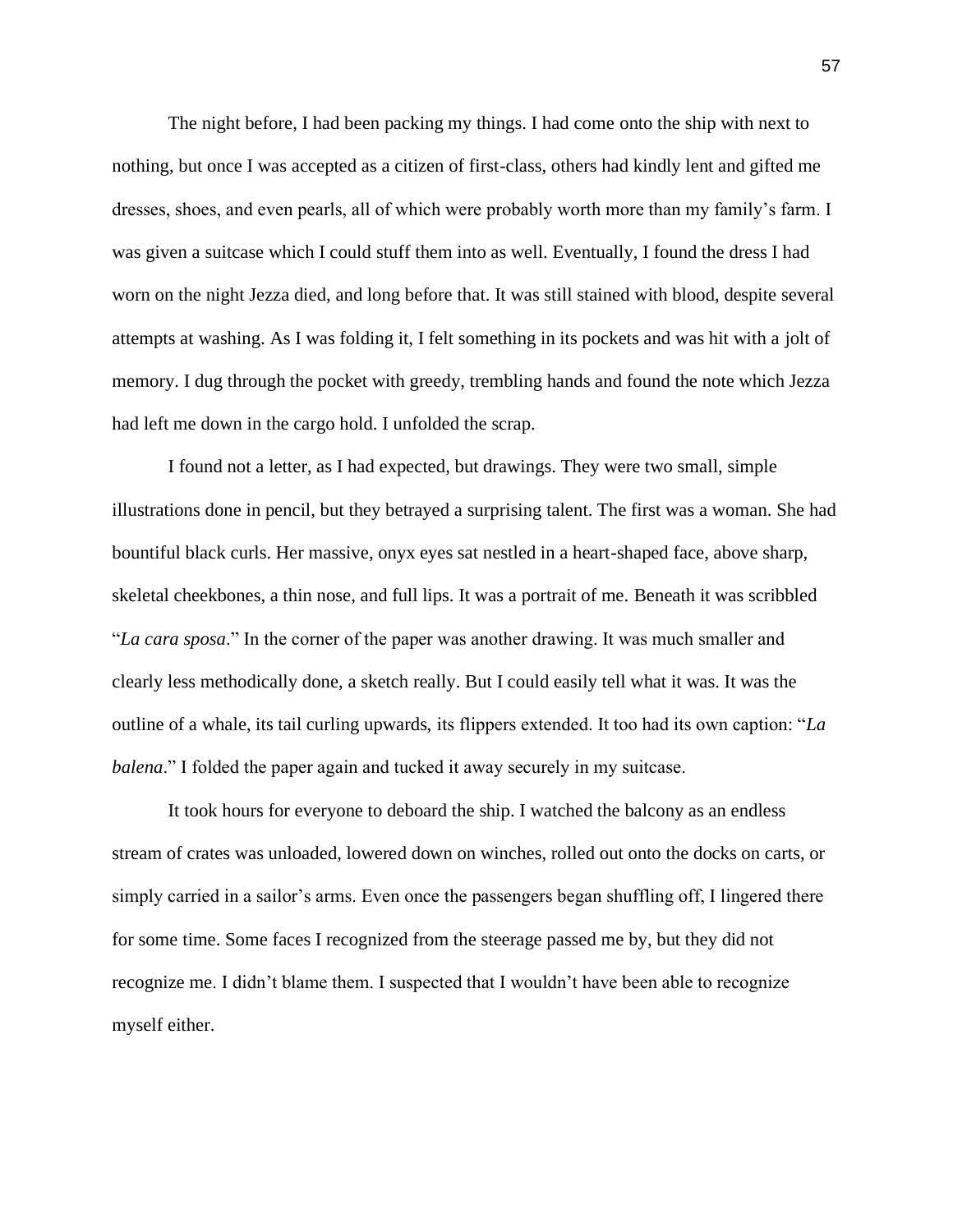When I finally did descend, the captain accompanied me and spoke to the man in the booth at the checkpoint for me. He translated all his questions and told me how to fill out the forms and eased the man's concerns when I didn't have an answer. When the man asked for my name, I figured that now was as good a time as any for a new one, a fresh start. I racked my mind for a moment, then said, "Giulia…" I struggled to remember Antonio's last name, the one I would soon be adopting. "Russo," I finally recalled. "Giulia Russo."

At the end of the lengthy process, the man handed me a stamped piece of paper with the name "Julia Russell." I didn't bother protesting.

Once I had my papers, the captain took his leave, and I was allowed on yet another boat, this one a small ferry to the mainland. We passed in the shade of a colossus, a metal woman armored in a green patina. One of her arms was extended straight up in the air, her hand covered by the clouds. The people on the ferry craned their heads to look up at her in awe and whispered when they spoke about her, as if they were afraid they might draw her attention.

When we reached the shore, I wasn't quite sure where to go. Before I left, my father sent word to Antonio that his bride would be coming, but I had no idea if the letter reached him or whether he would come at all. A mob of people was waiting for us at the docks, families, some being reunited, and others being torn apart. But none of them were my people. Suddenly, the city which had seemed so magnificent from the sea became sinister from the ground. The majestic, soaring buildings now grew looming and oppressive. The greys and blacks of the steel and the red of the bricks were drab and foreboding. The milky dawn had turned to a glaring daylight. A noxious miasma washed over me, a mixture of smoke, sea, and piss. I choked on the stench. The crowds were filled with men with hardened scowls and suspicious eyes. They all seemed to be staring at me. I felt naked and wounded.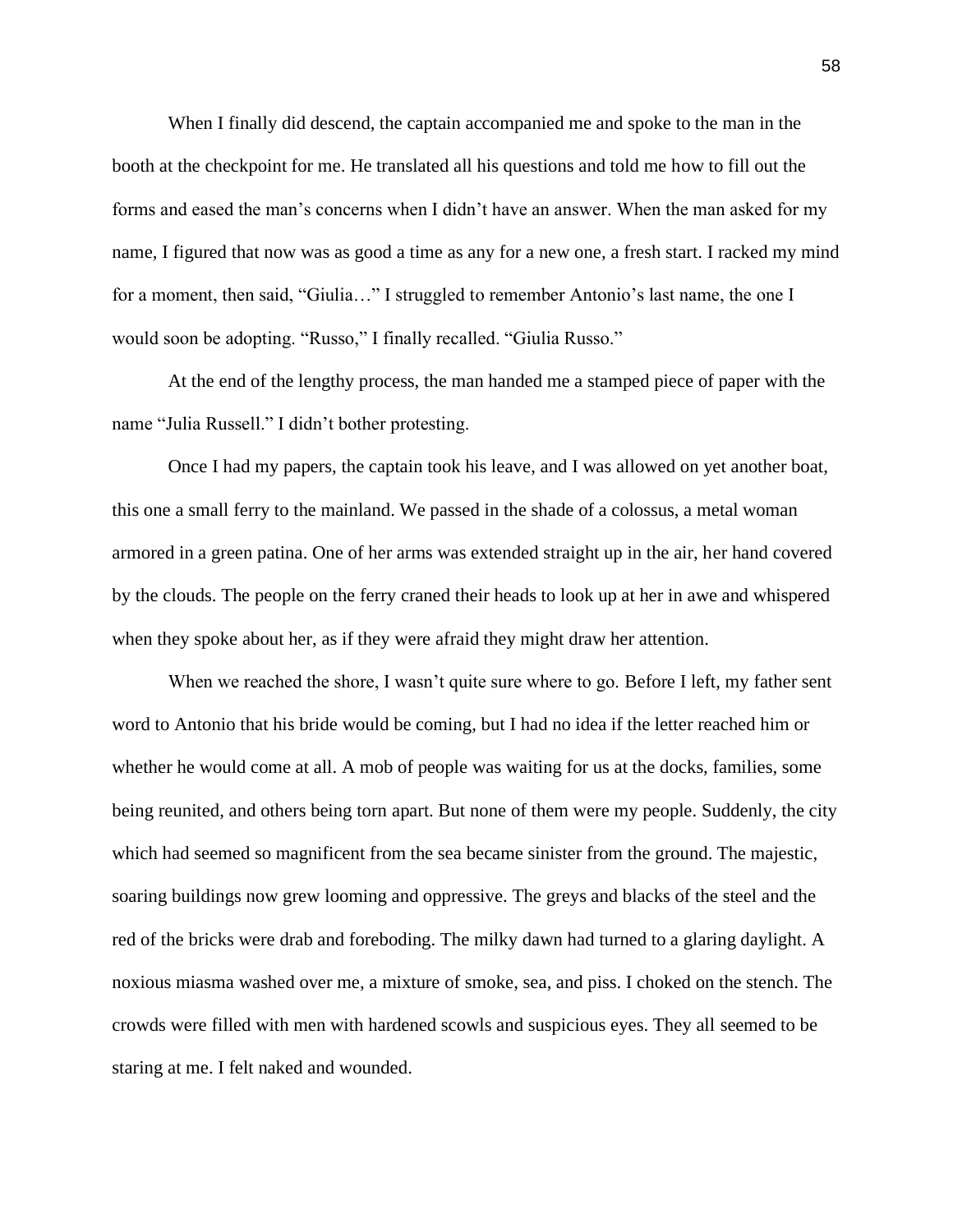I began simply shouting at the top of my lungs so that my voice would cut through the dull, buzzing roar of chatter. "Antonio!" I called. "Antonio Russo! Antonio Russo!"

I wandered through the crowd, shouting like a madwoman. The strangers either didn't regard me at all, or cast menacing looks at me as they cursed under their breaths, all pushing past me on their way to wherever they were going. I bounced around in the mob. I must have run in circles, for I saw the same faces and the same landmarks wherever I went. Until, finally, I felt a tap on my shoulder. I whipped my head to see an incredibly lanky man, willowy and perhaps the tallest man in the crowd. It was him, only different. He looked older than I would have thought. He couldn't have been thirty, but already his face was weathered by hard days. He had evidently tried to look his very best for this day, wearing a shabby brown tweed suit and a black bowtie, his black hair carefully parted and gleaming with pomade. His face was clean shaven aside from a pencil mustache, and he smelled of cologne.

"I'm sorry," he said, his voice tight, speaking English through a thick accent. His swampy green eyes looked me up and down with bemusement. Had they always been green? "Do I know you?"

He lived in a cramped apartment on the fourth floor of a brick building in a place he called Harlem. He took me through crowded streets, narrow alleys, and even down into the belly of the earth in order to board a rickety train, all without speaking a word after I explained why I was there. He just took my bags and began walking, so I followed him. The screeching of the train and the chattering of the crowds made my head hurt. As we passed though the dark tunnels, I felt an inexplicable terror gnawing at my stomach, but I didn't say anything to him. On the streets, men stood in lines, waiting for something, their faces empty and battered. Emaciated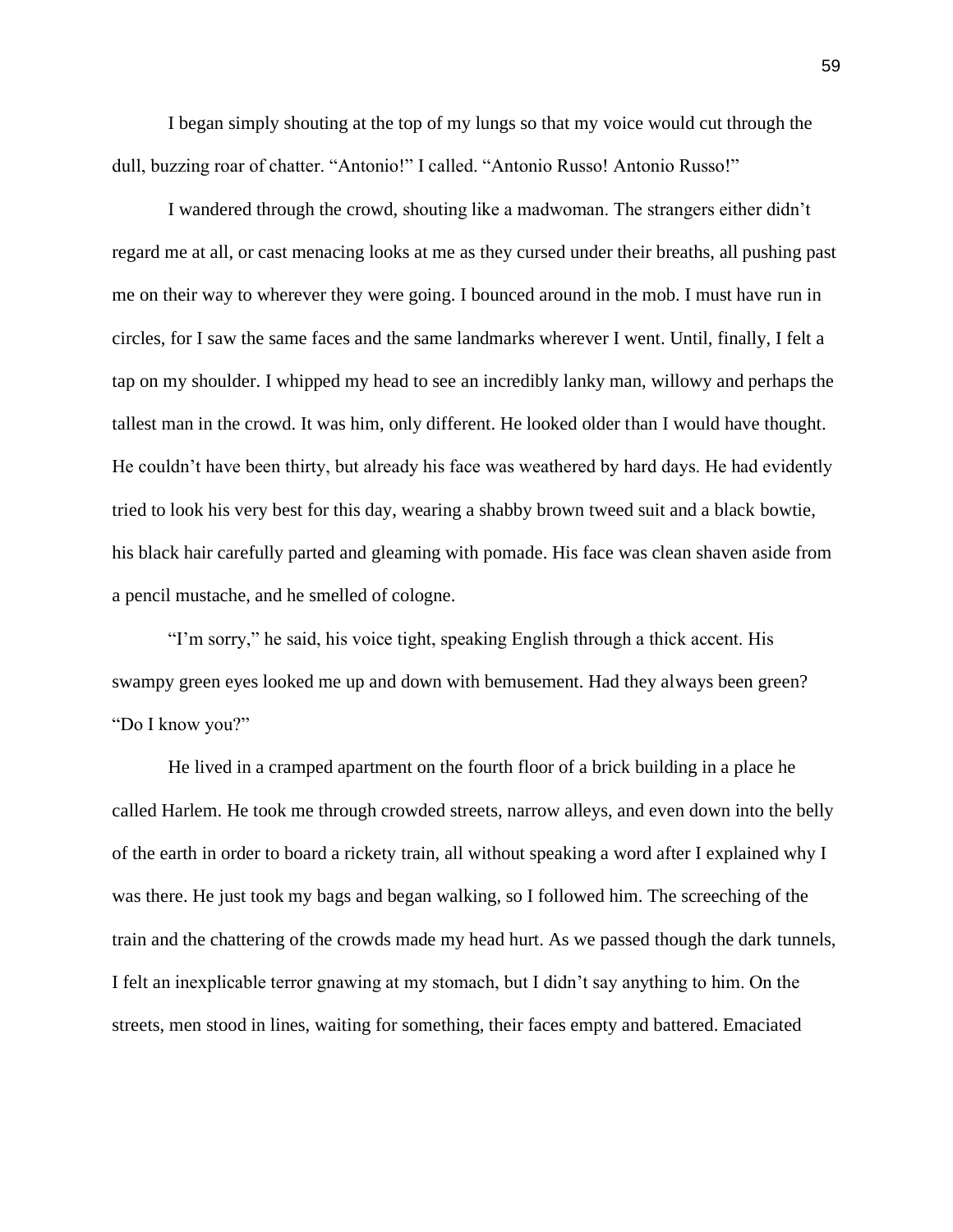children wandered, holding signs that I could only read a few words of: "job," "food," "anything." Huddled families sat in alleys, where they had apparently made their homes.

When we finally arrived at his door, he opened a series of locks and let me in. Most of the apartment was one room, barely larger than the cabin I had just left behind in the first class of the ship, with a stove, a sink, a small wooden dining table, and a narrow bed all grouped together. A clothesline, drooping under the weight of a few wet outfits, spanned the length of the room. The walls were bare aside from the peeling yellow wallpaper and one single decoration hanging on the far wall: a framed portrait of *Il Duce*.

His hairless, bloated head bulged out of the collar of a black military uniform, decorated with a long grid of medals that went on beyond the frame. A black cap topped his head, decorated with a large, golden eagle and a tassel. His plump lips were curved into a stoic, menacing half-frown. His chin was tilted upwards, displaying his thick, square jaw, but his beady black eyes seemed to be staring directly at me as I entered the room.

Antonio dropped my bags in one of the few open spaces on the floor, then turned to me. His face was blank, racked with fatigue. "Make yourself at home," he muttered.

I'm still not sure if I really saw what I saw in that moment. Or perhaps I do know, in some sense, but my mind cannot accept it. I don't know. And I don't know if I will ever know. But in that moment, I was certain, and I was petrified. For I could have sworn that when he turned his head, I saw him blink, and a third, translucent, membranous eyelid slid upwards from the bottom of his eye, as though it were the eye of a frog.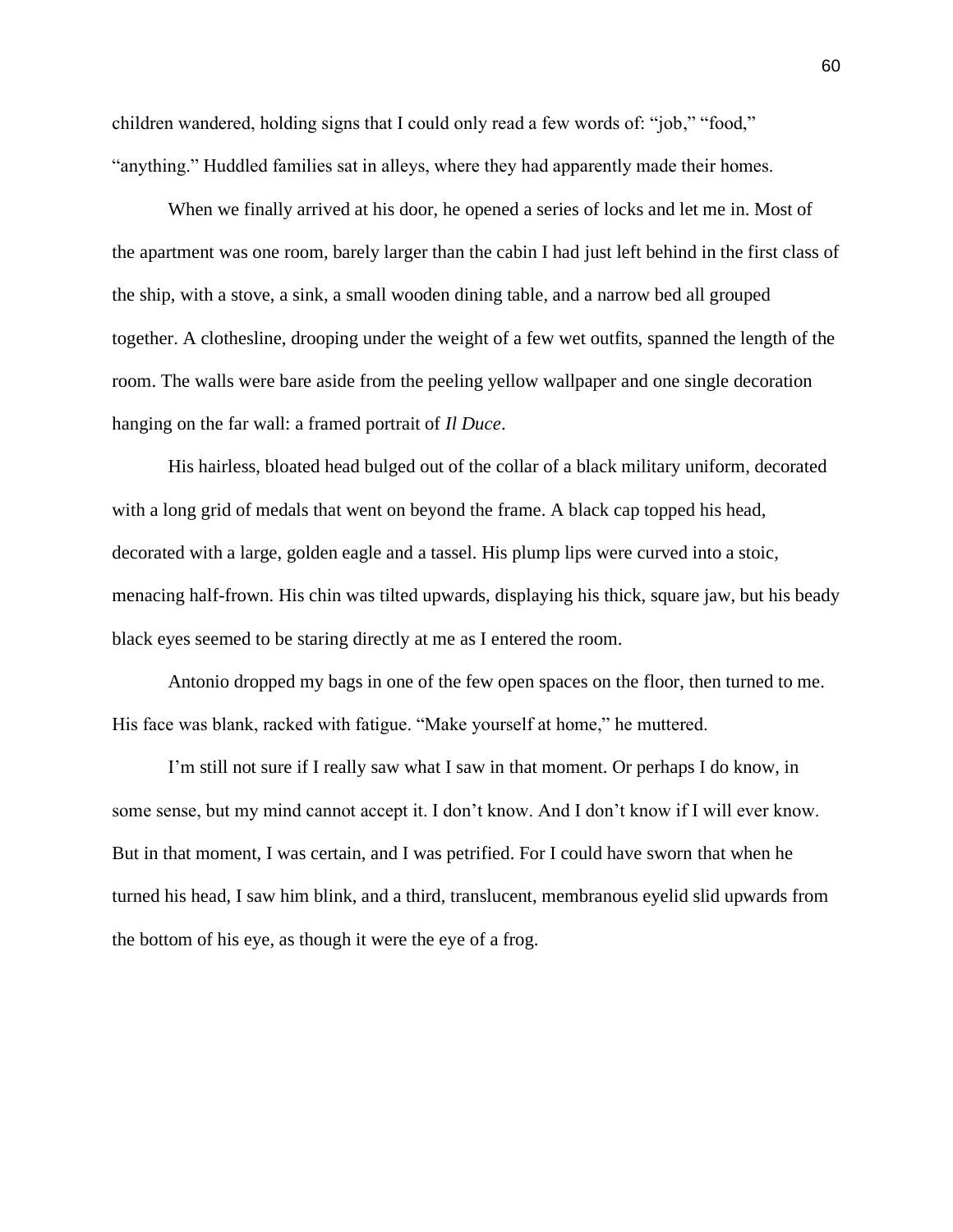## Afterword

## Historical Background

This creative writing project draws inspiration from the Italian regime's use of forced institutionalization in asylums across the country, particularly against women. These psychiatric hospitals were an arm of the state in its larger ongoing campaigns to disenfranchise women culturally, politically, and economically and simultaneously advance its practice of eugenics.

Asylums, and compulsory hospitalization in them, existed long before Mussolini's rise to power. However, during his reign their use intensified and became explicitly aligned with the goals of the party. Between 1927 and 1941, the number of patients currently in asylums rose from around sixty-two thousand to almost ninety-five thousand (Valeriano ch. II.4). Regulations for the conditions of the wards were almost never enforced, and patients were generally subjected to widespread malnourishment and crowded quarters where disease ran rampant. Many died not as a result of the psychological conditions for which they were hospitalized, but from illnesses like bronchitis and enteritis (Valeriano ch. V.1). Treatments ranged from electroshock therapy to hydrotherapy to subjecting patients to fevers by inoculating them with malaria and insulin-induced comas (Valeriano ch. IV.2). However, often they simply sought to indefinitely contain individuals deemed dangerous to themselves, their families, or society. What made these women so dangerous was their refusal or inability to fulfill the role demanded of them: the virtuous daughter, then obedient wife, then productive mother. With or without what one might today recognize as true symptoms of mental illness, women were institutionalized for "crimes" such as running away from their family home, sexual promiscuity, homosexuality, alternative political beliefs, or not desiring a traditional life of marriage and motherhood.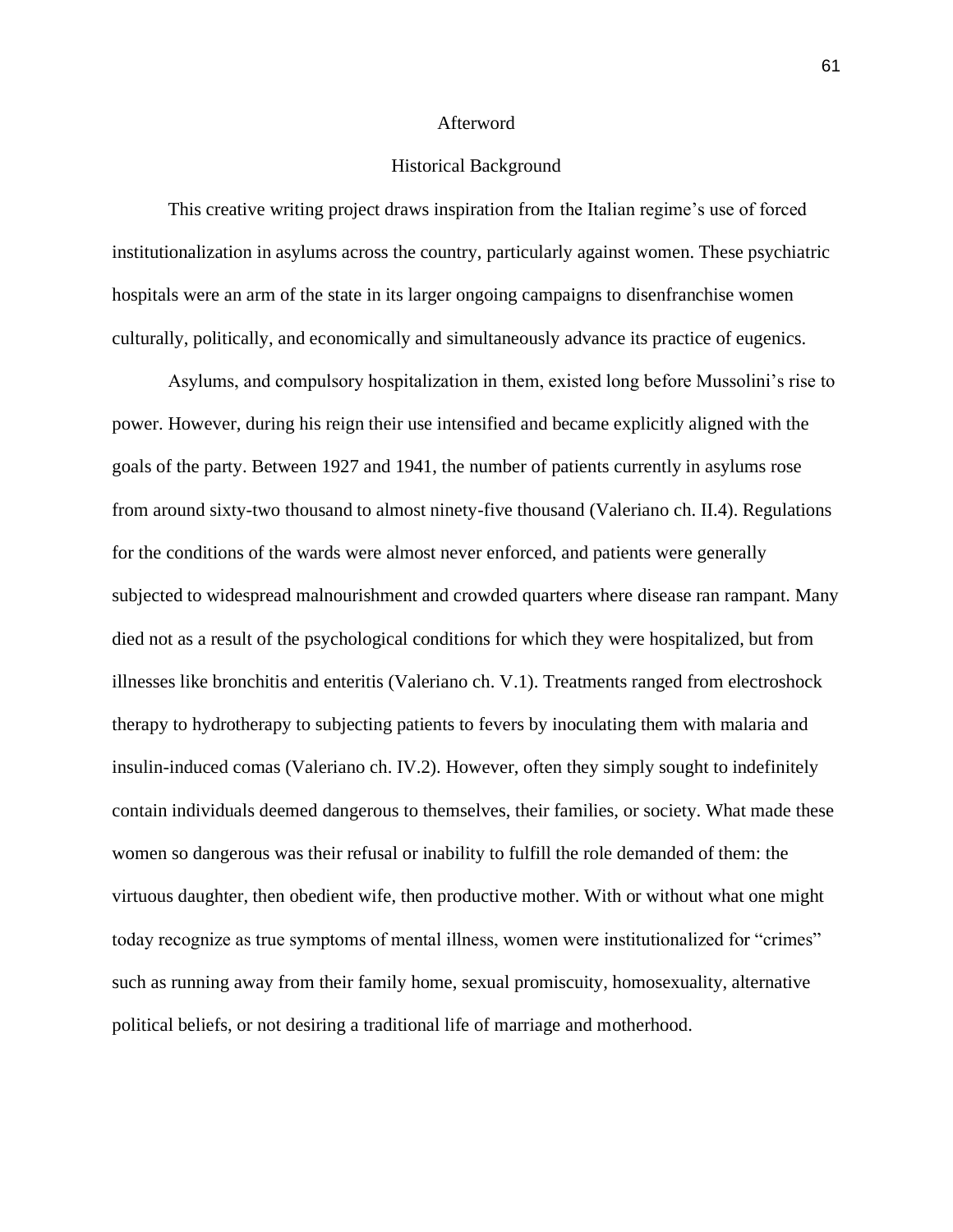Fascist ideology viewed the nation as a singular organism within which individuals were cells contributing to the greater whole. Individuals perceived as immoral were tumors which needed to be excised, threatening both the other individual cells around them and the entire body (Valeriano I.2). Women's role in this organism was actually somewhat ambiguous in the early years of fascism. Mussolini supported women's suffrage prior to coming to power. Fascist propaganda often exalted women, or at least, a very particular type of woman. Women could become a precious part of the great machine of the state by producing children, future soldiers and mothers; not only was motherhood natural and healthy, it was patriotic service. Rural women in costume performing folkloric rituals and dances were commonplace in propaganda films and other public spaces (Valeriano ch II.1). Giovanni Gentile, an influential fascist ideologue, argued that feminism was obsolete and the struggle for equal rights was over because the very notion of "rights" itself was a shibboleth of liberalism, and under fascism, men and women were equal in having no rights at all (Iazzi 82). However, the spaces that women could inhabit were narrow and violently enforced. The only truly acceptable roles for women were domestic and reproductive.

This served economic and political purposes. During the First World War, in Italy, as in many other countries, women gained more footholds in the workforce as men were sent off to the front lines in droves. The post-war period was a time of high unemployment and civic strife. Rather than promoting class struggle as leftists of the time did, fascists foregrounded struggles across lines such as gender (Iazzi 27). Women's employment became the cause of men's unemployment. Groups of veterans, one of Mussolini's key constituencies, came to oppose female employment, often threatening owners and managers of companies with violence if they did not fire all their women workers (Iazzi 29). The confinement of women to a motherly role also served to advance the regime's cultural and racial goals. While they generally did not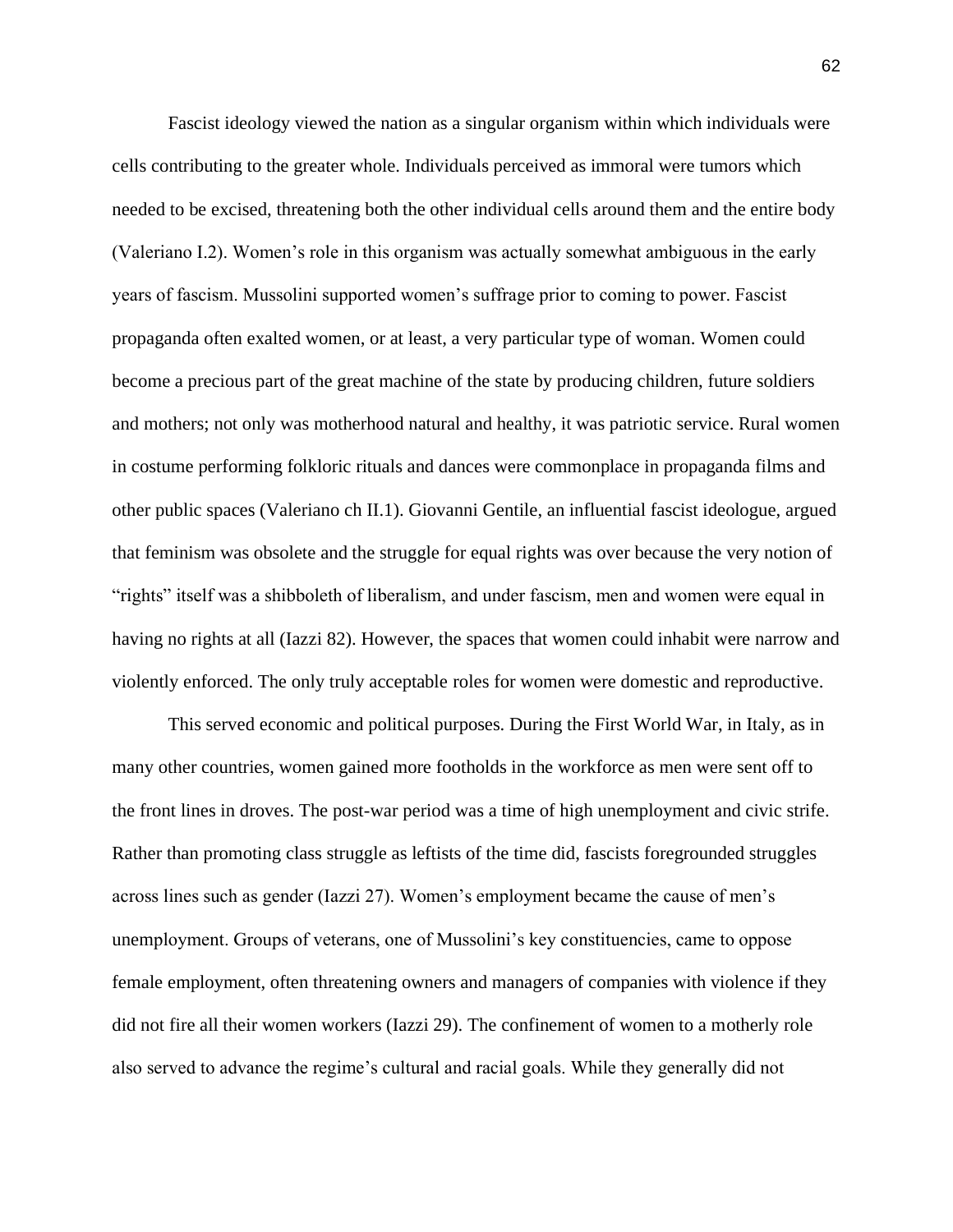directly pursue the extermination of the "lesser races" to the same extent that their German allies did, Italian fascists did come to subscribe to the same racist pseudoscience. By controlling women's bodies, the regime was able to control who did and did not reproduce, thereby advancing a project of eugenics to, over time, eliminate the "poor of health, poor of intellect, and poor of morals" (Valeriano ch.II.4). In this way, as writer Lucia Re argues in her essay "Fascist Theories of 'Woman' and the Construction of Gender," the racial hierarchy and "the entire Fascist ideological edifice may be said to hinge on the point of gender difference" (Iazzi 83). Asylums served the dual purpose of enforcing women's domestic, reproductive role to bolster the ranks of the race and containing individuals with traits the state wanted to eliminate.

The veneration of tradition which these gender roles reflected was the first of fourteen common elements of fascism Umberto Eco identified in his article "Ur-Fascism" (5). He also identified in this cult of tradition the rejection of modernity and the necessity for a new "syncretistic" culture which not only draws from and combines different traditions and beliefs, but also tolerates contradictions between them (6). Eco argues this was manifested in the seemingly empty and at times contradictory ideology of the Italian regime, saying "Mussolini did not have any philosophy: he had only rhetoric" (3). The party assumed the aesthetics of a revolutionary movement, but violently disrupted strikes and unions while functioning as a reactionary counter to the rising threat of communism (Elazar 310). They promised industrialization and progress while simultaneously exalting tradition. They were populist, but only for an exclusive segment of the populace (Eco 8).

Many scholars have tried to reckon with the apparent blending of the progressive and the intensely reactionary in fascist ideology (Pickering-Iazzi 106). Antonio Gramsci, a philosopher and founding member of the Communist Party of Italy who was imprisoned until his death by the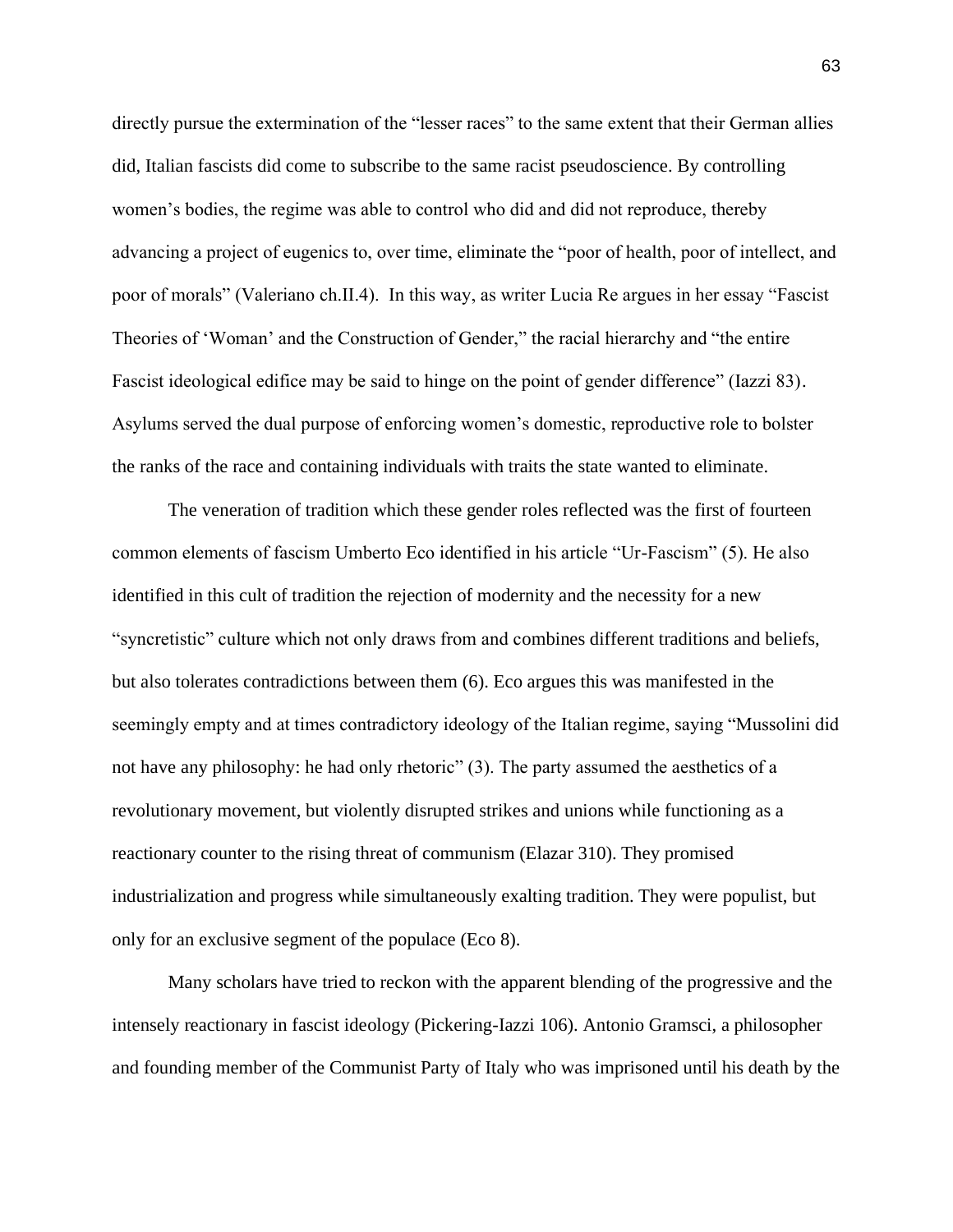fascist government, recognized that fascism "can only partly be assumed to be a class phenomenon, a movement of political forces conscious of a real goal; it has overflowed… it has become an unleashing of elemental forces within the bourgeois system of economic and political governance which cannot be stopped" (Adamson 618). Gramsci saw fascism as a two headed beast, uniting the radicalism of unemployed veterans and the conservatism of the urban middle class and petite bourgeoisie and later of the ruling elite who eventually cooperated with fascism (Adamson 617). The works of writers such as Eco and Walter Benjamin who touch on fascism as a cultural and even psychological force help make sense of how these disparate interests were glued together. Like Eco, Benjamin did not treat the fascism as a logical ideology. Instead, he conceived of it as the "aestheticization of politics" (Jay 41). Reality and politics were treated as a work of art, and the only criterion of value for a thing was its aesthetic worth and how it served to mythologize the state, rather than its rationality, coherence, or morality. This is evident in the disparate allies fascism gathered, ranging from futurists to traditionalists.

Futurism began as an avant-garde artistic and philosophical movement which emerged in Italy in the early twentieth century, and eventually branched out into politics, even forming a Futurist Political Party which provided a model for the creation of the Fascist Party. From its very name, futurism may seem incompatible with the cult of tradition which is foundational to fascism in Eco's definition. However, while futurism and fascism certainly aren't synonymous, the two movements were intimately allied in their early years and the rhetoric of each influenced the other (Pickering-Iazzi 71). Futurists glorified technology, speed, virility, youth, and violence. The founder of futurism, Filippo Tommaso Marinetti, wrote in *The Futurist Manifesto* that "Beauty exists only in struggle. There is no masterpiece that has not an aggressive character" (Pugliese 27). Eco repeats these ideas almost verbatim in his identification of the fascist "cult of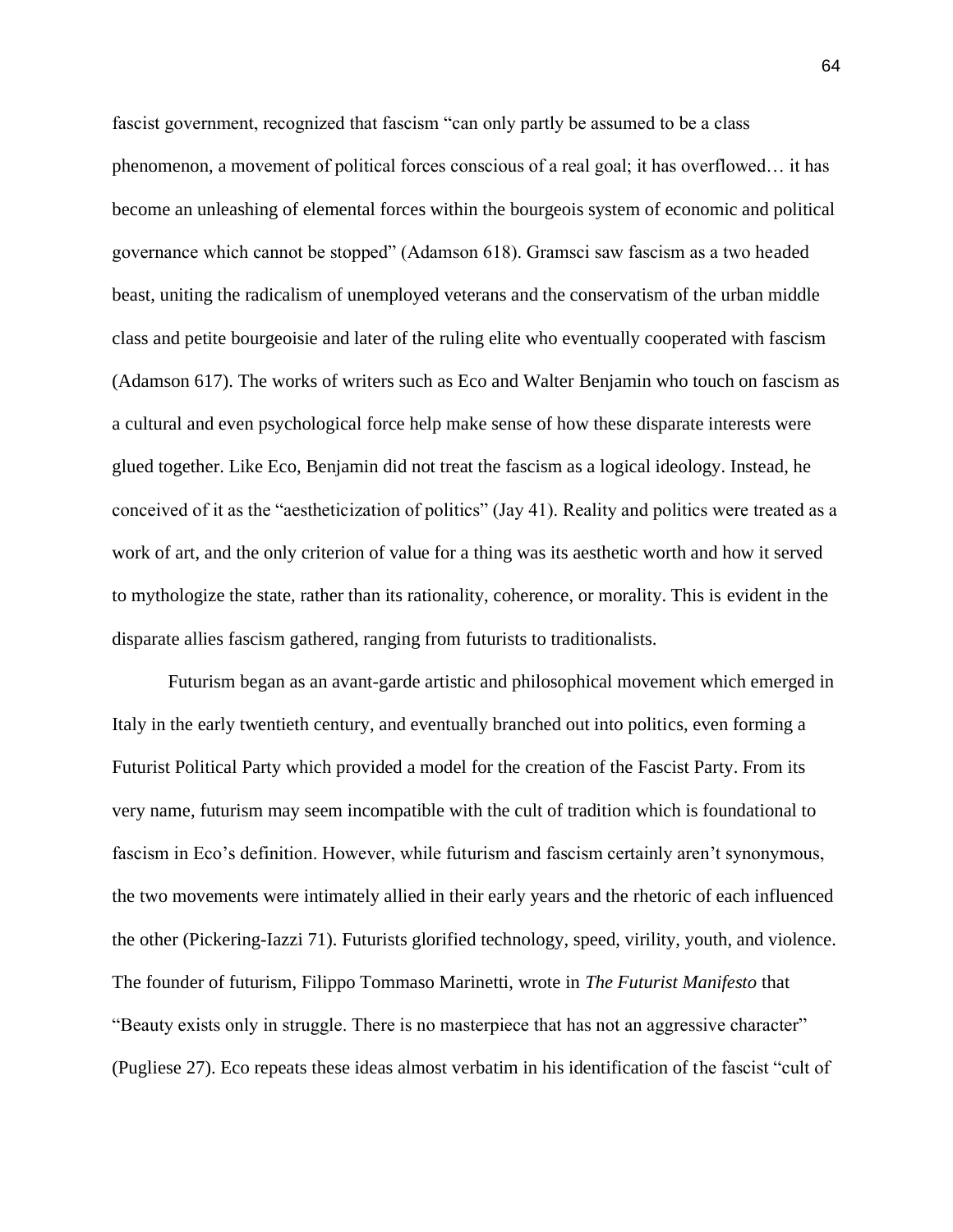action for action's sake" and the conception of life as permanent struggle and warfare (6, 7). It is also emblematic of Benjamin's aesthetic-based definition: war and struggle are beautiful, and thus worth pursuing for their own sake. Another point Marinetti outlined in *The Futurist Manifesto* was that "We want to glorify war–the only cure for the world–militarism, patriotism, the destructive gesture of the anarchists, the beautiful ideas which kill, and contempt for women" (Pugliese 28). Despite being an explicitly anti-conservative movement, the futurists held a reactionary view of women as being only useful for reproduction (Valeriano ch.I.3). Marinetti advocated for the abolition of marriage and monogamy, but only so that the race might be able to procreate more efficiently. The veneration of male virility and racial natalism which became fascist policy through institutions like the asylums is visible first in Marinetti's work.

If one might say that the Futurists represented an extrapolation of the industrialist and radical aspects of the Fascist Party, then the converse extrapolation of the party's reactionary exaltation of tradition might be seen in Julius Evola, an Italian philosopher, artist, esotericist, and occultist. In "Ur-Fascism," Eco identified Evola as "The most influential theoretical source of the theories of the new Italian right" and "one of the most respected fascist gurus" (5, 6). Evola went beyond conservatism to theorize that society had continually been sliding into degeneracy and involution since its peak in ancient civilizations and searched for essential truths and spiritual wisdoms in the ancient utopian traditions he constructed. He was openly hostile to Christianity, instead being interested in Hinduism, Buddhism, alchemy, and occult magic. Legend has it that Mussolini "stood in considerable awe of Evola's 'magical powers'" (Evola x). Evola believed that those who were imbued with a more transcendental spirit naturally had the right to rule over those more mired in the material world, whether that manifested in the form of the Indian caste system, the patricians and plebeians of Rome, or the continued supremacy of the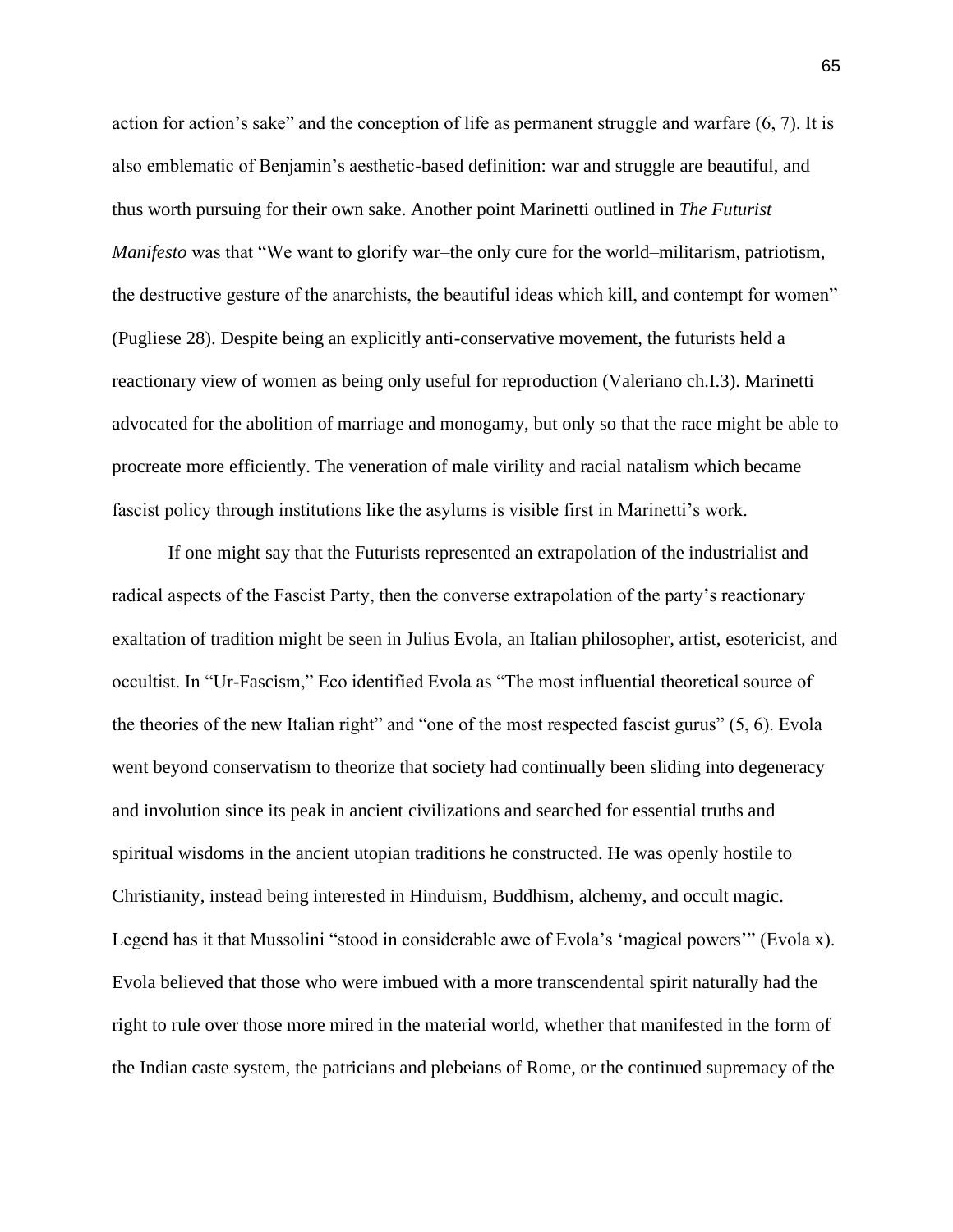white race and men over women (Evola xii). For Evola, physical difference was a marker of spiritual difference: men were born in male bodies because their spirit was "transcendentally male," white people born with white skin following their transcendental whiteness, and so on (158). Individuals could only experience spiritual fulfillment by following the conditions befitting their spirit. To confuse their roles could only lead to suffering in the individual and further social decay (Evola 159). He predicted that the advancement of women's liberation and the loosening of gender roles meant that "modern woman will be affected by neurotic complexes and all the other complexes upon which Freud constructed a 'science' that is truly a sign of our times" (165). Despite his contempt for psychology, the Italian asylums contemporary to Evola held a rather similar view of the cause of mental illness in women. Deliberately avoiding pregnancy was considered a precursor to the development of nervous disorders (Valeriano ch.III.3). His conception of "spiritual racism" was endorsed by Mussolini and integrated into the state's racial ethos in addition to the more biological racism of eugenics programs.

In many ways, Eco is right to call fascism a "fuzzy" ideology at best and a non-ideology at worst (3). Mussolini personally often seemed to have somewhat malleable beliefs that changed depending on what institutions or constituencies he was trying to court. The Party's influences ranged from the pseudo-progressivism and avant-garde art of the Futurists to the occult Traditionalism of Evola. Similarly, Benjamin's concept of aestheticization is also a valuable perspective in understanding this apparent incoherence. In many ways, fascism is the politics of the sublime, perpetually struggling and killing in the name of the state, a singular body of incomprehensible greatness beyond the sum of its parts. However, ultimately, the results were always the same, especially for the most marginalized: the violent disruption of strikes, the strengthening of gender and racial hierarchies, the confinement or murder of targeted groups, etc.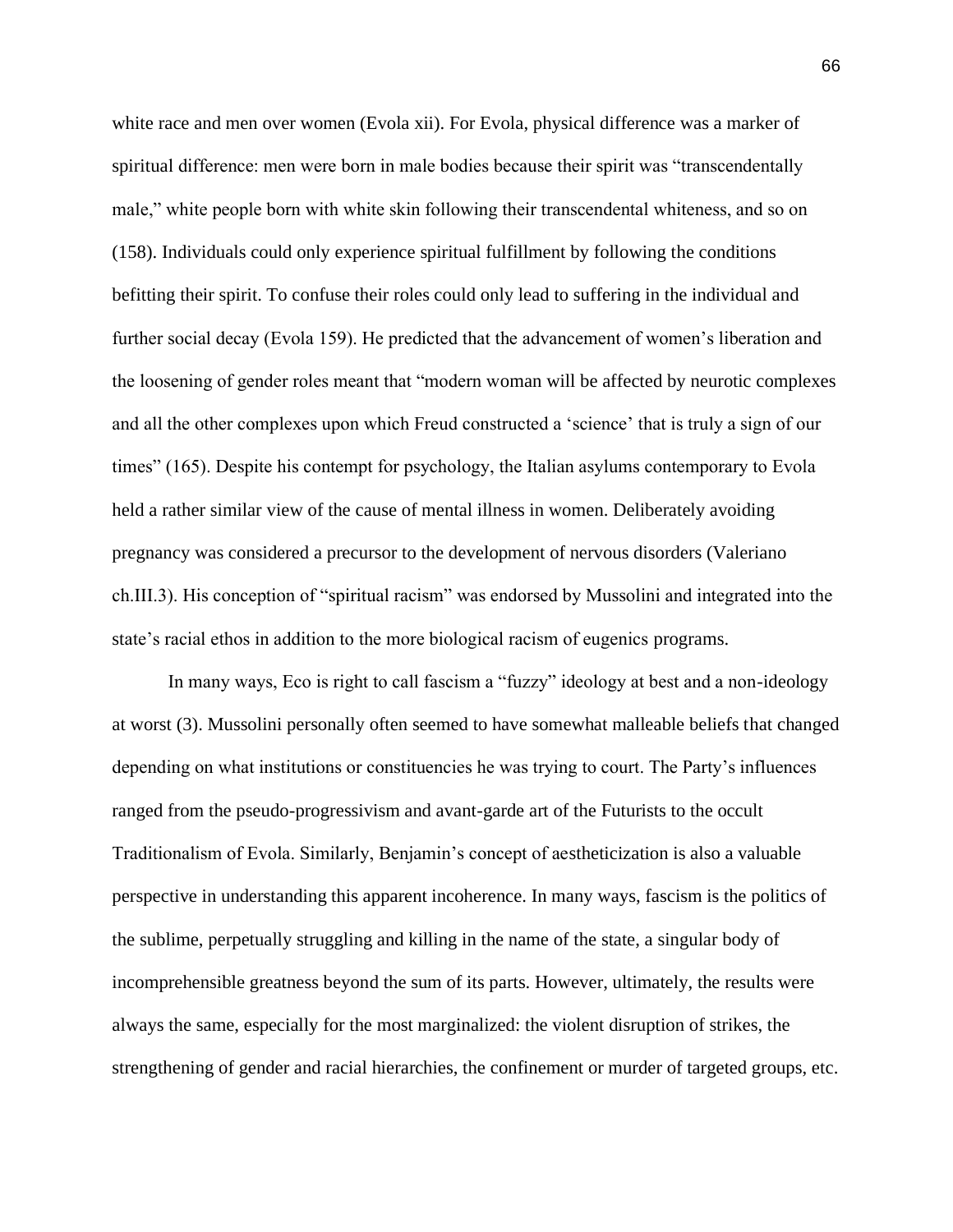The women's asylums represent one example of this. Through the stories of these largely poor, rural women who were deemed a danger to the race, one can observe the destructive nature of Italian fascism and the broader forces undergirding it, including patriarchy and eugenics.

## Literary Influences and Genre

As with any piece of fiction, the list of potential influences on "La Balena," conscious or unconscious, can go on endlessly. However, one particular guiding influence from the earliest stages of the story's development was the genre of horror, particularly Weird fiction.

Weird fiction is a subgenre combining elements of horror, science fiction, and fantasy, eschewing traditional folkloric monsters in favor of god-like, often tentacled aliens and the unearthing of the sublime hidden beneath the quotidian, inspiring awe as well as fear (Miéville 510). The genre is most often associated with the writer H.P. Lovecraft. Though he received little recognition during his life, Lovecraft has since become a titan of American horror, cited as an influence by writers such as Stephen King, Neil Gaiman, and Joyce Carol Oates; filmmakers such as John Carpenter, Richard Stanley, and Guillermo Del Toro; and countless other artists (Miéville 513). Lovecraft's existential, cosmic horror and grotesque aesthetics have become a mainstay of modern speculative art across mediums. However, almost as well documented as his profound influence is his personal bigotry. He harbored racist, antisemitic, misogynist, and homophobic beliefs which were vile even for his time, bordering on pathological (Houellebecq 106). These views cannot truly be separated from his work. As writer Michel Houellebecq argues in his biography of Lovecraft, his stories often act as a sort of masochistic ritual, with reserved, Anglo-Saxon academic protagonists victimized by racialized aliens, their barbaric, nonwhite cult worshippers, and "half-breeds" (109). Stories such as "The Dunwich Horror" and "The Shadow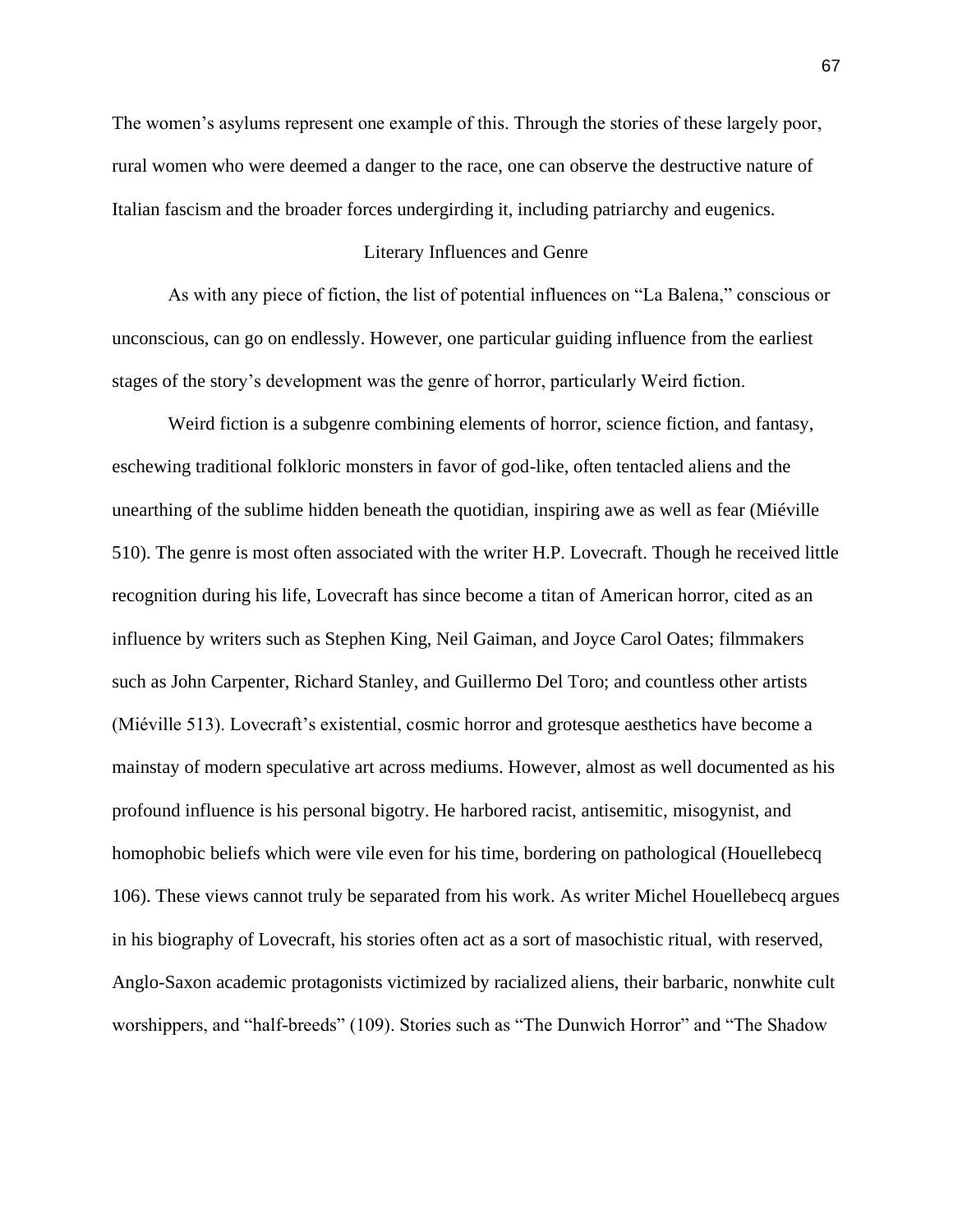Over Innsmouth" evoke horror through the interbreeding of aliens and humans, which can easily be read as an anxiety surrounding miscegenation and the violation of racial categories.

Pairing Weird fiction with antifascist historical fiction accomplishes several things, both for deconstructing the Weird's reactionary past and representing fascism. This project seeks to appropriate the aesthetics and themes of Weird fiction, but to apply them so that the true object of horror is the imposition of white supremacist and patriarchal hierarchies rather than those who transgress those hierarchies.

Fascism, in many ways, is a perfect object of Weird horror. As discussed previously through Walter Benjamin's concept of the aestheticization of politics, fascism can be understood as an attempt to render the sublime in the awe-inspiring state and the beautified violence which is carried out in its service. The sublime is also foundational to Weird horror. In his essay "Notes on Writing Weird Fiction," Lovecraft himself writes that his attraction to the Weird stems from "a burning desire to escape from the prison-house of the known and the real into those enchanted lands of incredible adventure and infinite possibilities which dreams open up to us" (Lovecraft). Mixed with the horror of the Weird is awe at the sheer overwhelming, incomprehensible nature of the object of fear. From the perspective of those subjected to the fascist state, its seeming omnipotence and emphasis on aesthetics, including penchants for ancient symbols and runes and black uniforms, may seem just as arcane and formidable as the alien pantheon of Lovecraft.

Fascism and Weird fiction also share a fascination with time. Lovecraft calls time "the most profoundly dramatic and grimly terrible thing in the universe" and conflict with time "the most potent and fruitful theme in all human expression" (Lovecraft). As scholars Scott Cutler Shershow and Scott Michaelsen write in their book *The Love of Ruins*, the Weird is "a discourse that always looks both backward and forward" (158). Lovecraft's work is populated both by the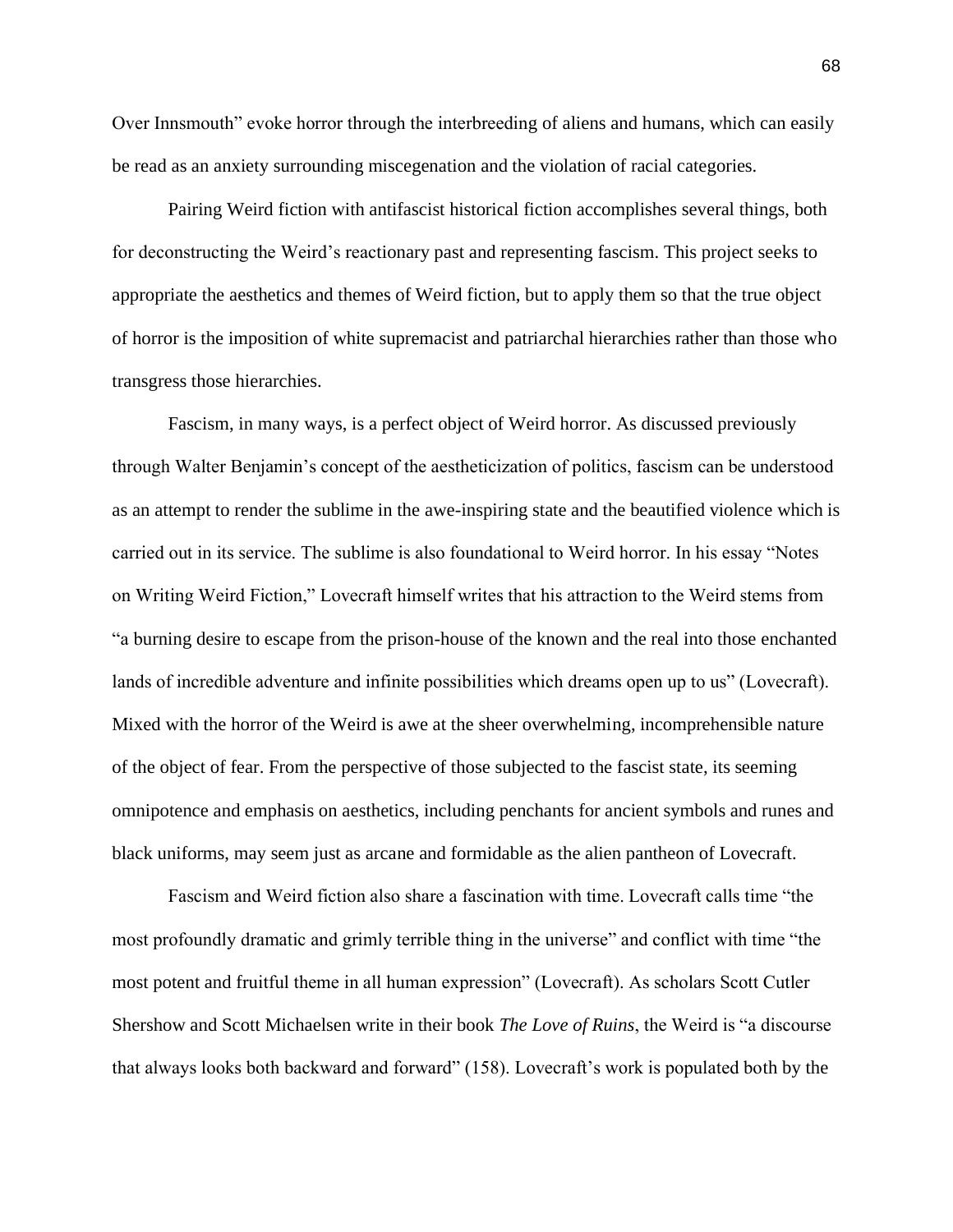ruins of impossibly ancient, monstrous civilizations and meditations on the insignificance of humanity and the inevitability of its demise and replacement by equally strange new lifeforms. Fascism, like those nonhuman civilizations, represents both future and past. With one hand, it offers industrialization and revolution, while with the other, it offers tradition and reaction.

Finally, both fascism and Lovecraftian horror are distinctly post-war phenomena. As China Miéville, himself an author often associated with the so-called New Weird, argues that Lovecraft and other Weird authors of the time "are responding to capitalist modernity entering… a period of crisis in which its cruder nostrums of progressive bourgeois rationality are shattered" by the mass carnage of the First World War. He goes on to say that "traditional monsters were now profoundly inadequate" to portray this shattering of pre-war reality, giving way to "the burgeoning sense that there is no stable status quo but a horror underlying the everyday" (513). Perhaps no monster is better suited to embody the destruction of modernity and rationality than its actual historical result: the anti-rational, anti-modern movement of fascism.

*La Balena* is distinct from Lovecraft's work in a number of ways, purposefully rather than incidentally in most cases. For instance, the bride is a profoundly un-Lovecraftian protagonist. Not only because she is a poor immigrant woman, but also because her unreliable narration and psychological development are uncharacteristic of Lovecraft's own style. While madness is a somewhat common result of witnessing the cosmic horrors of Lovecraft's mythos, the reader is very rarely made to doubt the existence of those monsters in and of themselves. In this sense, Lovecraft's horror is materialistic, not psychological (Houellebecq 46). The bride, meanwhile, experiences hallucinations and delusions following the traumas she endures at the asylum. This more subjective approach traps the reader in her social position: marginalized and traumatized by the fascist social hierarchy, but also able to integrate herself into it as a white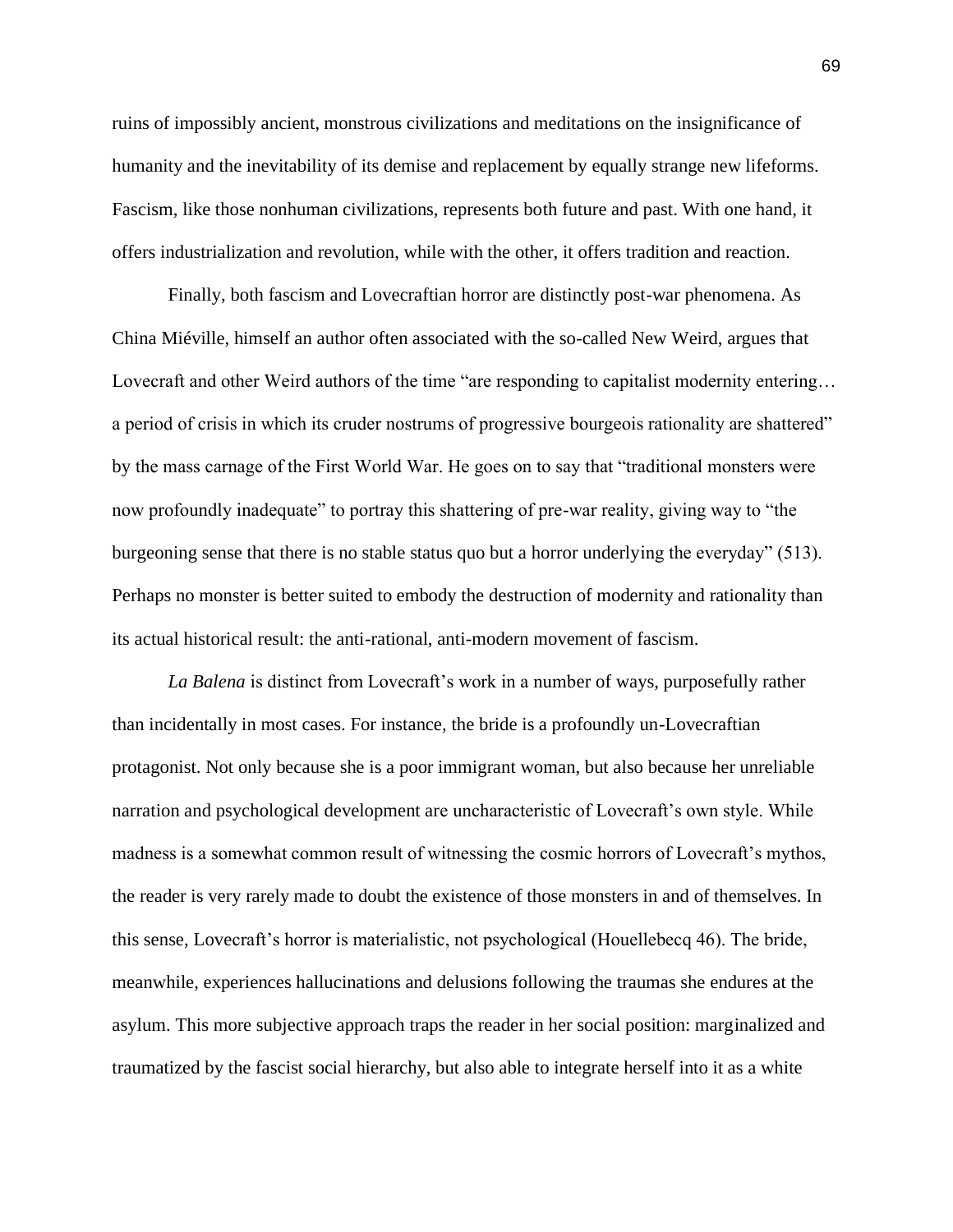Italian citizen, as she does by collaborating with the blackshirts and pursuing a traditional marriage. Breaks with Lovecraftian convention were necessary in order to subvert its baggage while maintaining its compellingly grotesque aesthetic and profoundly human existentialism.

There are limitations to this approach. For one thing, it ascribes fascism to a supernatural source when in fact it was conceived and its worst crimes carried out by humans. I tried to limit this by ascribing supernatural characteristics only to certain characters, rather than the fascistsupporting public at large, and by suggesting that the seemingly supernatural elements were perhaps only reflections of the bride's hallucinations and individual perspective. It also, arguably, concedes the sublime to fascism, though it is mixed with horror. Since fascism draws strength from its aesthetic, one might say the most powerful form of antifascist art is satire, which denies it the dignity of the sublime. However, it is my belief that there is also space for artistic representation of the horrors which fascism perpetrates on its victims, and that the Weird is uniquely positioned to accomplish this.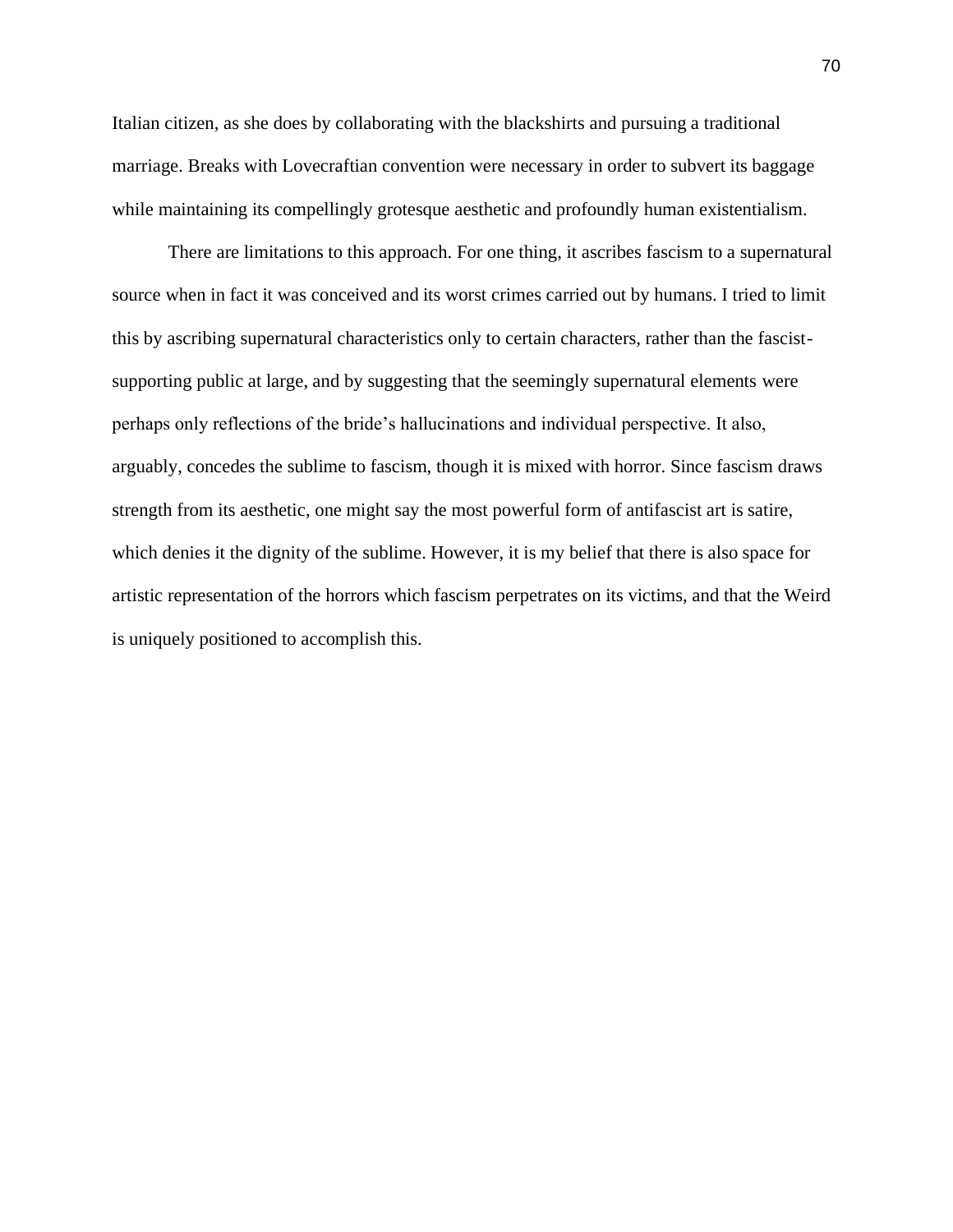## Works Cited

- Adamson, Walter L. "Gramsci's Interpretation of Fascism." *Journal of the History of Ideas*, vol. 41, no. 4, 1980, pp. 615–633. *JSTOR*, www.jstor.org/stable/2709277. Accessed 6 Aug. 2020.
- Eco, Umberto. "Ur-Fascism." *The New York Review of Books*, 22 June 1995, www.nybooks.com/articles/1995/06/22/ur-fascism/.
- Elazar, Dahlia Sabina. "Class, State, and Counter-Revolution: The Fascist Seizure of Power in Italy, 1919-1922." *European Sociological Review*, vol. 16, no. 3, 2000, pp. 301–321. *JSTOR*, JSTOR, www.jstor.org/stable/522288.
- Evola, Julius. *Revolt Against the Modern World*. Translated by Guido Stucco, Inner Traditions International, 1995.
- Houellebecq, Michel, et al. *H.P. Lovecraft: against the World, against Life*. Believer Books, a division of McSweeney's, 2005.
- Jay, Martin. "'The Aesthetic Ideology' as Ideology; Or, What Does It Mean to Aestheticize Politics?" *Cultural Critique*, no. 21, 1992, pp. 41–61. *JSTOR*, www.jstor.org/stable/1354116. Accessed 4 Aug. 2020.
- Lovecraft, Howard Phillips. "'Notes on Writing Weird Fiction.'" *The H.P. Lovecraft Archive*, 20 Oct. 2009, www.hplovecraft.com/writings/texts/essays/nwwf.aspx.
- Miéville, China. The Routledge Companion to Science Fiction, edited by Mark Bould et al., Routledge, 2009, pp. 510–515.